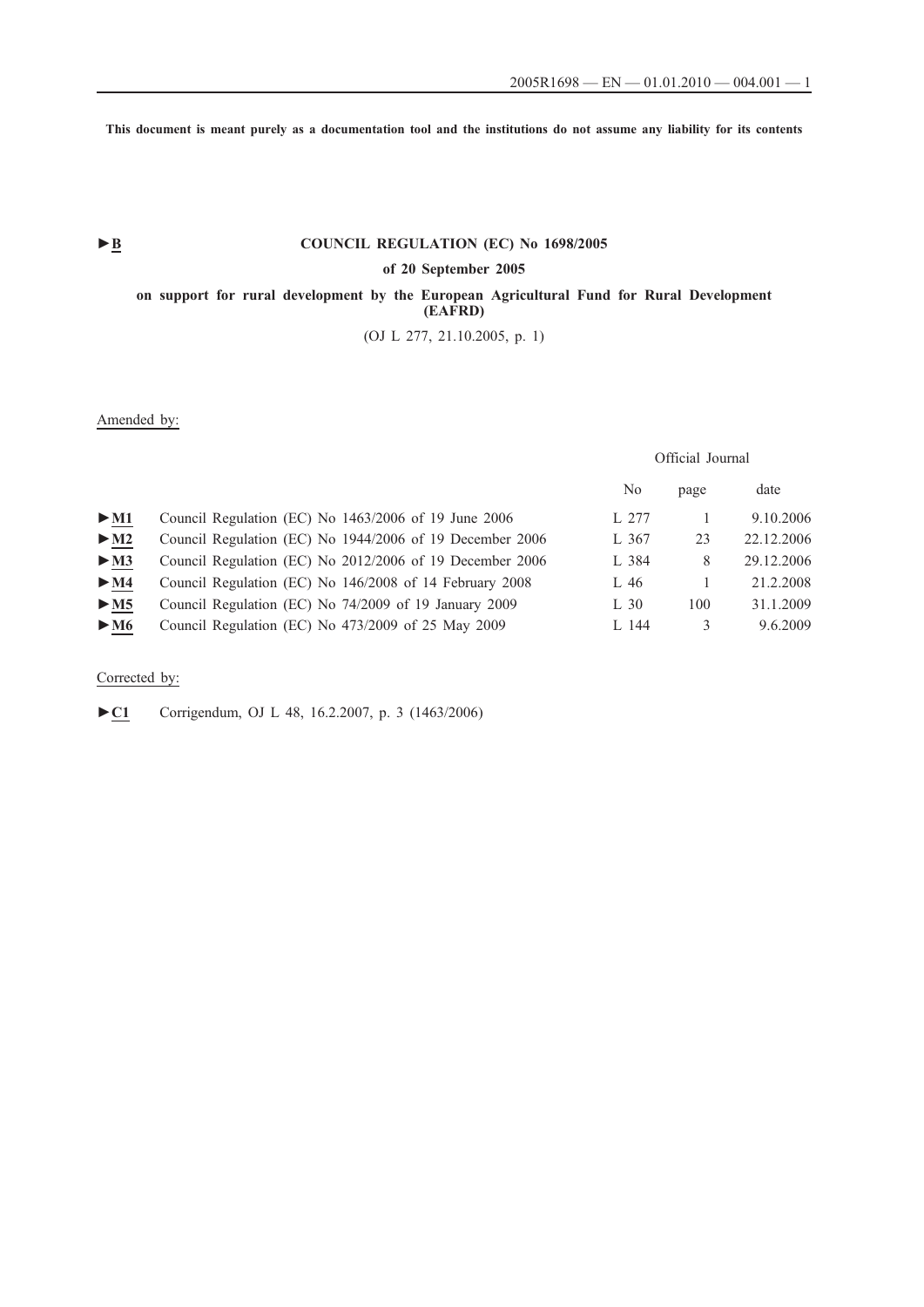## **COUNCIL REGULATION (EC) No 1698/2005**

#### **of 20 September 2005**

### **on support for rural development by the European Agricultural Fund for Rural Development (EAFRD)**

THE COUNCIL OF THE EUROPEAN UNION,

Having regard to the Treaty establishing the European Community, and in particular Articles 36, 37 and 299(2) thereof,

Having regard to the proposal from the Commission,

Having regard to the opinion of the European Parliament (1),

#### Whereas:

- (1) A rural development policy should accompany and complement the market and income support policies of the common agricultural policy and thus contribute to the achievement of that policy's objectives as laid down in the Treaty. Rural development policy should also take into account the general objectives for economic and social cohesion policy set out in the Treaty and contribute to their achievement, while integrating other major policy priorities as spelled out in the conclusions of the Lisbon and Göteborg European Councils for competitiveness and sustainable development.
- (2) According to the Treaty, in working out the common agricultural policy and the special methods for its application, account is to be taken of the particular nature of agricultural activity which results from the social structure of agriculture and from structural and natural disparities between the various rural areas.
- (3) The reform of the common agricultural policy in June 2003 and April 2004 introduced major changes likely to have a significant impact on the economy across the whole rural territory of the Community in terms of agricultural production patterns, land management methods, employment and the wider social and economic conditions in the various rural areas.
- (4) Action by the Community should be complementary to that carried out by the Member States or seek to contribute to it. The partnership should be strengthened through arrangements for the participation of various types of partners with full regard to the institutional competences of the Member States. The partners concerned should be involved in the preparation, monitoring and evaluation of programming.
- (5) Since the objective of this Regulation, namely rural development, cannot be achieved sufficiently by the Member States given the links between it and the other instruments of the common agricultural policy, the extent of the disparities between the various rural areas and the limits on the financial resources of the Member States in an enlarged Union, and can therefore be better achieved at Community level through the multiannual guarantee of Community finance and by concentrating it on its priorities, the Community may adopt measures, in accordance with the principle of subsidiarity as set out in Article 5 of the Treaty. In accordance with the principle of proportionality as set out in that Article, this Regulation does not go beyond what is necessary in order to achieve that objective.
- (6) The activities of the European Agricultural Fund for Rural Development (hereinafter the EAFRD) and the operations to which it

<sup>(1)</sup> Opinion of 7.6.2005 (not yet published in the Official Journal).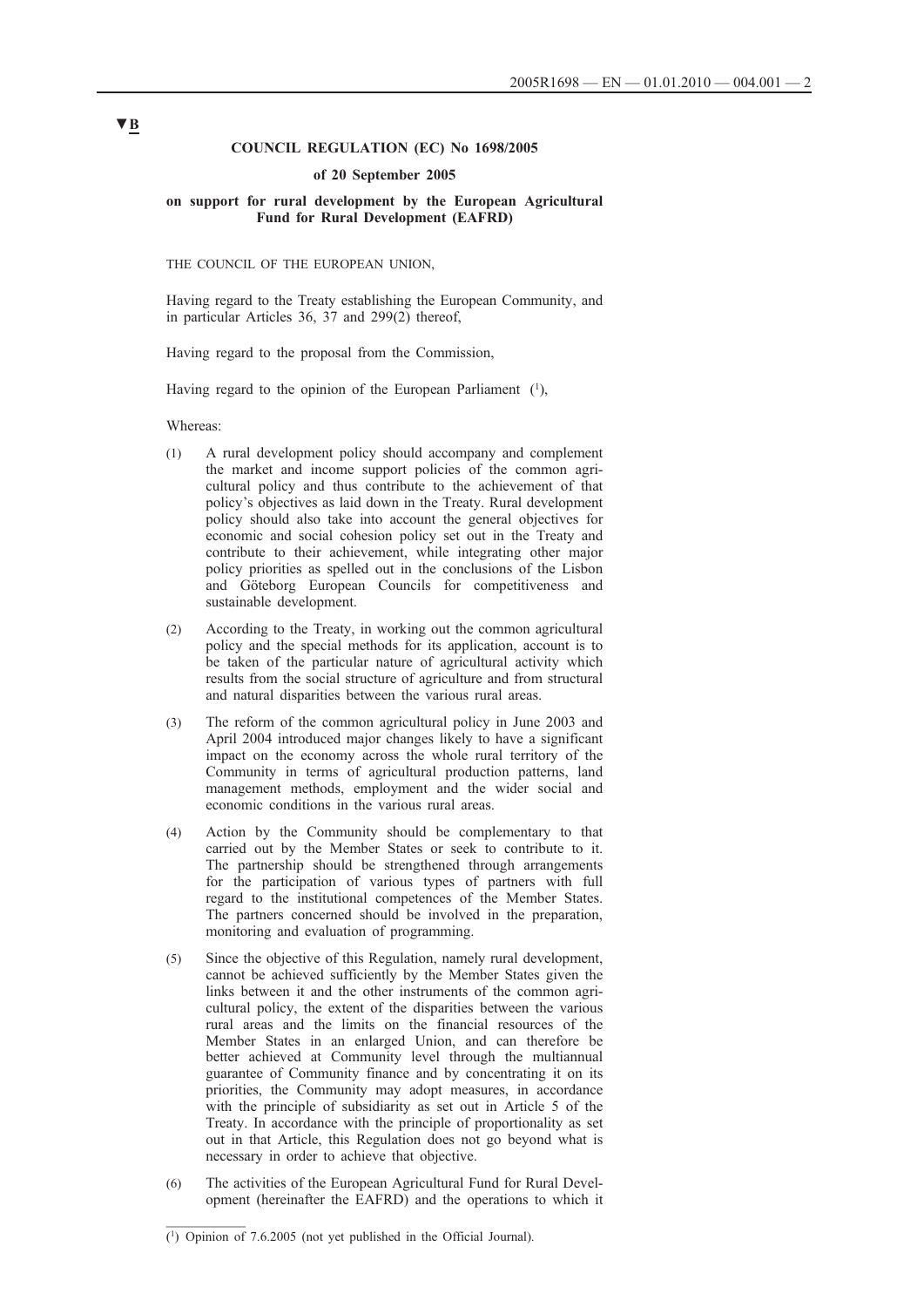contributes must be consistent and compatible with the other Community policies and comply with all Community legislation.

- (7) In its action in favour of rural development, the Community takes care to eliminate inequalities and to promote equality between men and women and non-discrimination, in accordance with the Treaty.
- (8) To focus the strategic content of rural development policy in line with the Community's priorities and hereby favour its transparency, the Council should adopt strategic guidelines on a proposal from the Commission.
- (9) On the basis of the strategic guidelines, each Member State should prepare its rural development national strategy plan constituting the reference framework for the preparation of the rural development programmes. Member States and the Commission should report on the monitoring of the national and Community strategy.
- (10) The programming of rural development should comply with Community and national priorities and complement the other Community policies, in particular the agricultural market policy, cohesion policy and common fisheries policy.
- (11) To ensure the sustainable development of rural areas it is necessary to focus on a limited number of core objectives at Community level relating to agricultural and forestry competitiveness, land management and environment, quality of life and diversification of activities in those areas, taking into account the diversity of situations, ranging from remote rural areas suffering from depopulation and decline to peri-urban rural areas under increasing pressure from urban centres.
- (12) There is a need to establish general rules for programming and revising rural development programming, while ensuring an appropriate balance between the axes of the rural development programmes corresponding to those core objectives. The duration of the programmes should be of seven years.
- (13) To achieve the objective of improving the competitiveness of the agricultural and forestry sectors it is important to build clear development strategies aimed at enhancing and adapting human potential, physical potential and the quality of agricultural production.
- (14) With regard to human potential, a set of measures on training, information and diffusion of knowledge, setting up of young farmers, early retirement of farmers and farm workers, use by farmers and forest holders of advisory services and on the setting up of farm management, farm relief and farm advisory services as well as forestry advisory services should be made available.
- (15) As regards training, information and diffusion of knowledge, the evolution and specialisation of agriculture and forestry require an appropriate level of technical and economic training, including expertise in new information technologies, as well as adequate awareness in the fields of product quality, results of research and sustainable management of natural resources, including crosscompliance requirements and the application of production practices compatible with the maintenance and enhancement of the landscape and the protection of the environment. It is therefore necessary to broaden the scope of training, information and diffusion of knowledge activities to all adult persons dealing with agricultural, food and forestry matters. These activities cover issues under both the agricultural and forestry competitiveness and the land management and environment objectives.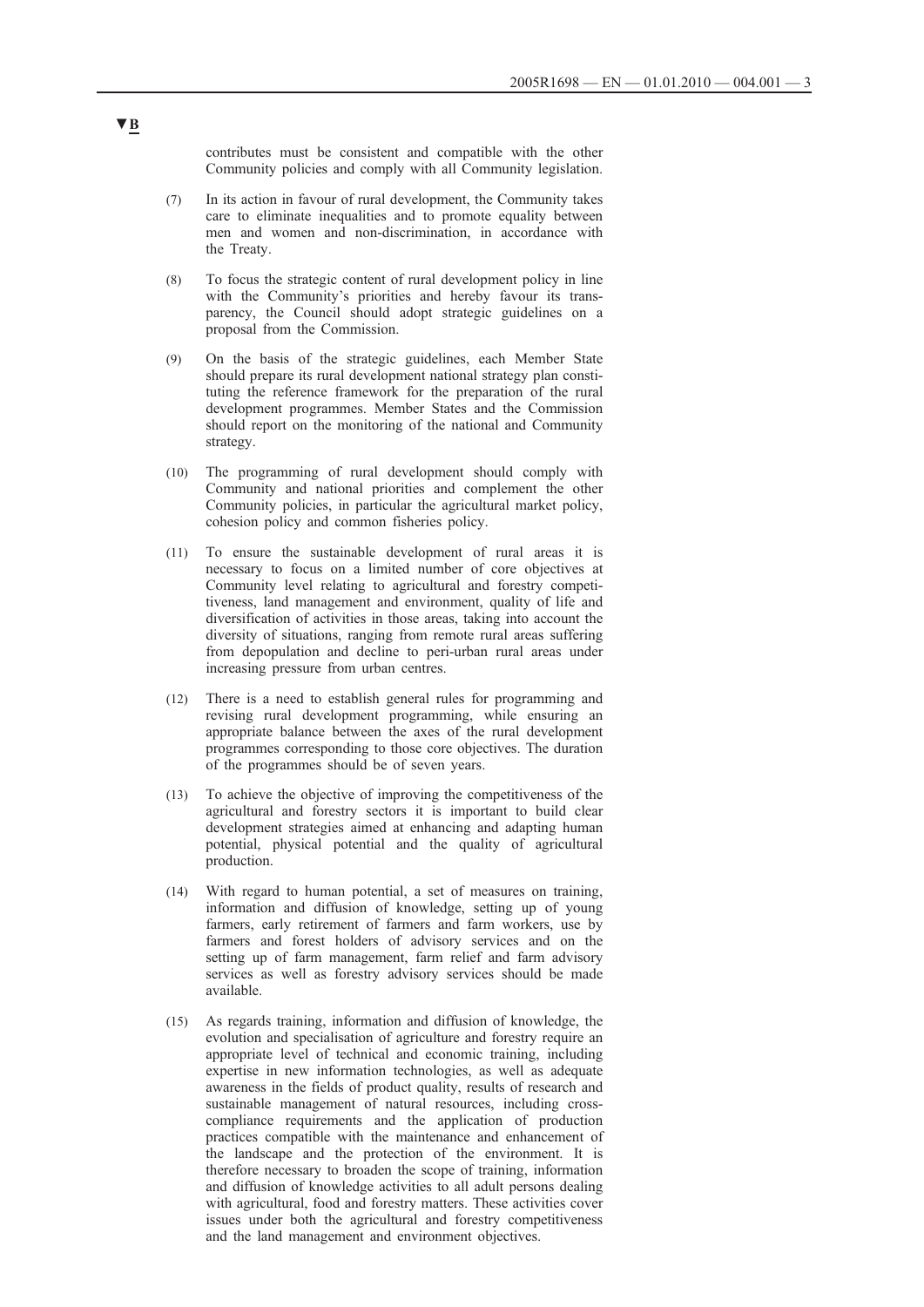- (16) The granting of specific benefits to young farmers may facilitate both their initial establishment and the structural adjustment of their holdings after their initial setting up. The setting-up measure should be made conditional on the establishment of a business plan as an instrument to ensure over time the development of the activities of the new agricultural holding.
- (17) Early retirement from farming should target a significant structural change of the transferred holdings through the measure for the setting-up of young farmers according to the requirements of that measure, or by transferring the holding with a view to increasing its size, also taking into account the experience acquired in the implementation of previous Community schemes in this field.
- (18) The use by farmers and forest holders of management and advisory services should allow them to improve the sustainable management of their holdings. At least, the use of farm advisory services, as provided for in Council Regulation (EC) No 1782/2003 of 29 September 2003 establishing common rules for direct support schemes under the common agricultural policy and establishing certain support schemes for farmers (1), should help farmers to assess the performance of their agricultural holding and identify necessary improvements with regard to the statutory management requirements set out in that Regulation and to Community standards relating to occupational safety.
- (19) The setting up of farm management, farm relief and farm advisory services for farmers and of forestry advisory services for forest holders should help them to adapt, improve and facilitate management and improve the overall performance of their holdings by further enhancing the human potential operating in the agricultural and forestry sectors.
- (20) With regard to physical potential, a set of measures on the modernisation of agricultural holdings, improvement of the economic value of forests, adding value to agricultural and forestry products, promoting the development of new products, processes and technologies in the agriculture and food sector and in the forestry sector, improvement and development of agricultural and forestry infrastructure, restoring agricultural production potential damaged by natural disasters and introduction of appropriate prevention measures should be made available.
- (21) The purpose of Community farm investment aid is to modernise agricultural holdings to improve their economic performance through better use of the production factors including the introduction of new technologies and innovation, targeting quality, organic products and on/off-farm diversification, including nonfood sectors and energy crops, as well as improving the environmental, occupational safety, hygiene and animal welfare status of agricultural holdings, while simplifying the conditions for investment aid as compared with those laid down in Council Regulation (EC) No 1257/1999 of 17 May 1999 on support for rural development from the European Agricultural Guidance and Guarantee Fund (EAGGF) (2).
- (22) Private forests play an important role in economic activity in rural areas and, therefore, Community aid is important for improving and broadening their economic value, for increasing diversification of production and enhancing market opportunities, in sectors such as that for renewable energy, while maintaining

 $(1)$  OJ L 270, 21.10.2003, p. 1. Regulation as last amended by Commission Regulation (EC) No 118/2005 (OJ L 24, 27.1.2005, p. 15).

<sup>(2)</sup> OJ L 160, 26.6.1999, p. 80. Regulation as last amended by Regulation (EC) No 2223/2004 (OJ L 379, 24.12.2004, p. 1).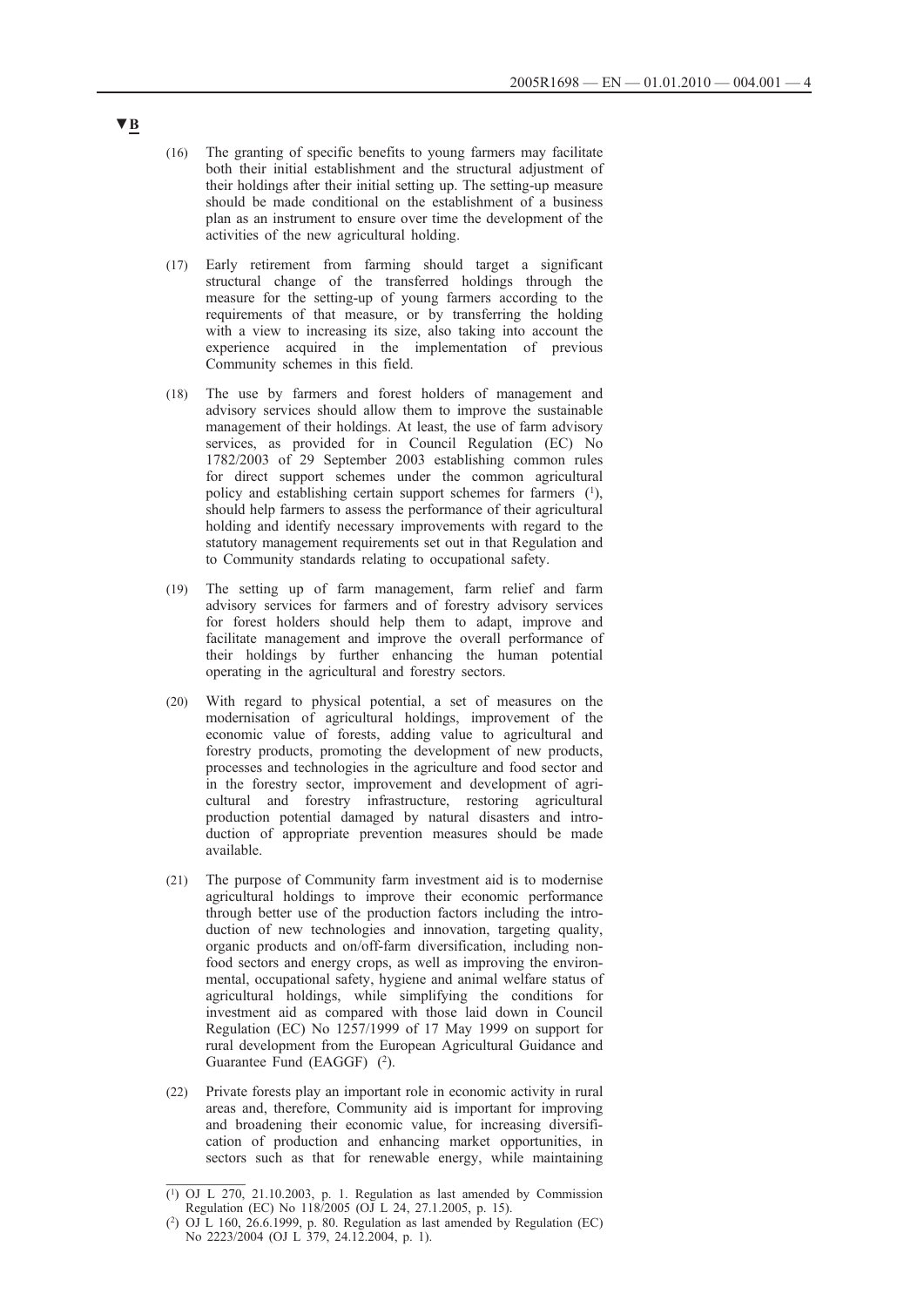the sustainable management and the multifunctional role of forests.

- (23) Improvements in the processing and marketing of primary agricultural and forestry products should be encouraged by means of support for investments aimed at improving efficiency in the processing and marketing sector, promoting the processing of agricultural and forestry production for renewable energy, introducing new technologies and innovation, opening new market opportunities for agricultural and forestry products, putting emphasis on quality, improving environmental protection, occupational safety, hygiene and animal welfare, as appropriate, by targeting, as a general rule, micro, small and medium-sized enterprises and other enterprises under a certain size, which are better placed to add value to local products, while simplifying the conditions for investment aid as compared with those laid down in Regulation (EC) No 1257/1999.
- (24) In a context of increased competition it is important to ensure that the agriculture and food sector and the forestry sector can take advantage of market opportunities through widespread innovative approaches in developing new products, processes and technologies. For this purpose cooperation between farmers, the food and the raw materials processing industry and other parties should be encouraged.
- (25) Agricultural infrastructure and restorative and preventive measures against natural disasters should contribute to the agricultural and forestry competitiveness axis.
- (26) With regard to the quality of agricultural production and products, a set of measures on meeting standards by farmers based on Community legislation, encouraging participation of farmers in food quality schemes and supporting producer groups for information and promotion activities should be made available.
- (27) The aim of the measure on meeting standards is to promote a more rapid implementation by farmers of demanding standards based on Community legislation concerning the environment, public health, animal and plant health, animal welfare and occupational safety and the respect of those standards by farmers. These standards may impose new obligations on farmers and consequently support should be provided to help cover partly the additional costs or income foregone arising from these obligations.
- (28) The aim of the measure providing support for farmers participating in Community or national food quality schemes is to provide consumers with assurances on the quality of the product or the production process used as a result of their participation in such schemes, to achieve added value for agricultural primary products and enhance market opportunities. Since participation in such schemes may give rise to additional costs and obligations which are not fully rewarded by the marketplace, farmers should be encouraged to participate in such schemes.
- (29) There is a need to improve consumers' awareness of the existence and specifications of products produced under the aforementioned quality schemes. Support should be provided to producer groups to inform consumers and promote products provided under quality schemes supported by Member States within their rural development programmes.
- (30) There is a need to ensure the smooth transition of a set of individual measures introduced through the 2003 Act of Accession, namely the measure on semi-subsistence farming and the measure on producer groups.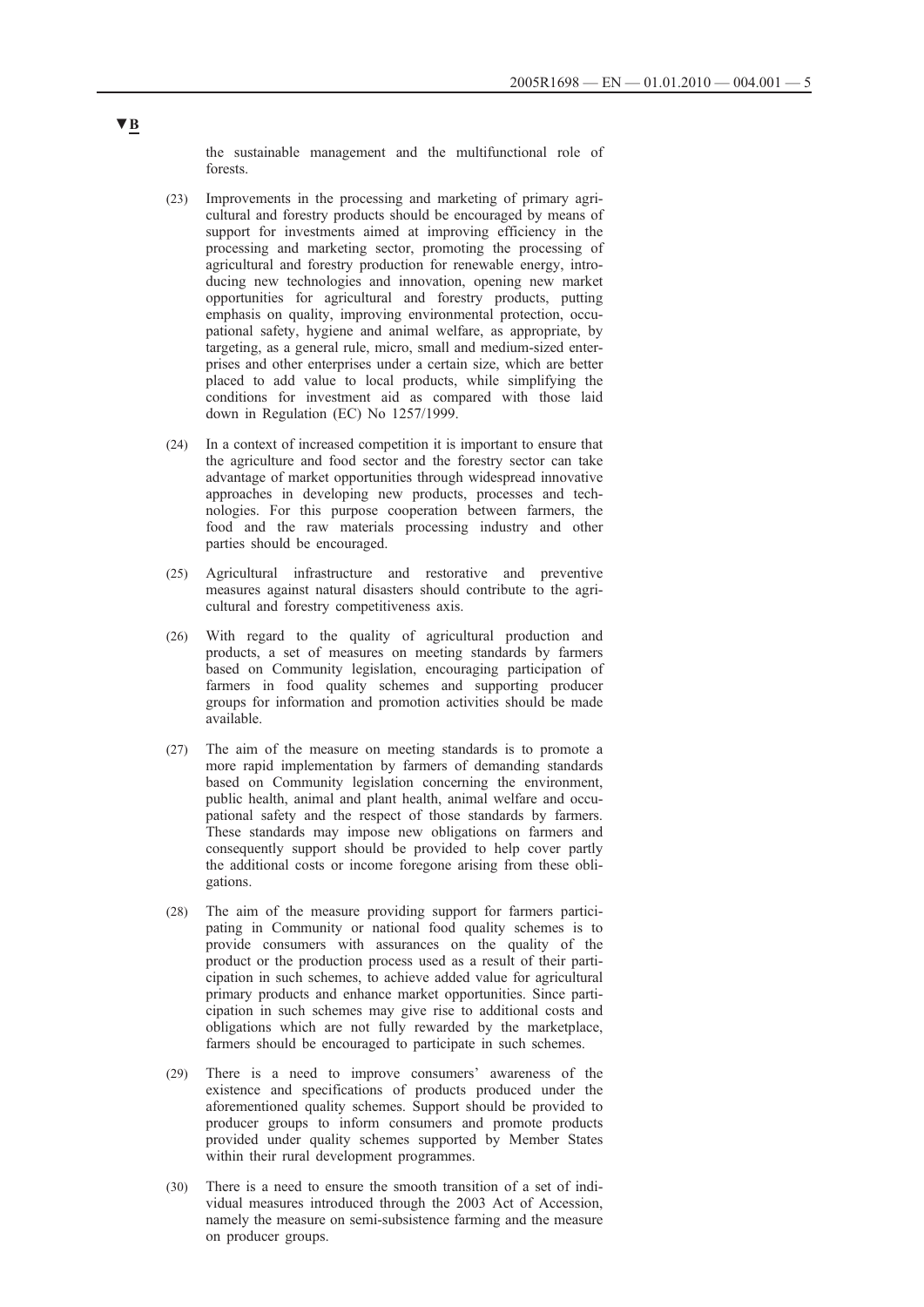- (31) Support for specific methods of land management should contribute to sustainable development by encouraging farmers and forest holders in particular to employ methods of land use compatible with the need to preserve the natural environment and landscape and protect and improve natural resources. It should contribute to the implementation of the 6th Community Environment Action Programme and the Presidency conclusions regarding the Sustainable Development Strategy. Key issues to be addressed include biodiversity, Natura 2000 site management, the protection of water and soil, climate change mitigation including the reduction of greenhouse gas emissions, the reduction of ammonia emissions and the sustainable use of pesticides.
- (32) Forestry is an integral part of rural development and support for sustainable land use should encompass the sustainable management of forests and their multifunctional role. Forests create multiple benefits: they provide raw material for renewable and environmentally friendly products and play an important role in economic welfare, biological diversity, the global carbon cycle, water balance, erosion control and the prevention of natural hazards, as well as providing social and recreational services. Forestry measures should be adopted in the light of undertakings given by the Community and the Member States at international level, and be based on Member States' national or sub-national forest programmes or equivalent instruments, which should take into account the commitments made in the Ministerial Conferences on the Protection of Forests in Europe. Forestry measures should contribute to the implementation of the Community Forestry Strategy. This support should avoid distorting competition and should be market-neutral.
- (33) Natural handicap payments in mountain areas and payments in other areas with handicaps should contribute, through continued use of agricultural land, to maintaining the countryside, as well as to maintaining and promoting sustainable farming systems. Objective parameters for fixing the level of payments should be laid down in order to ensure the efficiency of this support scheme and ensure that its objectives are achieved. Certain provisions of Regulation (EC) No 1257/1999 concerning support for less favoured areas should remain in force for a period of time.
- (34) Support should continue to be granted to farmers to help address specific disadvantages in the areas concerned resulting from the implementation of Council Directive 79/409/EEC of 2 April 1979 on the conservation of wild birds (1) and Council Directive 92/43/EEC of 21 May 1992 on the conservation of natural habitats and of wild fauna and flora (2) in order to contribute to the effective management of Natura 2000 sites, while support should also be made available to farmers to help address disadvantages in river basin areas resulting from the implementation of Directive 2000/60/EC of the European Parliament and of the Council of 23 October 2000 establishing a framework for the Community action in the field of the water policy (3).
- (35) Agri-environmental payments should continue to play a prominent role in supporting the sustainable development of rural areas and in responding to society's increasing demand for environmental services. They should further encourage

 $(1)$  OJ L 103, 25.4.1979, p. 1. Directive as last amended by Regulation (EC) No 807/2003 (OJ L 122, 16.5.2003, p. 36).

<sup>(2)</sup> OJ L 206, 22.7.1992, p. 7. Directive as last amended by Regulation (EC) No 1882/2003 of the European Parliament and of the Council (OJ L 284, 31.10.2003, p. 1).

<sup>(3)</sup> OJ L 327, 22.12.2000, p. 1. Directive as amended by Decision No 2455/2001/EC (OJ L 331, 15.12.2001, p. 1).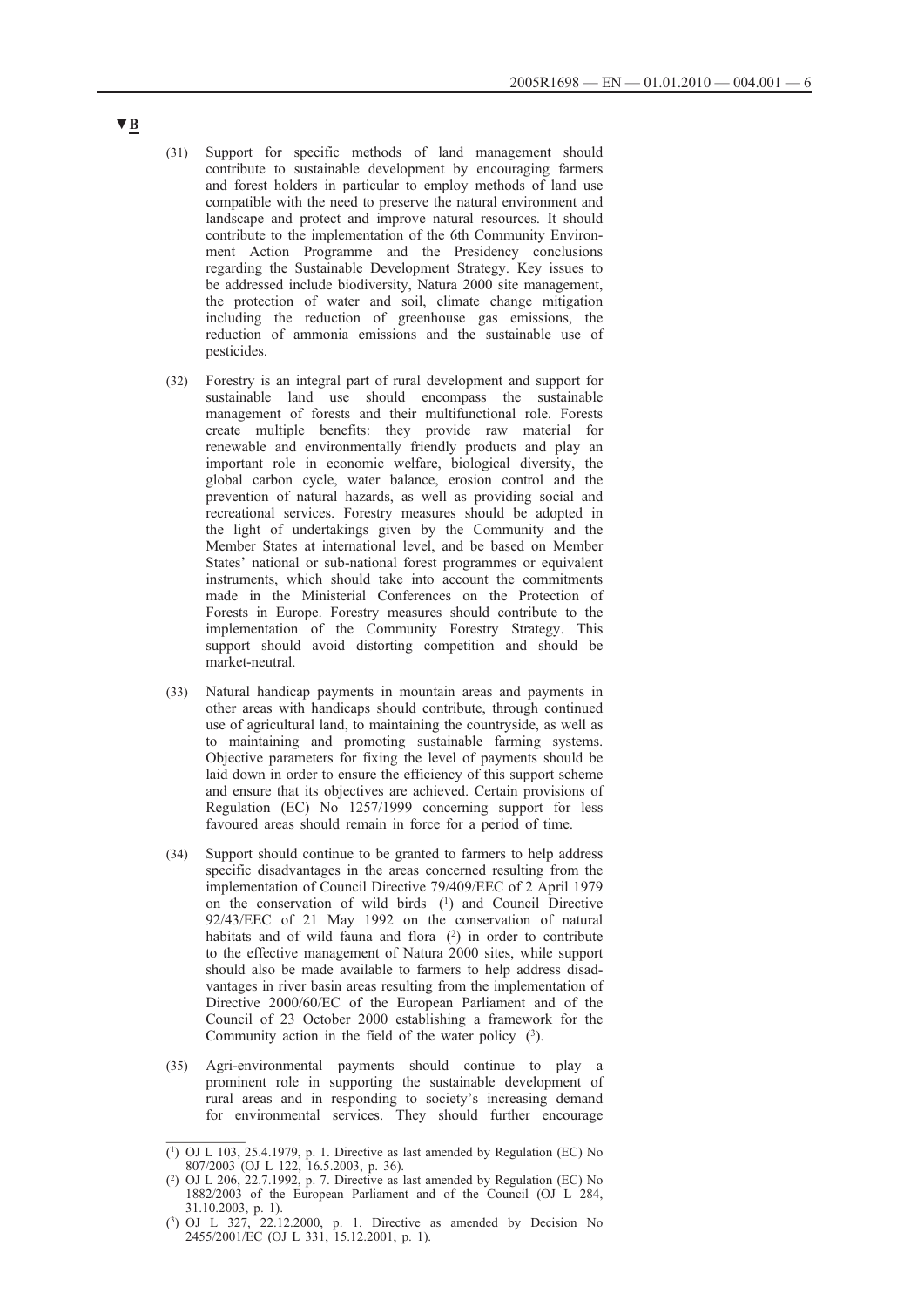farmers and other land managers to serve society as a whole by introducing or continuing to apply agricultural production methods compatible with the protection and improvement of the environment, the landscape and its features, natural resources, the soil and genetic diversity. In this context the conservation of genetic resources in agriculture should be given specific attention. In accordance with the polluter-pays principle these payments should cover only those commitments going beyond the relevant mandatory standards.

- (36) Farmers should continue to be encouraged to adopt high standards of animal welfare by providing for support for farmers who undertake to adopt standards of animal husbandry which go beyond the relevant mandatory standards.
- (37) Support should be granted for non-remunerative investments where they are necessary to achieve the commitments undertaken under agri-environmental schemes or other agri-environmental objectives, or where they enhance on-farm the public amenity value of Natura 2000 areas and other areas of high natural value.
- (38) In order to contribute to the protection of the environment, the prevention of natural hazards and fires, as well as to mitigate climate change, forest resources should be extended and improved by first afforestation of agricultural land and other than agricultural land. Any first afforestation should be adapted to local conditions and compatible with the environment and enhance biodiversity.
- (39) Agri-forestry systems have a high ecological and social value by combining extensive agriculture and forestry systems, aimed at the production of high-quality wood and other forest products. Their establishment should be supported.
- (40) Given the importance of forests for the successful implementation of Directives 79/409/EEC and 92/43/EEC, specific support should be granted to forest holders to help address specific problems resulting from their implementation.
- (41) Forest-environment payments should be introduced for voluntary commitments to enhance biodiversity, preserve high-value forest ecosystems and reinforce the protective value of forests with respect to soil erosion, maintenance of water resources and water quality and to natural hazards.
- (42) Support should be granted for restoring forestry potential in forests damaged by natural disasters and fire and introducing preventive actions. Preventive actions against fires should cover areas classified by Member States as high or medium fire risk according to their forest protection plans.
- (43) Support should be granted to forest holders for non-remunerative investments where they are necessary to achieve the forest-environment commitments or other environmental objectives, or in forests to enhance the public amenity value of the areas concerned.
- (44) In order to ensure the targeted and efficient use of land management support under this Regulation, Member States should designate areas for intervention under certain measures of this axis. Mountain areas and other areas with handicaps should be designated on the basis of objective common criteria. Therefore, Council Directives and Decisions adopting lists of less favoured areas or amending such lists in accordance with Article 21(2) and (3) of Council Regulation (EC) No 950/97 of 20 May 1997 on improving the efficiency of agricultural structures (1) should be repealed with effect at a later date.

<sup>(1)</sup> OJ L 142, 2.6.1997, p. 1. Regulation repealed by Regulation (EC) No 1257/1999.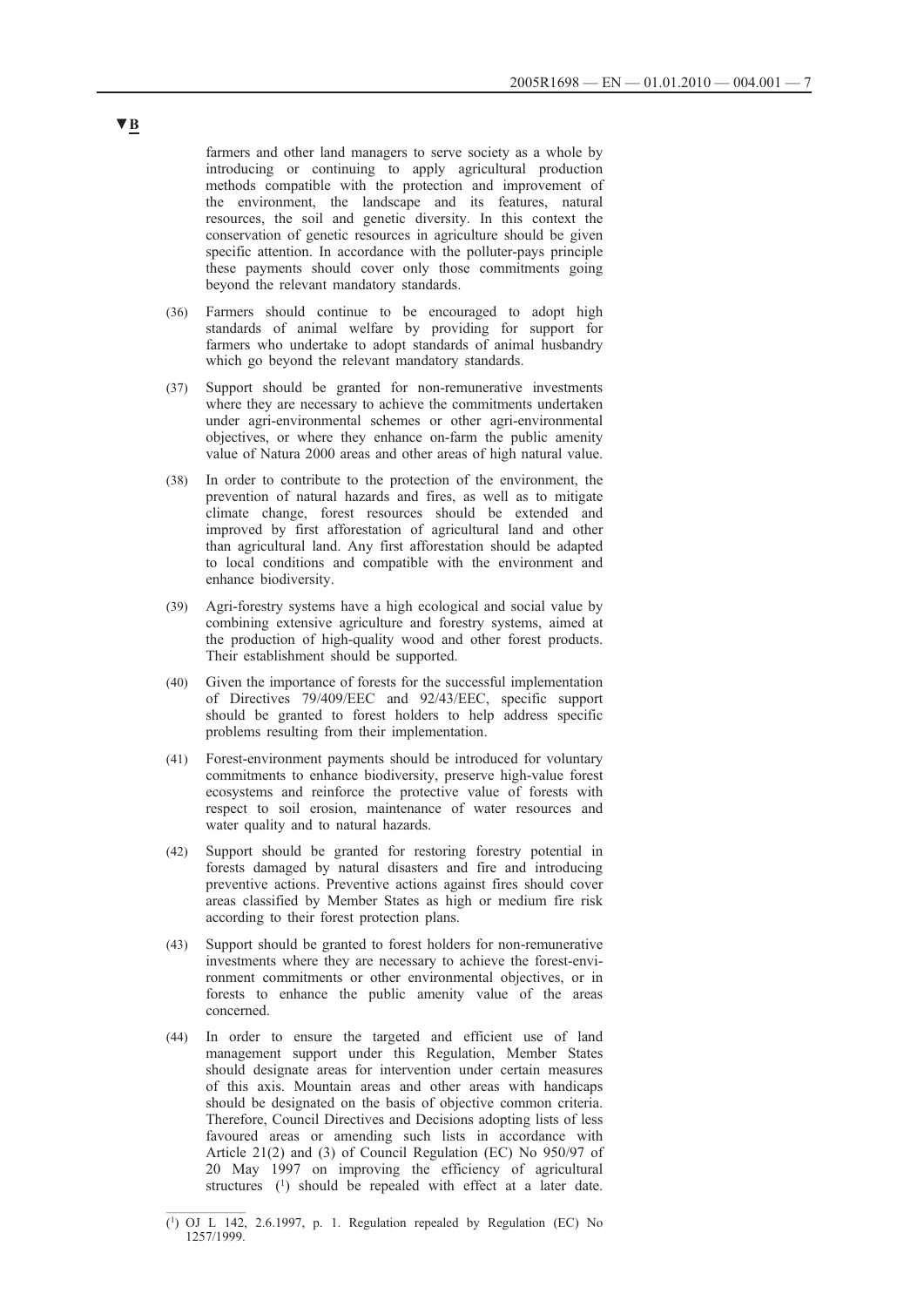Natura 2000 areas are designated in accordance with Directives 79/409/EEC and 92/43/EEC. Member States should designate areas suitable for afforestation for environmental reasons, such as protection against erosion, prevention of natural hazards or extension of forest resources contributing to climate change mitigation, and forest areas with a medium to high forest fire risk.

- (45) A penalty system should be set up where beneficiaries receiving payments under certain land management measures do not meet the mandatory requirements provided for in Regulation (EC) No 1782/2003 on all of their holding, taking into account the severity, extent, permanence and repetition of non-compliance.
- (46) There is a need to accompany changes in rural areas by helping them to diversify farming activities towards non-agricultural activities and develop non-agricultural sectors, promote employment, improve basic services, including local access to Information and Communication Technologies (ICTs) and carry out investments making rural areas more attractive in order to reverse trends towards economic and social decline and depopulation of the countryside. An effort to enhance the human potential in this respect is also necessary.
- (47) Support should be granted for other measures relating to the broader rural economy. The list of measures should be defined on the basis of experience of the Leader initiative and having regard to the multi-sectoral needs for endogenous rural development.
- (48) The implementation of local development strategies can reinforce territorial coherence and synergies between measures intended for the broader rural economy and population. Therefore, measures relating to the broader rural economy should be preferably implemented through local development strategies.
- (49) There is a need to clearly define the principles of coherence and complementarity of the axis for the improvement of the quality of life in rural areas and the diversification of the rural economy with other Community financial instruments, and particularly with those of cohesion policy.
- (50) The Leader initiative, after having experienced three programming periods, has reached a level of maturity enabling rural areas to implement the Leader approach more widely in mainstream rural development programming. Provision should therefore be made to transfer the basic principles of the Leader approach to the programmes building a specific axis in them, and provide a definition of the local action groups and measures to be supported, including partnership capacity, implementation of local strategies, cooperation, networking and acquisition of skills.
- (51) Given the importance of the Leader approach, a substantial share of the contribution of the EAFRD should be earmarked for this axis.
- (52) The EAFRD is to support through technical assistance actions relating to the implementation of the programmes. As part of the technical assistance referred to in Article 5 of Council Regulation (EC) No 1290/2005 of 21 June 2005 on the financing of the common agricultural policy  $(1)$ , a network for rural development should be set up at Community level.
- (53) Provisions on the allocation of the available resources should be introduced. These resources should be consistent with the financial perspective for the period 2007 to 2013. The overall amount for rural development should be allocated annually.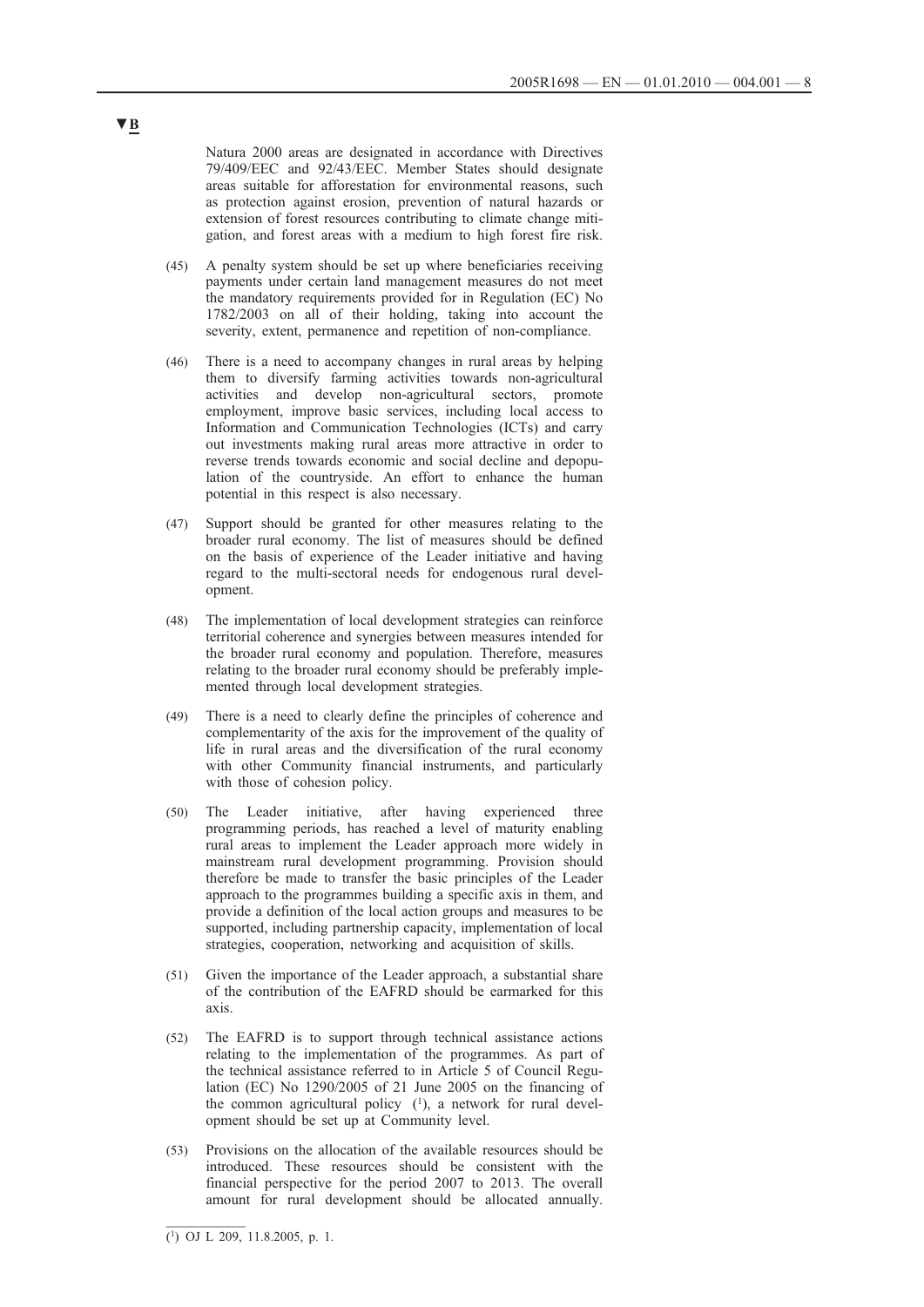Significant concentration on the regions eligible under the Convergence Objective should be allowed.

- (54) Provision should be made for the Council to determine the amount for Community support to rural development under this Regulation for the period from 1 January 2007 to 31 December 2013, its annual breakdown and the minimum amount to be concentrated in regions eligible under the Convergence Objective in accordance with the financial perspective for the period 2007 to 2013 and the Interinstitutional Agreement on budgetary discipline and improvement of the budgetary procedure for the same period.
- (55) The annual appropriations allocated to a Member State for the Convergence Objective under the Funds for the part coming from the EAGGF Guidance Section, the Structural Funds, the Cohesion Fund (hereinafter the CF) and the Financial Instrument for Fisheries Guidance (1)(hereinafter the FIFG) should be limited to a ceiling fixed with regard to its capacity for absorption.
- (56) For the indicative breakdown of commitment appropriations available to the Member States criteria should be established according to an objective and transparent method.
- (57) Over and above these amounts the Member States should take account of the amounts pursuant to Article 12(2) of Regulation (EC) No 1290/2005.
- (58) The appropriations available under the Funds should be indexed on a flat-rate basis for programming.
- (59) The rate of the EAFRD contribution to rural development programming should be set in relation to public expenditure in the Member States, taking account of the importance of the priority given to land management and environment, the situation in the regions eligible under the Convergence Objective and the priority given to the Leader approach.
- (60) In order to mitigate the specific constraints and structural problems in farming and forestry activities and in adding value to agricultural and forestry products as a result of remoteness, insularity or distant location and of the dependency of the rural economy on a limited number of agricultural products, and to promote a robust rural development policy, specific provisions for certain rural development measures, as well as appropriate co-financing rates from the EAFRD should apply in the outermost regions referred to in the Treaty and the islands covered by Council Regulation (EEC) No 2019/93 of 19 July 1993 introducing specific measures for the smaller Aegean islands concerning certain agricultural products  $(2)$ .
- (61) In accordance with the principle of subsidiarity and subject to exceptions, there should be national rules on the eligibility of expenditure.
- (62) To ensure the effectiveness, fairness and sustainable impact of the assistance from the EAFRD, there should be provisions guaranteeing that investment-related operations are durable and avoiding this fund being used to introduce unfair competition.
- (63) Decentralised implementation of the actions under the EAFRD should be accompanied by guarantees relating in particular to the quality of implementation, the results, sound financial management and control.

 $(1)$  Council Regulation (EC) No 1263/1999 of 21 June 1999 on the Financial Instrument for Fisheries Guidance (OJ L 161, 26.6.1999, p. 54).

<sup>(2)</sup> OJ L 184, 27.7.1993, p. 1. Regulation as last amended by Regulation (EC) No 1782/2003.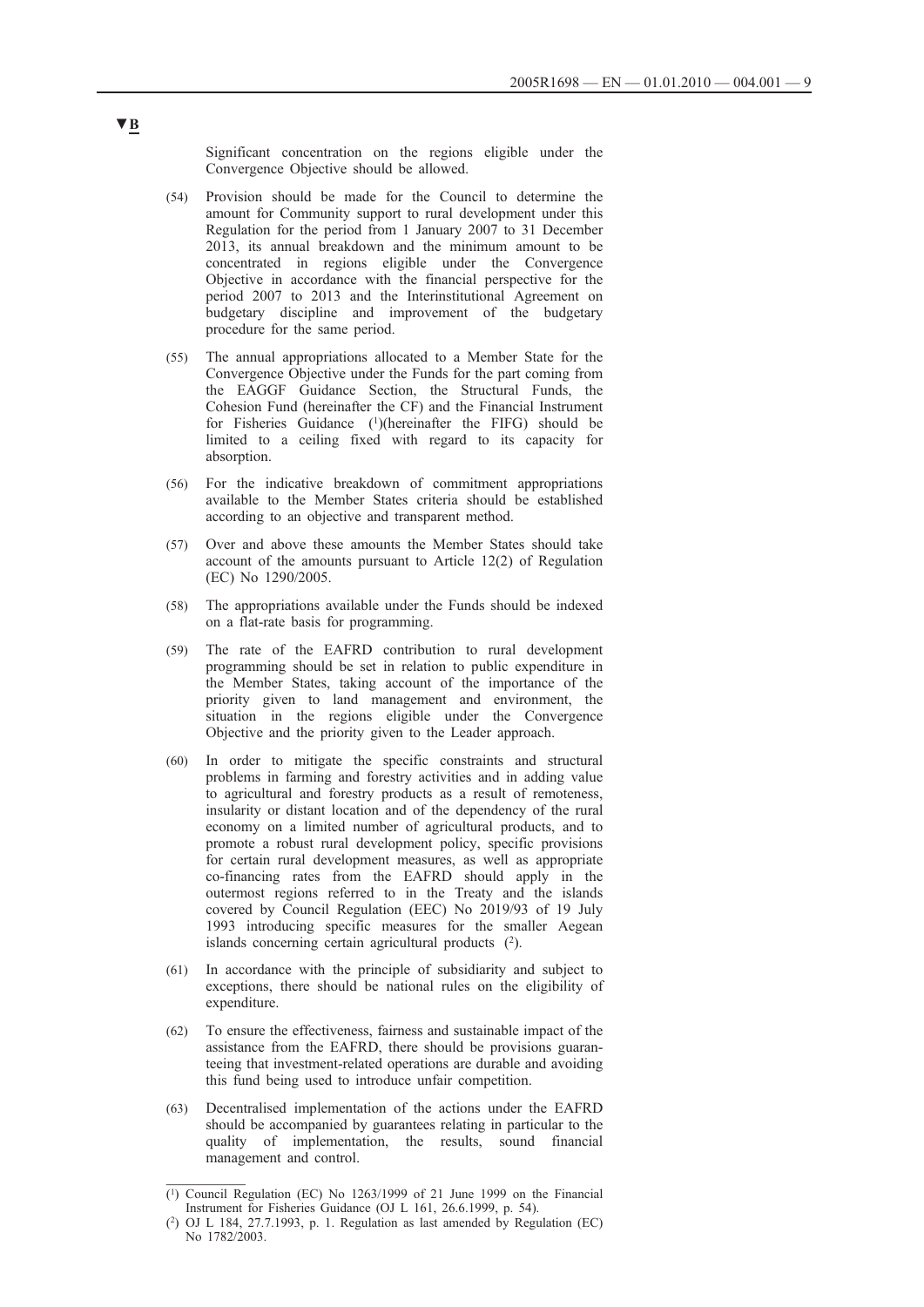- (64) Member States should take measures to guarantee sound functioning of management and control systems. To this end, it is necessary to establish the general principles and the basic functions which any management and control system should ensure. It is therefore necessary to maintain the designation of a single Managing Authority and to specify its responsibilities.
- (65) Each rural development programme should be subject to appropriate monitoring, by a Monitoring Committee, on the basis of a common monitoring and evaluation framework established and implemented in partnership with the Member States, to effectively meet the specific needs of rural development.
- (66) The effectiveness and the impact of actions under the EAFRD also depend on improved evaluation on the basis of the common monitoring and evaluation framework. In particular, the programmes should be evaluated for their preparation, implementation and completion.
- (67) To enable the partnership to function effectively and promote Community action, information on it should be publicised as widely as possible. The authorities managing the programmes have a responsibility in this respect.
- (68) Rural development as defined in this Regulation should be eligible for Member State support without Community cofinancing. In view of the economic impact of such aid and in order to ensure consistency with measures eligible for Community support and to simplify procedures, specific State aid rules should be established, also taking into account the experience from the implementation of Regulation (EC) No 1257/1999. Moreover, Member States should be authorised to grant State aid, intended to provide additional financing for rural development for which Community support is granted, under a notification procedure in accordance with the provisions of this Regulation as part of programming.
- (69) There is a need to adopt rules to facilitate the transition from the existing support scheme to the new rural development support scheme.
- (70) The new support scheme provided for in this Regulation replaces the existing support scheme. Therefore, Regulation (EC) No 1257/1999 should be repealed from 1 January 2007 with the exception of certain provisions concerning less favoured areas which should be repealed at a later date.
- (71) The measures necessary for the implementation of this Regulation should be adopted in accordance with Council Decision 1999/468/EC of 28 June 1999 laying down the procedures for the exercise of implementing powers conferred on the Commission  $(1)$ .
- (72) The European Economic and Social Committee has delivered an opinion  $\overline{(^{2})}$ .
- (73) The Committee of the Regions has delivered an opinion  $(3)$ ,

HAS ADOPTED THIS REGULATION:

<sup>(1)</sup> OJ L 184, 17.7.1999, p. 23.

<sup>(2)</sup> Opinion of 9 March 2005 (not yet published in the Official Journal).

<sup>(3)</sup> Opinion of 23 February 2005 (OJ C 164, 5.7.2005, p. 18).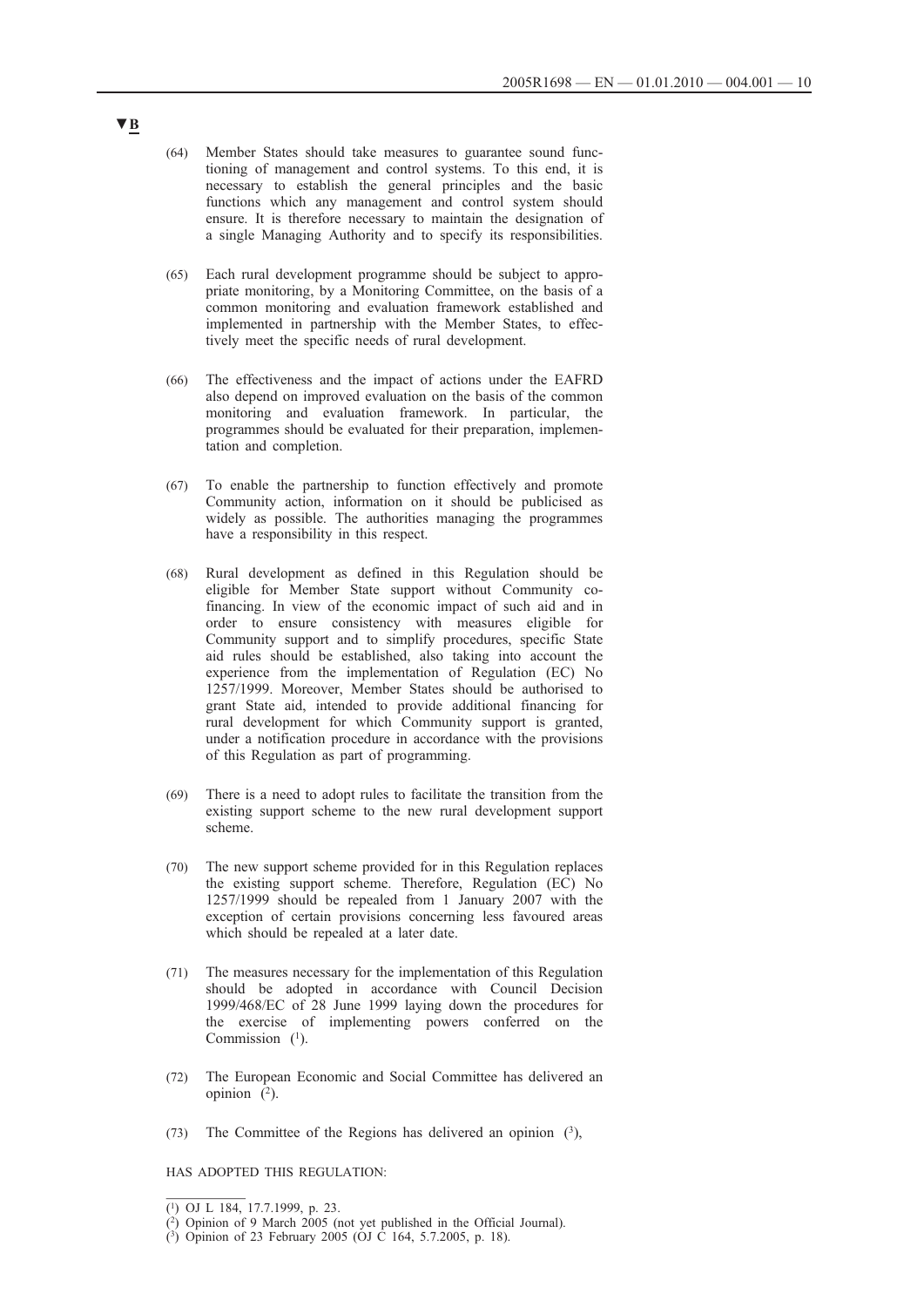### TITLE I

## **OBJECTIVES AND GENERAL RULES ON ASSISTANCE**

#### CHAPTER I

## **SCOPE AND DEFINITIONS**

## *Article 1*

## **Scope**

### This Regulation:

1) lays down the general rules governing Community support for rural development, financed by the EAFRD, established by Regulation (EC) No 1290/2005;

2) defines the Objectives to which rural development policy is to contribute;

3) defines the strategic context for rural development policy, including the method for fixing the Community strategic guidelines for rural development policy (hereinafter the Community strategic guidelines) and the national strategy plans;

4) defines the priorities and measures for rural development;

5) lays down rules on partnership, programming, evaluation, financial management, monitoring and control on the basis of responsibilities shared between the Member States and the Commission.

#### *Article 2*

#### **Definitions**

For the purposes of this Regulation, the following definitions shall apply:

- (a) 'programming': the process of organisation, decision-taking and financing in several stages intended to implement, on a multiannual basis, the joint action by the Community and the Member States to achieve the priority goals of the EAFRD;
- (b) 'region': territorial unit corresponding to level 1 or 2 of the Nomenclature of territorial units for statistics (NUTS level 1 and 2) within the meaning of Regulation (EC) No 1059/2003 of the European Parliament and of the Council of 26 May 2003 on the establishment of a common classification of territorial units for statistics (NUTS)  $(1)$ ;
- (c) 'axis': a coherent group of measures with specific goals resulting directly from their implementation and contributing to one or more of the objectives set out in Article 4;
- (d) 'measure': a set of operations contributing to the implementation of an axis as referred to in Article 4(2);
- (e) 'operation': a project, contract or arrangement, or other action selected according to criteria laid down for the rural development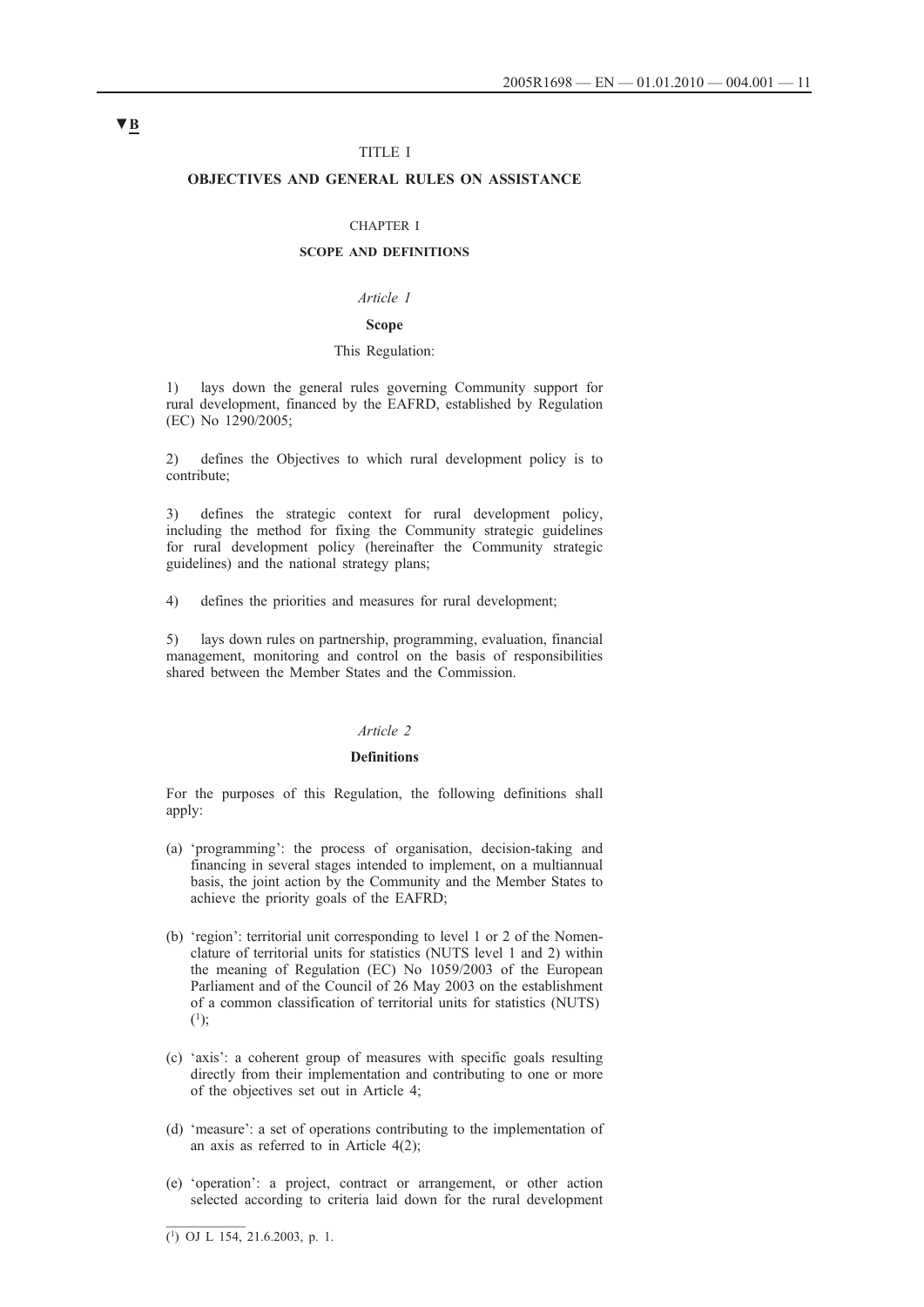programme concerned and implemented by one or more beneficiaries allowing achievement of the objectives set out in Article 4;

- (f) 'common monitoring and evaluation framework': a general approach developed by the Commission and the Member States defining a limited number of common indicators relating to the baseline situation and the financial execution, outputs, results and impacts of the programmes;
- (g) 'local development strategy': a coherent set of operations to meet local objectives and needs implemented in partnership at the appropriate level;
- (h) 'beneficiary': an operator, body or firm, whether public or private, responsible for implementing operations or receiving support;
- (i) 'public expenditure': any public contribution to the financing of operations whose origin is the budget of the State, of regional and local authorities, of the European Communities and any similar expenditure. Any contribution to the financing of operations whose origin is the budget of public law bodies or associations of one or more regional or local authorities or public law bodies within the meaning of Directive 2004/18/EC of the European Parliament and of the Council of 31 March 2004 on the coordination of procedures for the award of public works contracts, public supply contracts and public service contracts (1) shall be regarded as public contribution;
- (j) 'Convergence Objective': the objective of the action for the least developed Member States and regions according to the Community legislation governing the European Regional Development Fund (hereinafter the ERDF), the European Social Fund (hereinafter the ESF) and the CF for the period from 1 January 2007 to 31 December 2013.

### CHAPTER II

## **MISSIONS AND OBJECTIVES**

### *Article 3*

#### **Missions**

The EAFRD shall contribute to the promotion of sustainable rural development throughout the Community in a complementary manner to the market and income support policies of the common agricultural policy, to cohesion policy and to the common fisheries policy.

### *Article 4*

#### **Objectives**

Support for rural development shall contribute to achieving the following objectives:

- (a) improving the competitiveness of agriculture and forestry by supporting restructuring, development and innovation;
- (b) improving the environment and the countryside by supporting land management;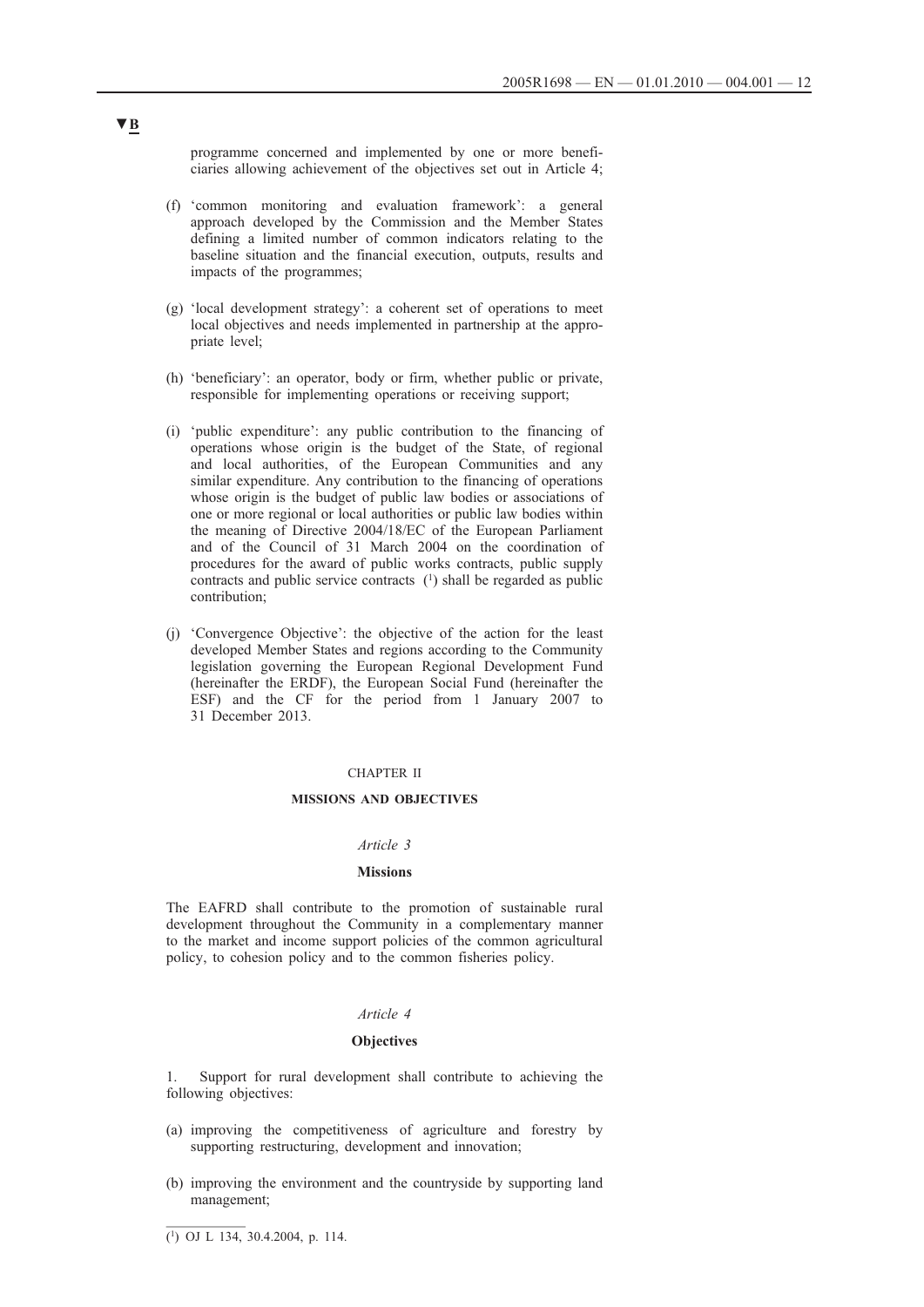(c) improving the quality of life in rural areas and encouraging diversification of economic activity.

2. The objectives set out in paragraph 1 shall be implemented by means of the four axes defined in Title IV.

## CHAPTER III

### **PRINCIPLES OF ASSISTANCE**

#### *Article 5*

### **Complementarity, consistency and conformity**

1. The EAFRD shall complement national, regional and local actions contributing to the Community's priorities.

2. The Commission and the Member States shall ensure that the assistance from the EAFRD and the Member States is consistent with the activities, policies and priorities of the Community. The assistance of the EAFRD shall be consistent with the objectives of Economic and Social Cohesion and those of the Community support instrument for fisheries in particular.

3. This consistency shall be provided by the Community strategic guidelines referred to in Article 9, the national strategy plan referred to in Article 11, the rural development programmes referred to in Article 15 and the Commission report referred to in Article 14.

4. In accordance with their respective responsibilities, the Commission and the Member States shall ensure the coordination between the assistance from the different Funds, the ERDF, the ESF, the CF, the Community support instrument for fisheries, and the interventions of the European Investment Bank (hereinafter the EIB), and of other Community financial instruments.

There shall also be consistency with the measures financed by the European Agricultural Guarantee Fund.

6. No support under this Regulation shall be granted to schemes eligible for support under common market organisations, subject to any exceptions yet to be defined, in accordance with the procedure referred to in Article 90(2).

7. The Member States shall ensure that the operations financed by the EAFRD are in conformity with the Treaty and any acts adopted under it.

### *Article 6*

#### **Partnership**

1. EAFRD assistance shall be implemented through close consultations (hereinafter partnership) between the Commission and the Member State and with the authorities and bodies designated by the Member State under national rules and practices, including:

- (a) the competent regional, local authorities and other public authorities;
- (b) the economic and social partners;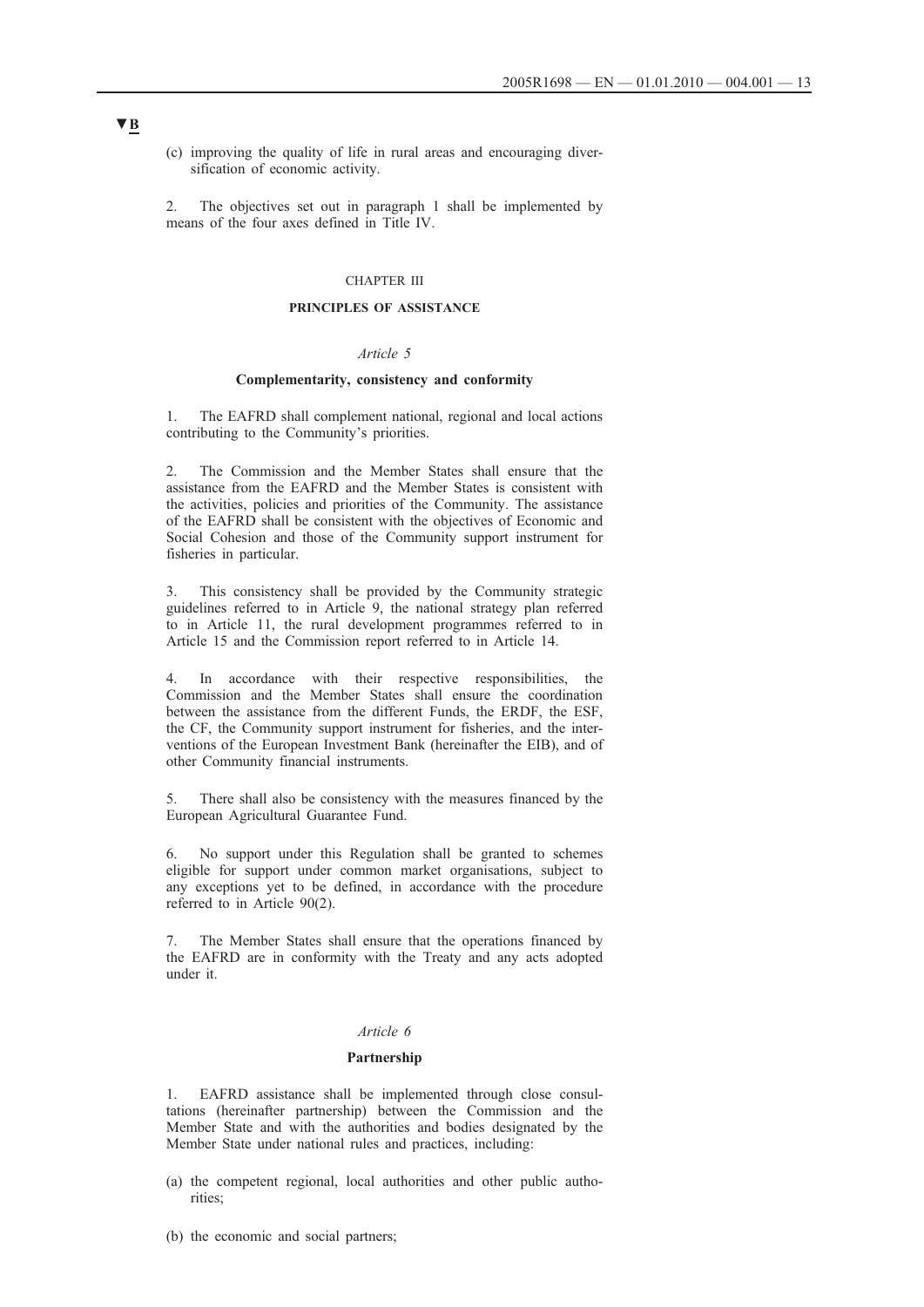(c) any other appropriate body representing civil society, non-governmental organisations, including environmental organisations, and bodies responsible for promoting equality between men and women.

The Member State shall designate the most representative partners at national, regional and local level and in the economic, social, environmental or other sphere (hereinafter partners). It shall create the conditions for a broad and effective involvement of all appropriate bodies, in accordance with national rules and practices, taking into account the need to promote equality between men and women and sustainable development through integration of environmental protection and improvement requirements.

2. The partnership shall be conducted with due regard to the respective institutional, legal and financial responsibilities of each category of partner as defined under paragraph 1.

3. The partnership shall be involved in the preparation and monitoring of the national strategy plan and in the preparation, implementation, monitoring and evaluation of the rural development programmes. Member States shall involve all appropriate partners at the various programming stages, due regard being had to the time limit set for each step.

## *Article 7*

### **Subsidiarity**

Member States shall be responsible for implementing the rural development programmes at the appropriate territorial level, according to their own institutional arrangements, in accordance with this Regulation.

#### *Article 8*

#### **Equality between men and women and non-discrimination**

Member States and the Commission shall promote equality between men and women and shall ensure that any discrimination based on sex, racial or ethnic origin, religion or belief, disability, age or sexual orientation is prevented during the various stages of programme implementation.

This includes the stages of design, implementation, monitoring and evaluation.

#### TITLE II

#### **THE STRATEGIC APPROACH TO RURAL DEVELOPMENT**

### CHAPTER I

## **THE COMMUNITY STRATEGIC GUIDELINES**

#### *Article 9*

#### **Content and adoption**

1. The Council shall adopt Community strategic guidelines for rural development policy for the programming period from 1 January 2007 to 31 December 2013 in the light of the policy priorities set at Community level.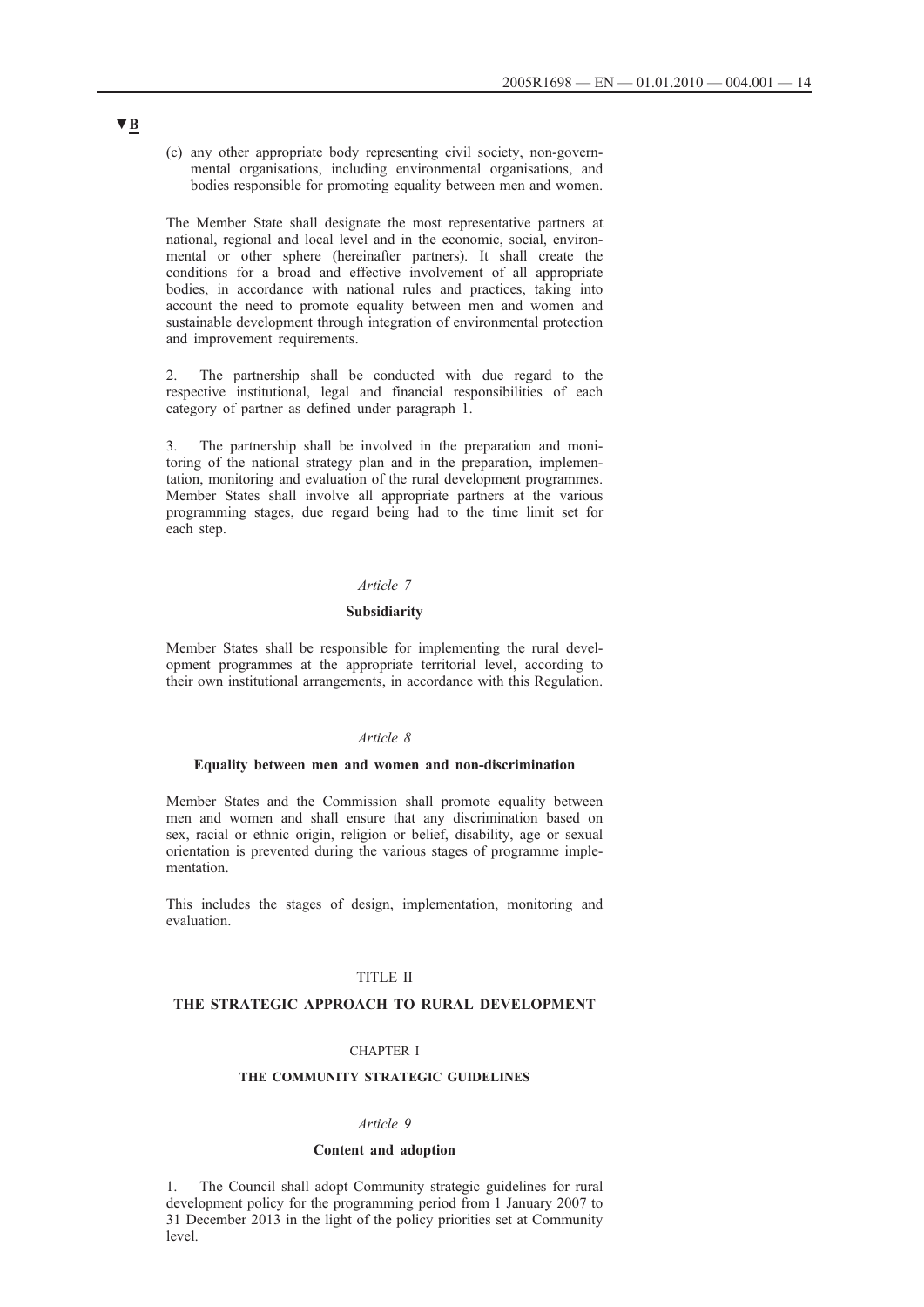These strategic guidelines shall set at Community level the strategic priorities for rural development for the programming period with a view to implementing each of the axes laid down in this Regulation.

2. By 20 February 2006, a decision on the Community strategic guidelines shall be adopted according to the procedure laid down in Article 37 of the Treaty. The decision shall be published in the *Official Journal of the European Union*.

#### *Article 10*

### **Review**

With a view to taking account of major changes in the Community priorities in particular, the Community strategic guidelines may be subject to review.

#### CHAPTER II

#### **NATIONAL STRATEGY PLANS**

## *Article 11*

#### **Content**

1. Each Member State shall submit a national strategy plan indicating the priorities of the action of the EAFRD and of the Member State concerned taking into account the Community strategic guidelines, their specific objectives, the contribution from the EAFRD and the other financial resources.

2. The national strategy plan shall ensure that Community aid for rural development is consistent with the Community strategic guidelines and that Community, national and regional priorities all coordinate. The national strategy plan shall be a reference tool for preparing EAFRD programming. It shall be implemented through the rural development programmes.

- 3. Each national strategy plan shall include:
- (a) an evaluation of the economic, social and environmental situation and the potential for development;
- (b) the strategy chosen for joint action by the Community and the Member State concerned, showing the consistency of the choices made with the Community strategic guidelines;
- (c) the thematic and territorial priorities for rural development under each axis, including the main quantified objectives and the appropriate monitoring and evaluation indicators;

## **▼M5**

(d) a list of the rural development programmes implementing the national strategy plan, an indicative EAFRD allocation for each programme, including the amounts provided for in Article 12(2) of Regulation (EC) No 1290/2005, and a separate indication of the amounts provided for in Article 69(5a) of this Regulation;

#### **▼B**

(e) the means to ensure coordination with the other common agricultural policy instruments, the ERDF, the ESF, the CF, the Community support instrument for fisheries and the EIB;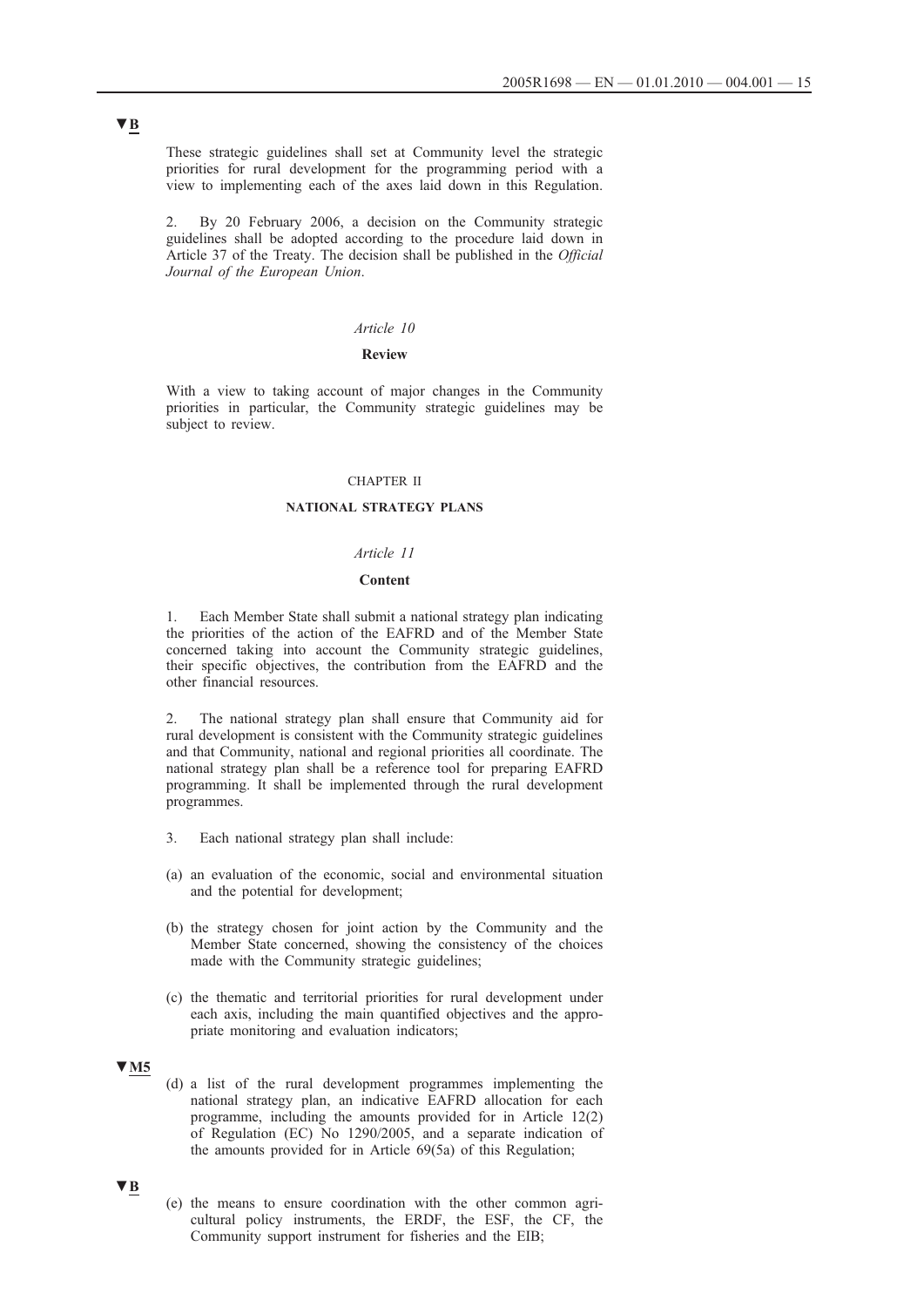- (f) if appropriate, the budget for achieving the Convergence Objective;
- (g) a description of the arrangements and the indication of the amount earmarked for establishing the national rural network referred to in Articles 66(3) and 68.

## *Article 12*

## **Preparation**

1. Each Member State shall prepare a national strategy plan after the Community strategic guidelines are adopted.

This plan shall be prepared in accordance with the Member States' institutional arrangements, following close collaboration with the partners referred to in Article 6. It shall be drawn up in close collaboration with the Commission and shall cover the period from 1 January 2007 to 31 December 2013.

2. Each Member State shall send the Commission its national strategy plan before submitting its rural development programmes.

## **▼M6**

### *Article 12a*

## **Revision**

1. Member States shall revise, in accordance with the procedure referred to in Article 12(1), their national strategy plans following the review of the Community strategic guidelines as referred to in Article 10.

2. The revised national strategy plan referred to in paragraph 1 shall be sent to the Commission no later than 15 July 2009.

## **▼B**

#### CHAPTER III

## **STRATEGIC MONITORING**

#### *Article 13*

### **Summary reports by Member States**

1. For the first time in 2010 and no later than 1 October each second year, each Member State shall submit to the Commission a summary report setting out the progress made in implementing its national strategy plan and objectives and its contribution to the achievement of the Community strategic guidelines. The last summary report shall be submitted no later than 1 October 2014.

2. The report shall summarise the previous years' annual progress reports referred to in Article 82 and shall describe in particular:

- (a) the achievements and results of the rural development programmes relative to the indicators set out in the national strategy plan;
- (b) the results of the ongoing evaluation activities for each programme.

3. By way of derogation from paragraph 1, for single programmes as referred to in Article 15(2) Member States may include in the annual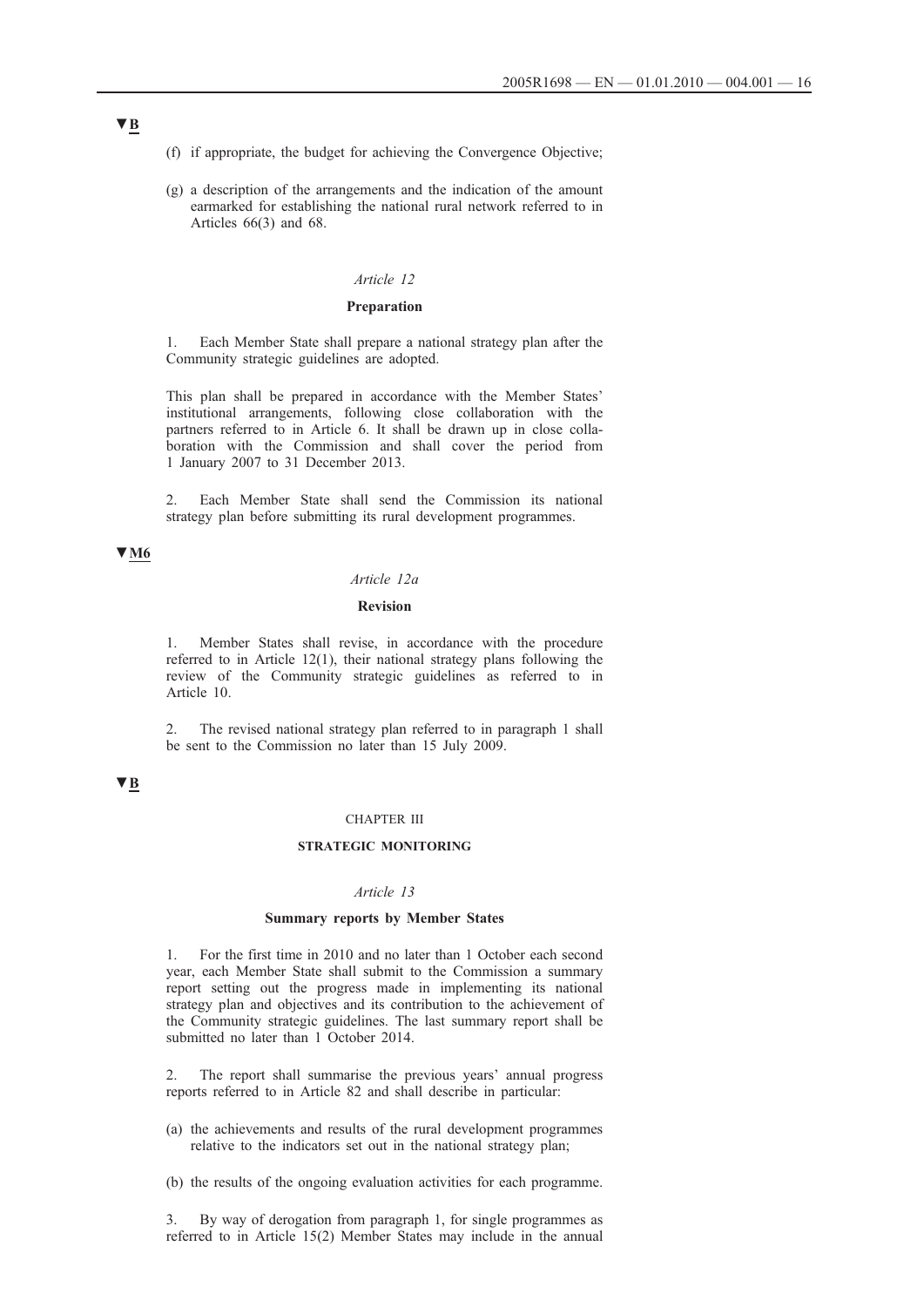progress reports referred to in Article 82 the elements provided for in paragraph 2 of this Article within the time limit set in Article 82.

#### *Article 14*

### **Commission report**

1. For the first time in 2011 and at the start of each second year, the Commission shall present a report summarising the main developments, trends and challenges relating to the implementation of the national strategy plans and the Community strategic guidelines. The last Commission report shall be presented at the start of 2015.

This report shall be based on the Commission's analysis and appraisal of the Member States' summary reports referred to in Article 13 and any other available information. It shall indicate the measures taken or to be taken by the Member States and Commission in order to provide an appropriate follow-up to the report's conclusions.

2. The Commission report shall be sent to the European Parliament, the Council, the European Economic and Social Committee and the Committee of the Regions.

## TITLE III

#### **PROGRAMMING**

#### CHAPTER I

## **PROGRAMMING CONTENT**

#### *Article 15*

#### **Rural development programmes**

1. The EAFRD shall act in the Member States through rural development programmes. These programmes implement a rural development strategy through a set of measures grouped together in accordance with the axes defined in Title IV, for the achievement of which aid from the EAFRD will be sought.

Each rural development programme shall cover a period between 1 January 2007 and 31 December 2013.

2. A Member State may submit either a single programme for its entire territory or a set of regional programmes.

3. Member States with regional programmes may also submit for approval a national framework containing common elements for these programmes.

#### *Article 16*

#### **Content of programmes**

Each rural development programme shall include:

(a) an analysis of the situation in terms of strengths and weaknesses, the strategy chosen to meet them and the *ex ante* evaluation referred to in Article 85;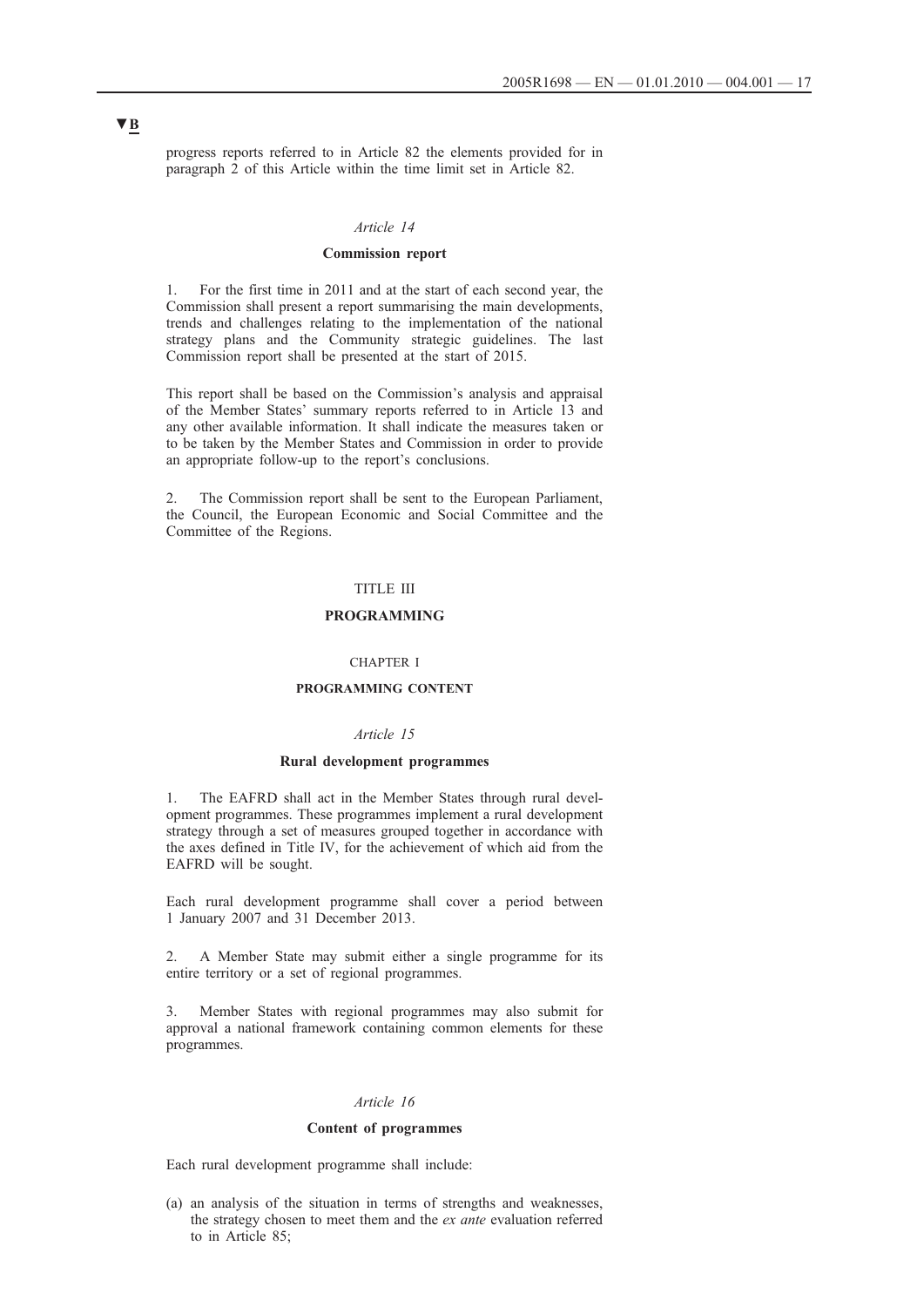- (b) a justification of the priorities chosen having regard to the Community strategic guidelines and the national strategy plan, as well as the expected impact according to the *ex ante* evaluation;
- (c) information on the axes and measures proposed for each axis and their description, including the specific verifiable objectives and indicators referred to in Article 81 that allow the programme's progress, efficiency and effectiveness to be measured;
- (d) a financing plan, comprising two tables:
	- a table setting out, in accordance with Article 69(4) and (5), the total EAFRD contribution planned for each year. When applicable, this financing plan shall indicate separately within the total EAFRD contribution the appropriations provided for the regions eligible under the Convergence Objective. The planned annual EAFRD contribution shall be compatible with the Financial Perspectives;
	- a table setting out for the entire programming period the total Community contribution planned and the matching national public funding for each axis, the EAFRD contribution rate for each axis and the amount earmarked for technical assistance. When applicable, this table shall also indicate separately the planned EAFRD contribution for the regions eligible under the Convergence Objective and the matching national public funding;
- (e) for information, an indicative breakdown of the initial amounts by measure in terms of public and private expenditure;
- (f) where applicable, a table on additional national financing per axis in accordance with Article 89;
- (g) the elements needed for the appraisal under competition rules and, when applicable, the list of aid schemes authorised under Articles 87, 88 and 89 of the Treaty to be used for the implementation of the programmes;
- (h) information on the complementarity with the measures financed by the other common agricultural policy instruments, through cohesion policy as well as by the Community support instrument for fisheries;
- (i) programme implementing arrangements, including:
	- (i) the designation by the Member State of all the authorities provided for in Article 74(2) and for information a summary description of the management and control structure;
	- (ii) a description of the monitoring and evaluation systems, as well as the composition of the Monitoring Committee;
	- (iii) the provisions to ensure that the programme is publicised;
- (j) the designation of the partners referred to in Article 6 and the results of the consultations of the partners.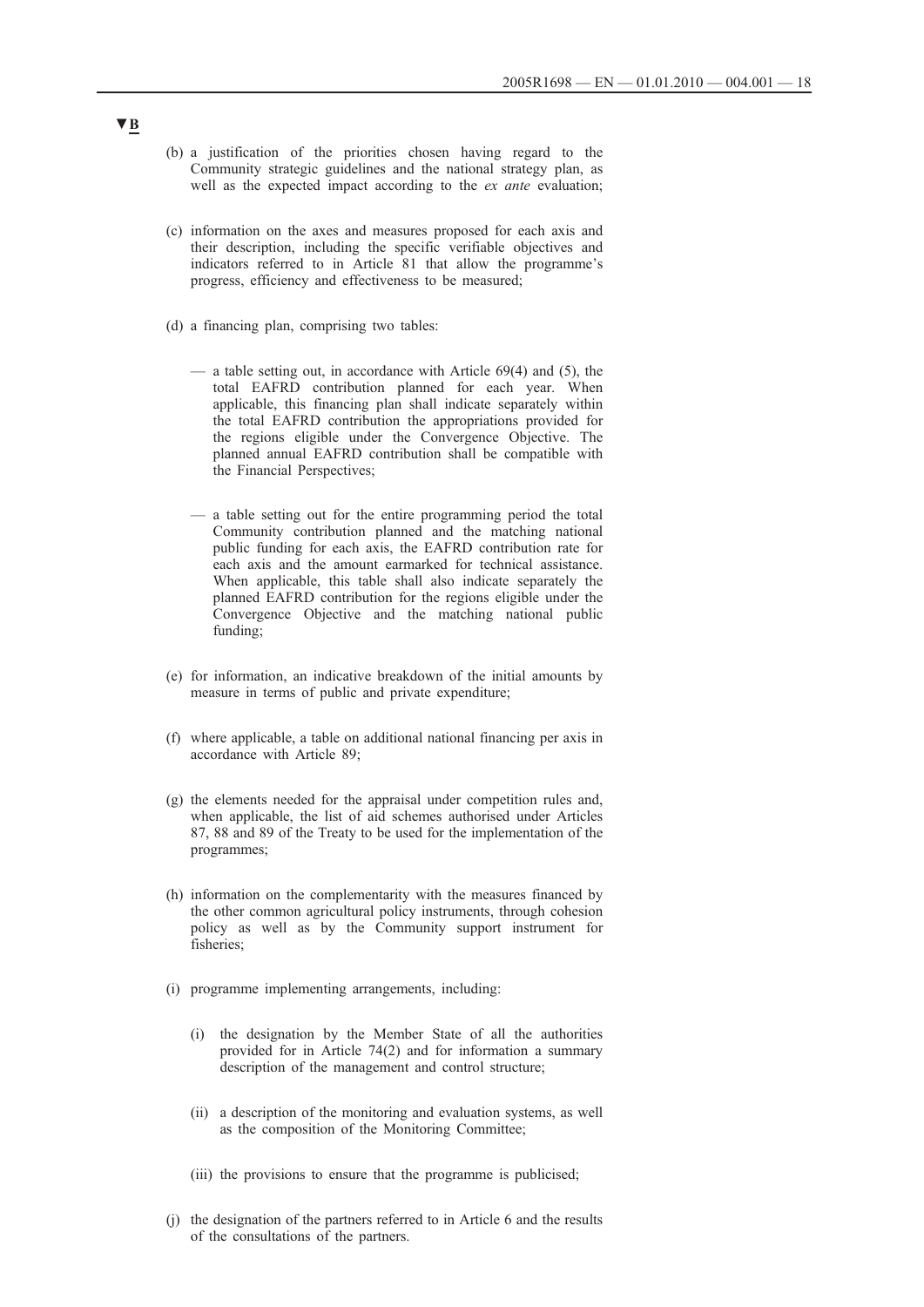#### *Article 16a*

## **Specific operations related to certain priorities**

1. By 31 December 2009, Member States shall provide in their rural development programmes, in accordance with their specific needs, for types of operations having the following priorities as described in the Community strategic guidelines and specified further in the national strategy plans:

- (a) climate change;
- (b) renewable energies;
- (c) water management;
- (d) biodiversity;
- (e) measures accompanying restructuring of the dairy sector;
- (f) innovation linked to the priorities mentioned in points (a) to (d);
- (g) broadband Internet infrastructure in rural areas.

The types of operations to be linked to the priorities referred to in points (a) to (f) of the first subparagraph shall be aimed at achieving effects such as the potential effects specified in Annex II. An indicative list of such types of operations and their potential effects is set out in Annex II. A list of types of operations linked to the priority referred to in point (g) of the first subparagraph is set out in Annex III.

The revised rural development programmes related to the operations referred to in this paragraph shall be submitted to the Commission no later than 15 July 2009.

2. From 1 January 2009, for types of operations referred to in points (a) to (f) of paragraph 1, the aid intensity rates fixed in Annex I may be increased by 10 percentage points.

3. By 31 December 2009, each rural development programme shall also include:

- (a) the list of types of operations and the information referred to in Article 16(c) on the specific types of operations referred to in paragraph 1 of this Article;
- (b) a table setting out, for the period from 1 January 2009 to 31 December 2013, by measure the Community contribution for types of operations referred to in points (a) to (f) of paragraph 1 and by measure the Community contribution for types of operations referred to in paragraph 1(g).

## **▼B**

#### *Article 17*

#### **Balance between objectives**

1. The Community financial contribution to each of the three objectives referred to in Article 4 shall cover at least 10 % of the EAFRD total contribution to the programme for axis 1 and 3 referred to in Sections 1 and 3 respectively of Chapter I of Title IV and at least 25 % of the EAFRD total contribution to the programme for axis 2

## **▼M6**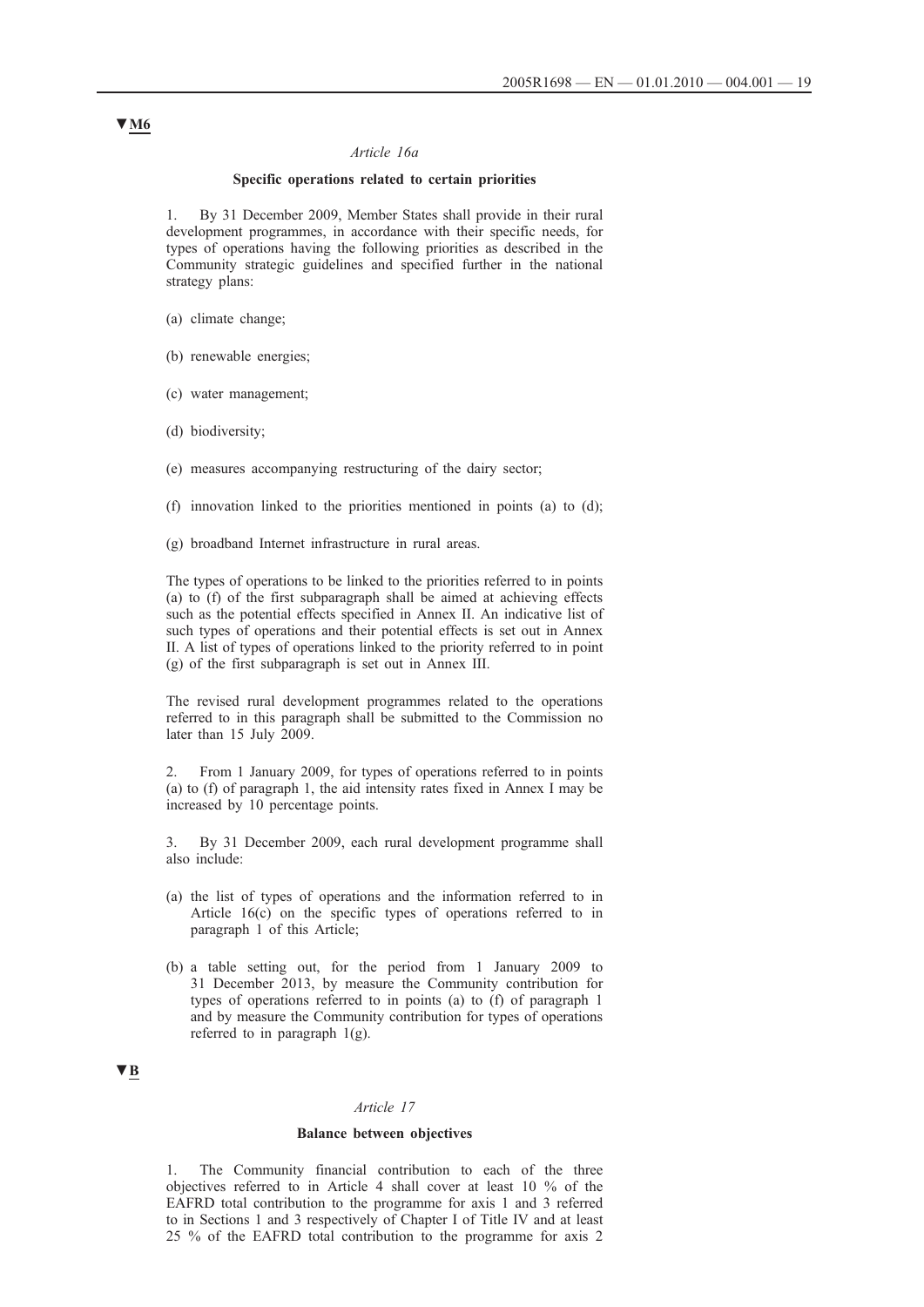referred to in Section 2 of Chapter I of Title IV. For the programmes of the French overseas departments, the minimum Community financial contribution for axis 2 shall be 10 %.

2. 5 % at least of the EAFRD total contribution to the programme shall be reserved for axis 4 referred to in Section 4 of Chapter I of Title IV. This amount contributes to the percentages laid down in paragraph 1. For the Czech Republic, Estonia, Cyprus, Latvia, Lithuania, Hungary, Malta, Poland, Slovenia and Slovakia, the minimum Community financial contribution for axis 4 of 5 % may be phased in over the programming period in such a way that on average at least 2,5 % of the EAFRD total contribution is reserved for axis 4.

## **▼M1**

For Bulgaria and Romania, an average of at least 2,5 % of the EAFRD total contribution for axis 4 shall be ærespected during the period 2010 to 2013. Any contribution from the EAFRD for that axis during the period 2007 to 2009 shall be taken into account for the calculation of that percentage.

## **▼M6**

3. The amounts equal to those resulting from the application of the compulsory modulation under Article 69(5a) together with, as from 2011, the amounts generated under Article 136 of Council Regulation (EC) No 73/2009 of 19 January 2009 establishing common rules for direct support schemes for farmers under the common agricultural policy and establishing certain support schemes for farmers  $(1)$  and the amount referred to in Article  $69(2a)$  of this Regulation shall not be taken into account in the EAFRD total contribution from which the minimum Community financial contribution per axis is calculated as provided for in paragraphs 1 and 2 of this Article.

## **▼B**

#### CHAPTER II

## **PREPARATION, APPROVAL AND REVIEW**

## *Article 18*

#### **Preparation and approval**

1. Rural development programmes shall be established by a Member State following close cooperation with the partners referred to in Article 6.

2. Member States shall submit to the Commission a proposal for each rural development programme, containing the information mentioned in Article 16.

3. The Commission shall assess the proposed programmes on the basis of their consistency with the Community strategic guidelines, the national strategy plan and this Regulation.

Where the Commission considers that a rural development programme is not consistent with the Community strategic guidelines, the national strategy plan or this Regulation, it shall request the Member State to revise the proposed programme accordingly.

Each rural development programme shall be approved in accordance with the procedure referred to in Article 90(2).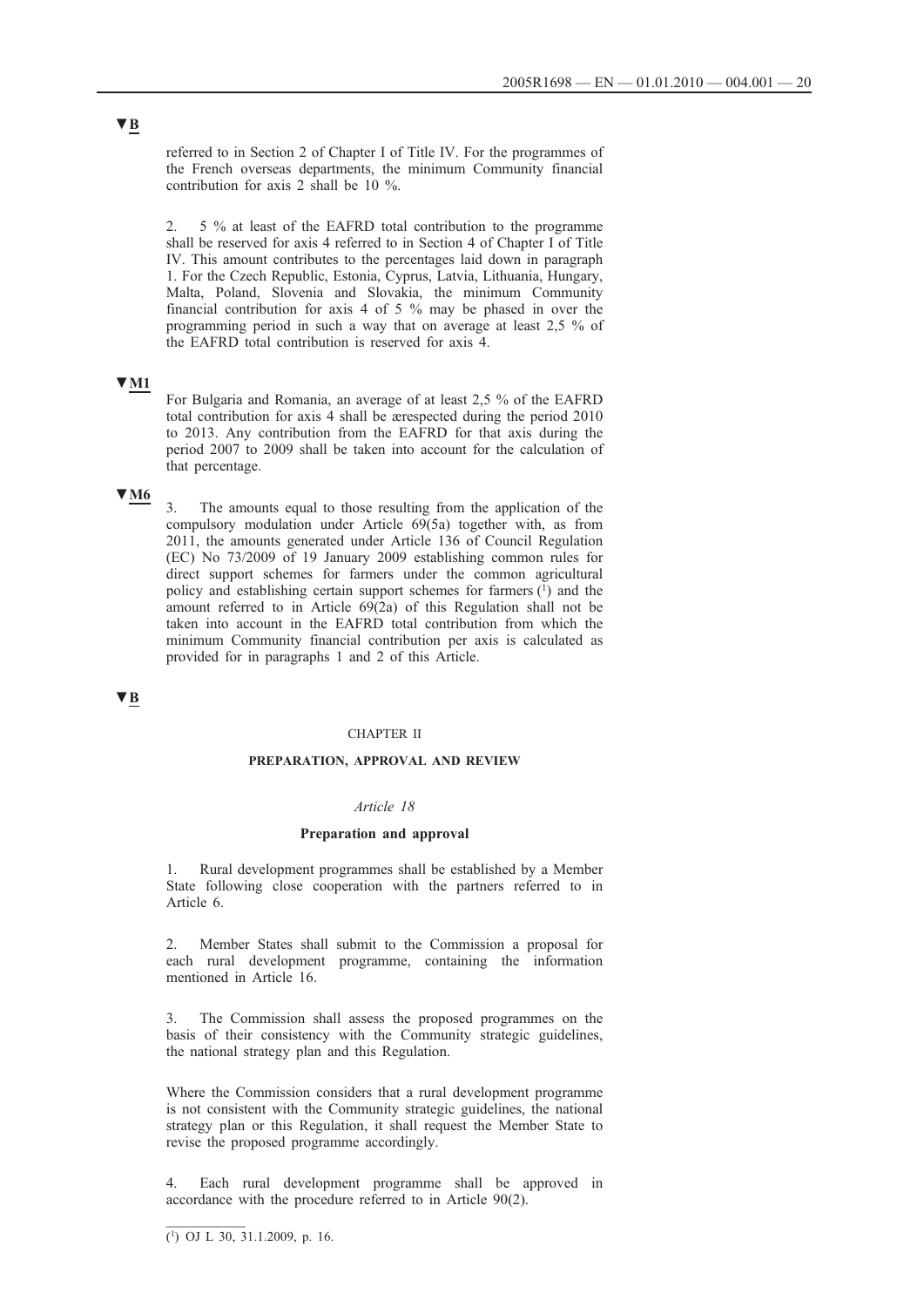### *Article 19*

## **Review**

1. The rural development programmes shall be re-examined and, if appropriate, adapted for the remainder of the period by the Member State following Monitoring Committee approval. The revisions shall take into account the outcome of evaluations and the Commission's reports, particularly with a view to strengthening or adapting the way in which the Community priorities are taken into account.

2. The Commission shall adopt a decision on requests to revise rural development programmes after the submission of such a request by a Member State in accordance with the procedure referred to in Article 90(2). Changes requiring approval by Commission decision shall be defined in accordance with the procedure referred to in Article 90(2).

## TITLE IV

## **RURAL DEVELOPMENT SUPPORT**

#### CHAPTER I

### **AXES**

### *SECTION 1*

## Axis 1

#### **Improving the competitiveness of the agricultural and forestry sector**

## *Article 20*

#### **Measures**

Support targeting the competitiveness of the agricultural and forestry sector shall concern:

- (a) measures aimed at promoting knowledge and improving human potential through:
	- (i) vocational training and information actions, including diffusion of scientific knowledge and innovative practises, for persons engaged in the agricultural, food and forestry sectors;
	- (ii) setting up of young farmers;
	- (iii) early retirement of farmers and farm workers;
	- (iv) use of advisory services by farmers and forest holders;
	- (v) setting up of farm management, farm relief and farm advisory services, as well as of forestry advisory services;
- (b) measures aimed at restructuring and developing physical potential and promoting innovation through:
	- (i) modernisation of agricultural holdings;
	- (ii) improving the economic value of forests;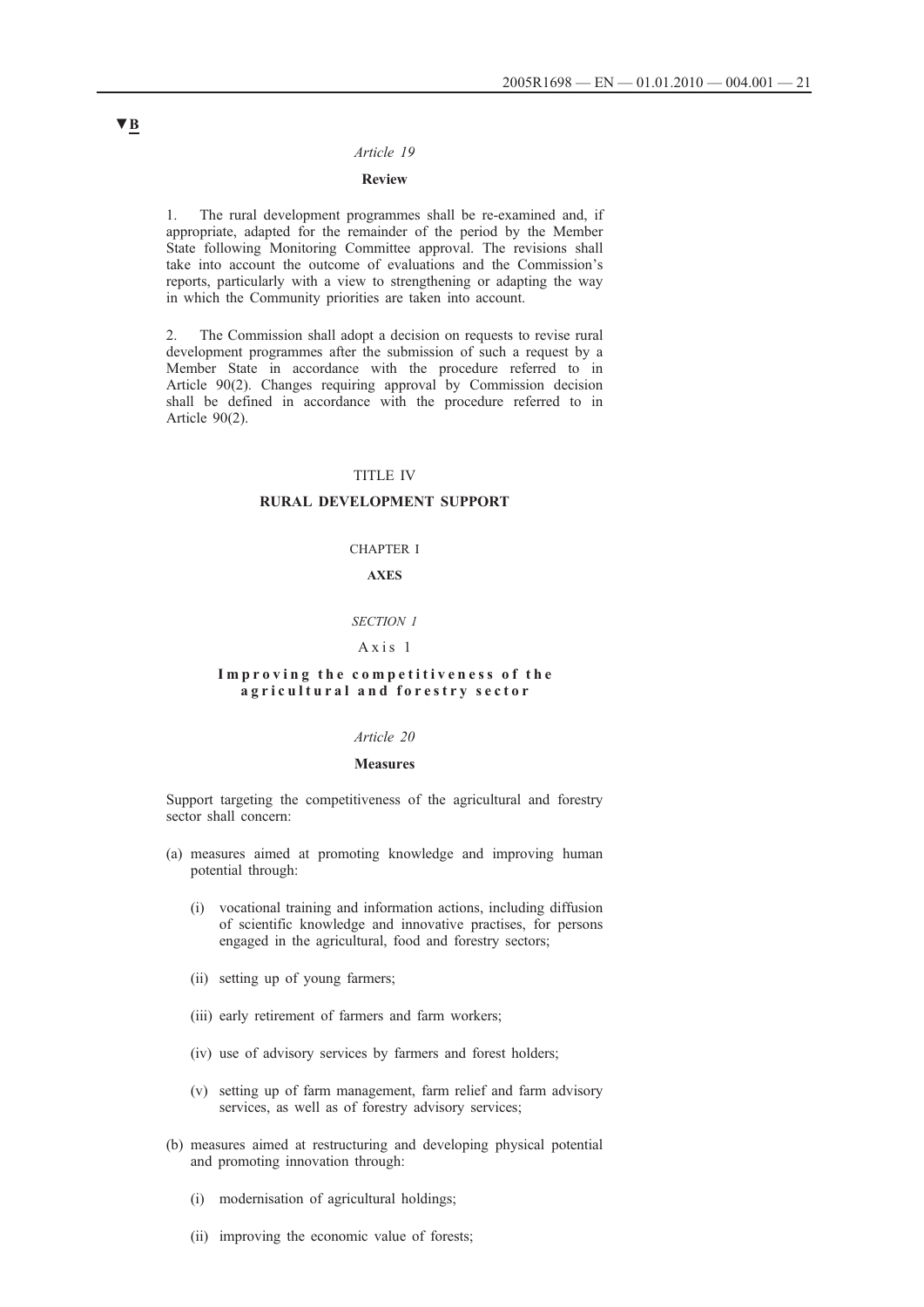- (iii) adding value to agricultural and forestry products;
- (iv) cooperation for development of new products, processes and technologies in the agriculture and food sector and in the forestry sector;
- (v) improving and developing infrastructure related to the development and adaptation of agriculture and forestry;
- (vi) restoring agricultural production potential damaged by natural disasters and introducing appropriate prevention actions;
- (c) measures aimed at improving the quality of agricultural production and products by:
	- (i) helping farmers to adapt to demanding standards based on Community legislation;
	- (ii) supporting farmers who participate in food quality schemes;
	- (iii) supporting producer groups for information and promotion activities for products under food quality schemes;

## **▼M5**

- (d) transitional measures concerning:
	- (i) supporting semi-subsistence agricultural holdings undergoing restructuring (for Bulgaria, the Czech Republic, Estonia, Cyprus, Latvia, Lithuania, Hungary, Malta, Poland, Romania, Slovenia and Slovakia);
	- (ii) supporting the setting up of producer groups (for Bulgaria, the Czech Republic, Estonia, Cyprus, Latvia, Lithuania, Hungary, Malta, Poland, Romania, Slovenia and Slovakia);
	- (iii) supporting agricultural holdings undergoing restructuring, including diversification to activities outside agriculture, due to a reform of a common market organisation;

## **▼B**

#### SUBSECTION 1

## **Conditions for measures aimed at promoting knowledge and improving human potential**

## *Article 21*

## **Vocational training and information actions**

Support provided for in Article  $20(a)(i)$  shall not include courses of instruction or training which form part of normal programmes or systems of agricultural and forestry education at secondary or higher levels.

## *Article 22*

#### **Setting up of young farmers**

1. Support provided for in Article 20(a)(ii), shall be granted to persons who: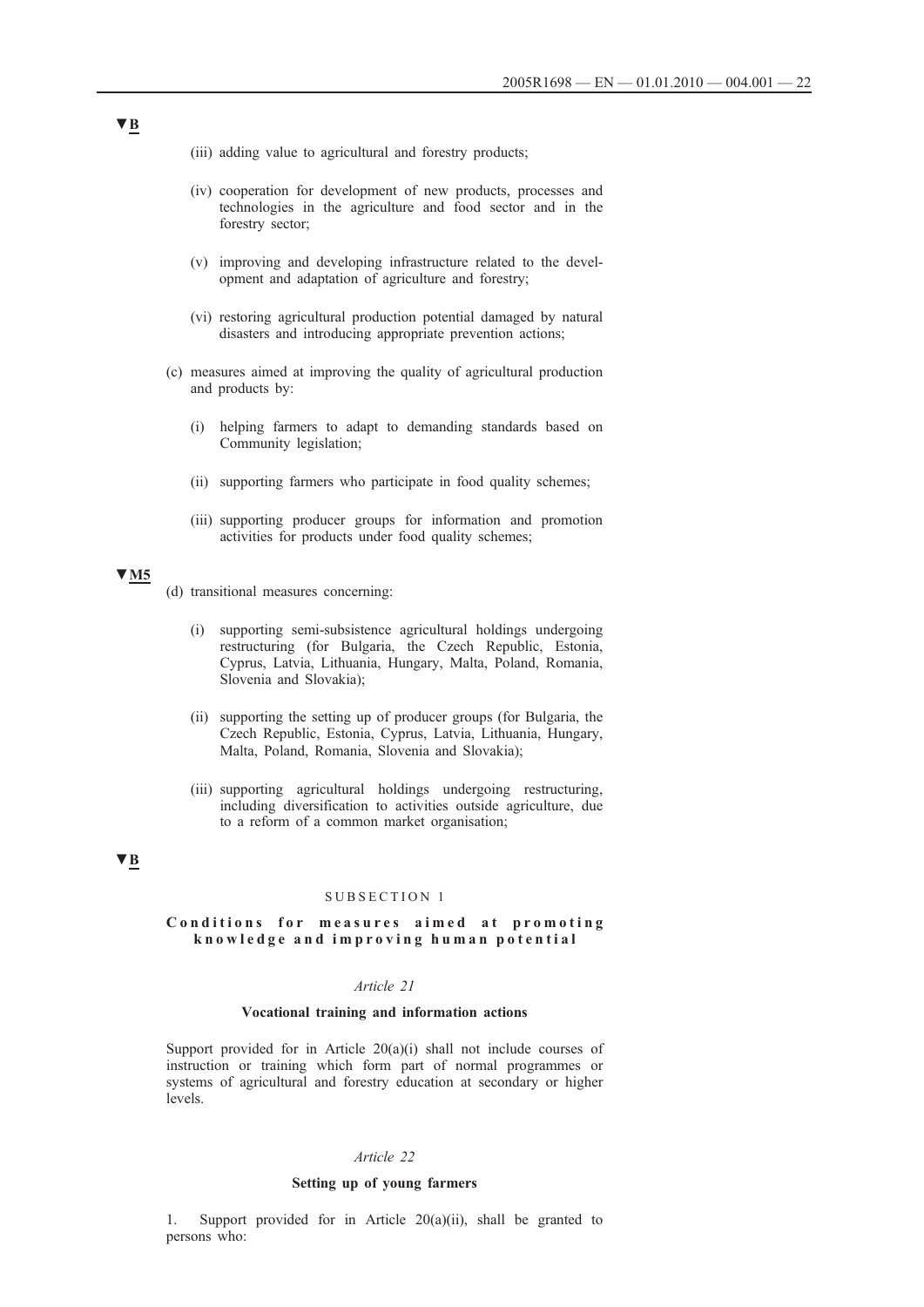- (a) are less than 40 years of age and are setting up for the first time on an agricultural holding as head of the holding;
- (b) possess adequate occupational skills and competence;
- (c) submit a business plan for the development of their farming activities.

2. The support shall be granted up to the maximum amount laid down in the **►M5** Annex I ◄

#### *Article 23*

### **Early retirement**

- 1. Support provided for in Article 20(a)(iii), shall be granted:
- (a) to farmers who decide to stop their agricultural activity for the purpose of transferring the holdings to other farmers;
- (b) to farm workers who decide to stop all farm work definitively upon the transfer of the holding.
- 2. The transferor shall:
- (a) be not less than 55 years old but not yet of normal retirement age at the time of transfer or not more than 10 years younger than the normal retirement age in the Member State concerned at the time of the transfer;
- (b) stop all commercial farming activity definitively;
- (c) have practised farming for the 10 years preceding transfer.
- 3. The transferee shall:
- (a) succeed the transferor by setting up as provided for in Article 22; or
- (b) be a farmer of less than 50 years old or a private law body and take over the agricultural holding released by the transferor to increase the size of the agricultural holding.
- 4. The farm worker shall:
- (a) be not less than 55 years old but not yet of normal retirement age or not more than 10 years younger than the normal retirement age in the Member State concerned;
- (b) have devoted at least half of his working time to farm work, during the preceding five years, as a family helper or farm worker;
- (c) have worked on the transferor's agricultural holding for at least the equivalent of two years full-time during the four-year period preceding the early retirement of the transferor;
- (d) belong to a social security scheme.

5. The total duration of early retirement support shall not exceed 15 years for the transferor and for the farm worker. It shall not go beyond the 70th birthday of the transferor and the normal retirement age of the farm worker.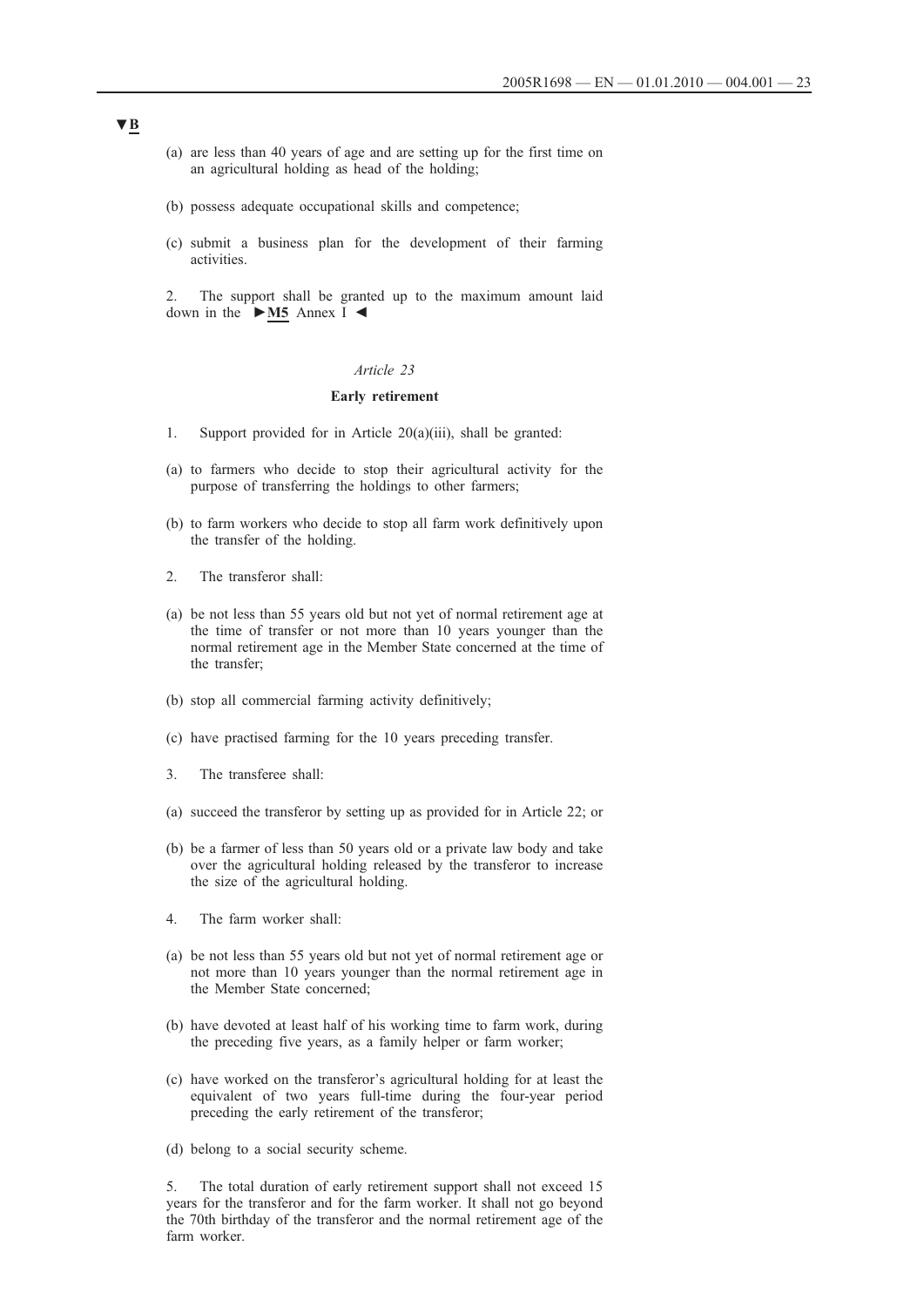Where, in the case of a transferor, a retirement pension is paid by the Member State, early retirement support shall be granted as a supplement taking into account the amount of the national retirement pension.

6. The maximum eligible amount of support is laid down in the **►M5** Annex I ◄.

#### *Article 24*

## **Use of advisory services**

1. Support provided for in Article  $20(a)(iv)$  shall be granted in order to help farmers and forest holders to meet costs arising from the use of advisory services for the improvement of the overall performance of their holding.

As a minimum the advisory service to farmers shall cover:

- (a) the statutory management requirements and the good agricultural and environmental conditions provided for in Articles 4 and 5 of and in Annexes III and IV to Regulation (EC) No 1782/2003;
- (b) occupational safety standards based on Community legislation.

2. Support for the use of advisory services shall be limited to the maxima laid down in the **►M5** Annex I ◄.

## *Article 25*

#### **Setting up of management, relief and advisory services**

Support provided for in Article  $20(a)(v)$  shall be granted in order to cover costs arising from the setting up of farm management, farm relief and farm advisory services as well as forestry advisory services and shall be degressive over a maximum period of five years from setting up.

#### SUBSECTION 2

#### **Conditions for measures aimed at restructuring and developing physical p otential and promoting innovation**

#### *Article 26*

#### **Modernisation of agricultural holdings**

Support provided for in Article  $20(b)(i)$ , shall be granted for tangible and/or intangible investments which:

- (a) improve the overall performance of the agricultural holding; and
- (b) respect the Community standards applicable to the investment concerned.

Where investments are made in order to comply with Community standards, support may be granted only to those which are made in order to comply with newly introduced Community standards. In that case, a period of grace, not exceeding 36 months from the date on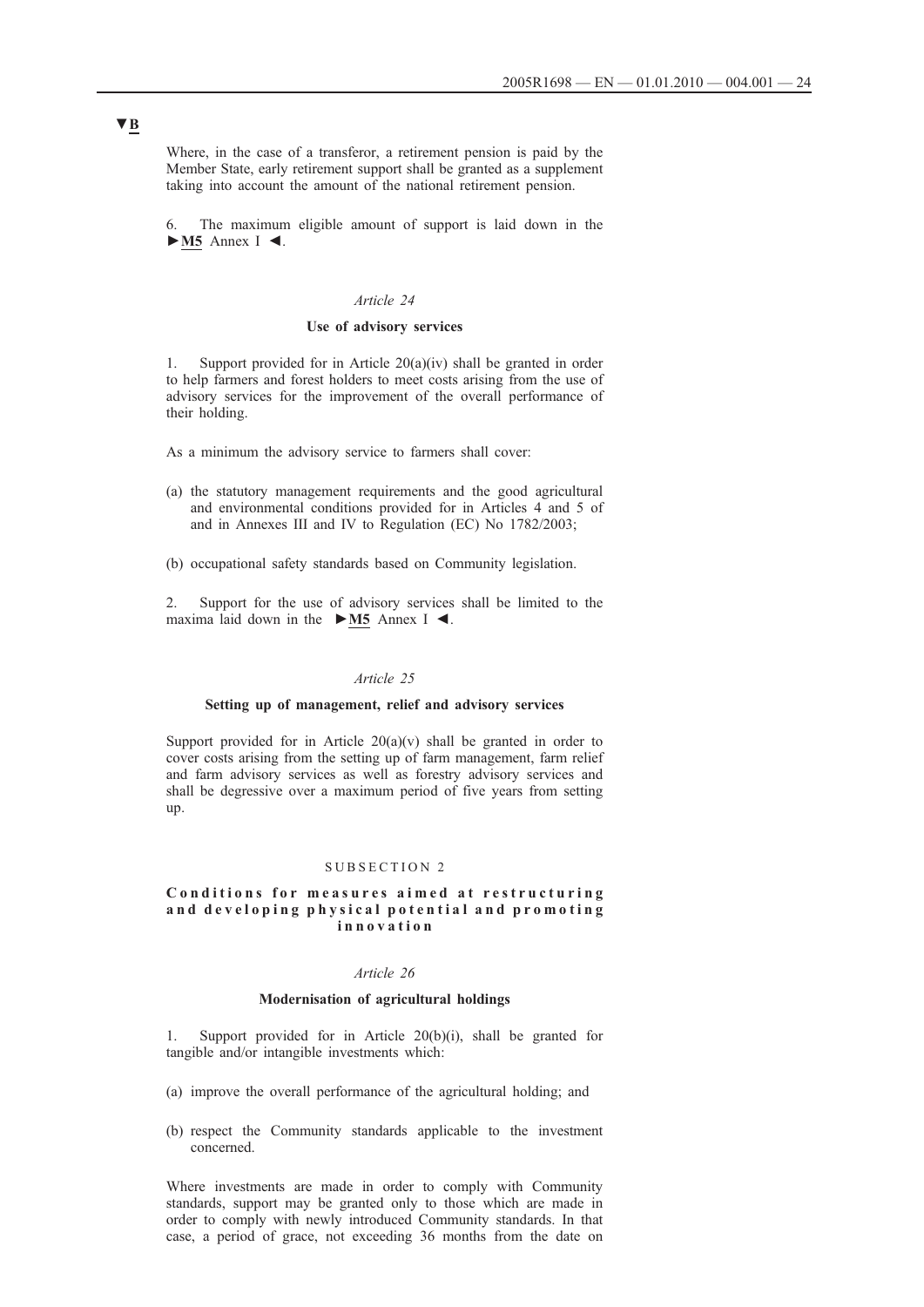which the standard becomes mandatory for the agricultural holding, may be provided to meet that standard.

In the case of young farmers receiving support provided for in Article 20(a)(ii), support may be granted for investments to comply with existing Community standards, when identified in the business plan referred to in Article  $22(1)(c)$ . The period of grace within which the standard needs to be met, may not exceed 36 months from the date of setting up.

2. Support shall be limited to the maximum rate laid down in the **►M5** Annex I ◄.

### *Article 27*

#### **Improvement of the economic value of forests**

1. Investment support provided for in Article 20(b)(ii) shall be granted for forests owned by private owners or their associations or by municipalities or their associations. This limitation does not apply to the tropical or subtropical forests and to the wooded areas of the territories of the Azores, Madeira, the Canary Islands, the smaller Aegean Islands within the meaning of Regulation (EEC) No 2019/93 and the French overseas departments.

2. Investments shall be based on forest management plans for forest holdings above a certain size to be defined by the Member States in their programmes.

3. Support shall be limited to the maximum rate laid down in the **►M5** Annex I ◄.

## *Article 28*

#### **Adding value to agricultural and forestry products**

1. Support provided for in Article 20(b)(iii), shall be granted for tangible and/or intangible investments which:

- (a) improve the overall performance of the enterprise;
- (b) concern:
	- the processing and/or marketing of products covered by Annex I to the Treaty, except fishery products, and of forestry products; and/or
	- the development of new products, processes and technologies linked to products covered by Annex I to the Treaty, except fishery products, and to forestry products; and
- (c) respect the Community standards applicable to the investment concerned.

Where investments are made in order to comply with Community standards, support may be granted only to those which are made by micro-enterprises, as referred in paragraph 2, in order to comply with a newly introduced Community standard. In that case a period of grace, not exceeding 36 months from the date on which the standard becomes mandatory for the enterprise, may be provided to meet the standard.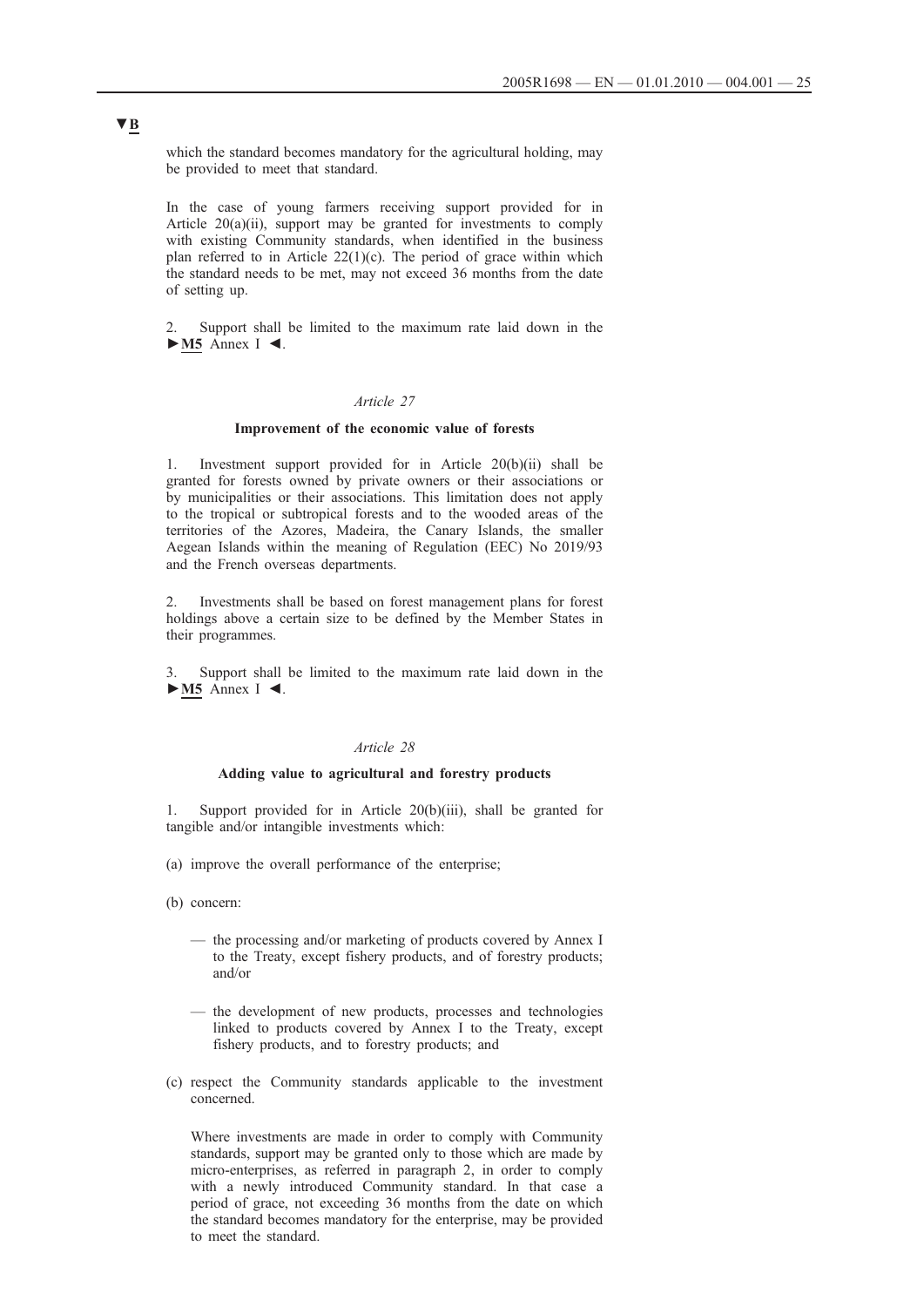Support shall be limited to the maximum rate laid down in the **►M5** Annex I ◄.

3. Support under paragraph 1 at its maximum rate shall be limited to micro, small and medium- sized enterprises within the meaning of Commission Recommendation 2003/361/EC (1). For the territories of the Azores, Madeira, the Canary Islands, the smaller Aegean Islands within the meaning of Regulation (EEC) No 2019/93 and the French overseas departments, no size limits apply for the maximum rate. For enterprises that are not covered by Article 2(1) of that recommendation with less than 750 employees or with a turn over of less than EUR 200 million the maximum aid intensity is halved. In the case of forestry, support shall be limited to micro-enterprises.

Support shall not be granted to enterprises in difficulty within the meaning of the Community guidelines on State aid for rescuing and restructuring firms in difficulty (2).

#### *Article 29*

### **Cooperation for development of new products, processes and technologies in the agriculture and food sector and in the forestry sector**

1. Support provided for in Article 20(b)(iv) shall be granted to promote the cooperation between primary producers in agriculture and forestry, the processing industry and/or third parties.

## **▼M5**

The cooperation shall involve at least two actors of which at least one is either a primary producer or belongs to the processing industry.

## **▼B**

2. Support shall contribute to cover costs incurred for the cooperation.

### *Article 30*

### **Infrastructure related to the development and adaptation of agriculture and forestry**

Support provided for in Article  $20(b)(v)$ , may cover notably operations related to access to farm and forest land, land consolidation and improvement, energy supply and water management.

#### SUBSECTION 3

## **Conditions for measures aiming to improve the quality of agricultural production and products**

### *Article 31*

### **Meeting standards based on Community legislation**

Support provided for in Article  $20(c)(i)$  shall contribute partly to costs incurred and income foregone caused to farmers who have to apply standards in the fields of the environmental protection, public health, animal and plant health, animal welfare and occupational safety.

<sup>(1)</sup> OJ L 124, 20.5.2003, p. 36.

<sup>(2)</sup> OJ C 244, 1.10.2004, p. 2.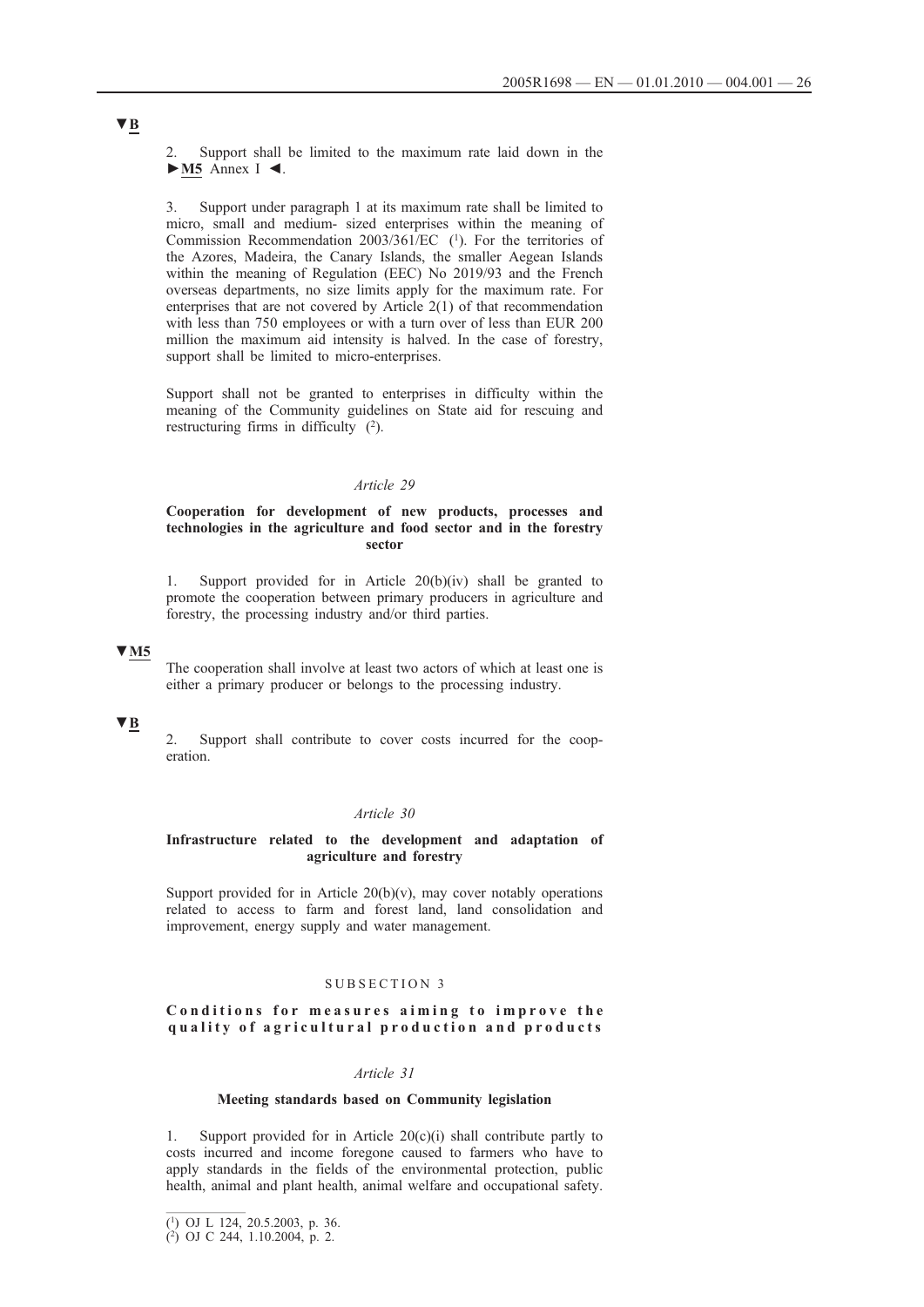These standards must be newly introduced in national legislation implementing Community law and impose new obligations or restrictions to farming practice which have a significant impact on typical farm operating costs and concern a significant number of farmers.

2. The support shall be granted as a flat-rate, temporary and degressive aid on an annual basis, for a maximum duration of five years from the date the standard becomes mandatory in accordance with Community legislation. Support shall be limited to the maximum amount laid down in the **►M5** Annex I ◄.

### *Article 32*

## **Participation of farmers in food quality schemes**

- 1. Support provided for in Article 20(c)(ii) shall:
- (a) cover agricultural products only intended for human consumption;
- (b) be for Community food quality schemes, or for those recognised by the Member States which comply with precise criteria to be defined in accordance with the procedure referred to in Article 90(2); schemes whose sole purpose is to provide a higher level of control of respect of obligatory standards under Community or national law shall not be eligible for support;
- (c) be granted as an annual incentive payment whose level shall be determined according to the level of the fixed costs arising from participation in supported schemes, for a maximum duration of five years.
- Support shall be limited to the maximum amount laid down in the **►M5** Annex I ◄.

### *Article 33*

#### **Information and promotion activities**

Support provided for in Article 20(c)(iii) shall concern products covered by the support of the quality schemes referred to in Article 32. Support shall be limited to the maximum rate laid down in the **►M5** Annex I ◄.

## Subsection 4

## **Conditions for transitional measures**

### *Article 34*

#### **Semi-subsistence farming**

1. Support provided for in Article 20(d)(i) to agricultural holdings which produce primarily for their own consumption and also market a proportion of their output (semi-subsistence agricultural holdings) shall be granted to farmers who submit a business plan.

2. Progress in respect of the business plan referred to in paragraph 1 shall be assessed after three years.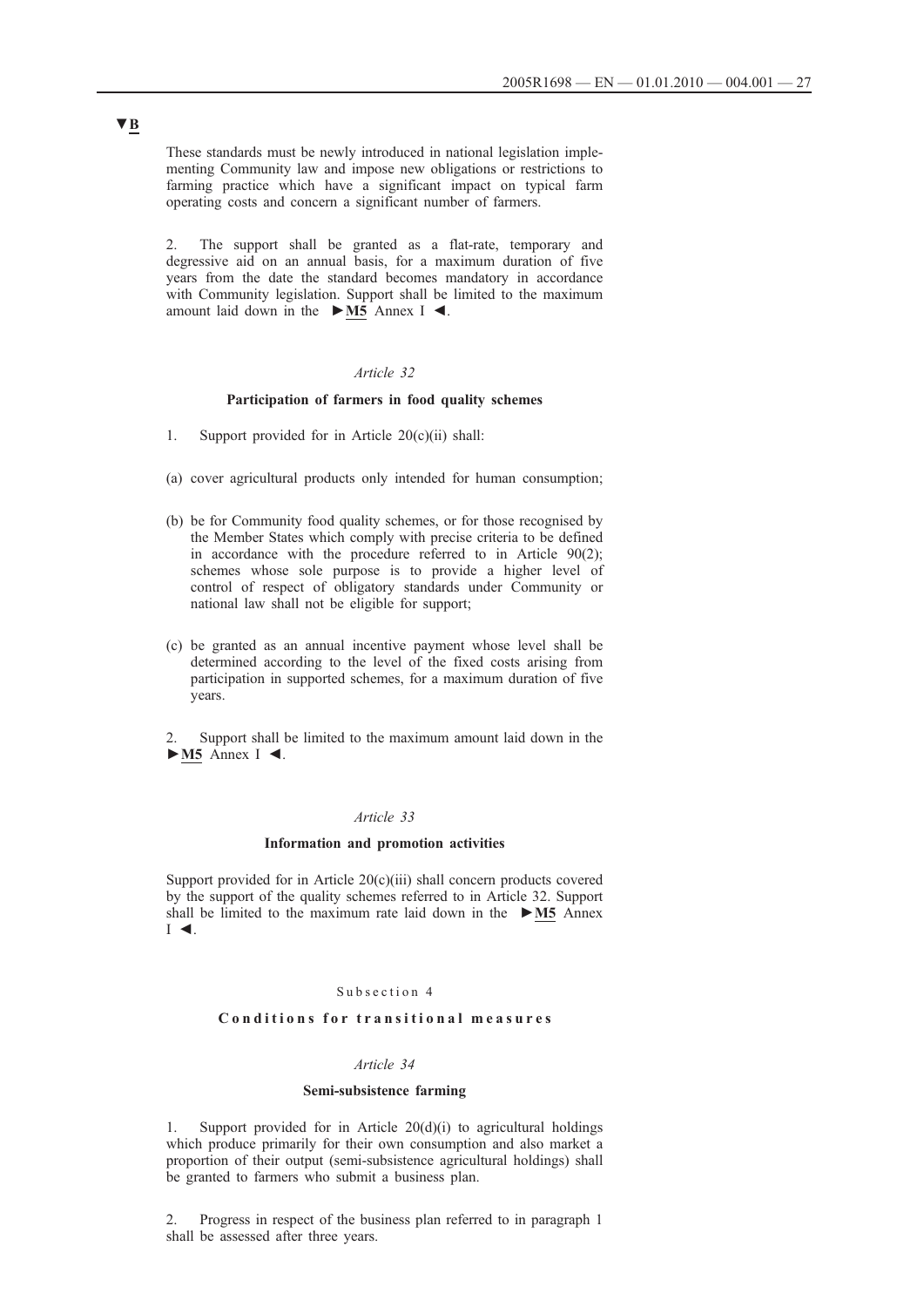3. The support shall be paid in the form of a flat-rate aid up to the maximum amount specified in the **►M5** Annex I ◄ and for a maximum of five years.

4. The support shall be granted in respect of applications approved by 31 December 2013.

#### *Article 35*

## **Producer groups**

Support provided for in Article 20(d)(ii) shall be granted in order to facilitate the setting up and administrative operation of producer groups for the purposes of:

- (a) adapting the production and output of producers who are members of such groups to market requirements;
- (b) jointly placing goods on the market, including preparation for sale, centralisation of sales and supply to bulk buyers;
- (c) establishing common rules on production information, with particular regard to harvesting and availability.

2. The support shall be granted as a flat-rate aid in annual instalments for the first five years following the date on which the producer group was recognised. It shall be calculated on the basis of the group's annual marketed production, up to the ceilings set in the **►M5** Annex I ◄.

3. The support shall be granted to producer groups which are officially recognised by the Member State's competent authority by 31 December 2013.

## **▼M5**

#### *Article 35a*

#### **Holdings undergoing restructuring due to a reform of a common market organisation**

1. Support provided for in Article 20(d)(iii) for agricultural holdings which undergo restructuring, including diversification outside agricultural activities, due to a reform of a common market organisation shall be granted to farmers whose direct payments are reduced as of 2010 by more than 25 % compared to 2009 in accordance with Regulation (EC) No 1782/2003 and who submit a business plan.

2. Progress in respect of the business plan referred to in paragraph 1 shall be assessed after twelve months.

3. The support shall be paid in the form of a degressive flat-rate aid and only in the years 2011, 2012 and 2013. The support shall be limited to the maximum amount laid down in Annex I and, in any event, shall not exceed 50 % of the reduction of direct payments compared to 2009 in accordance with Regulation (EC) No 1782/2003.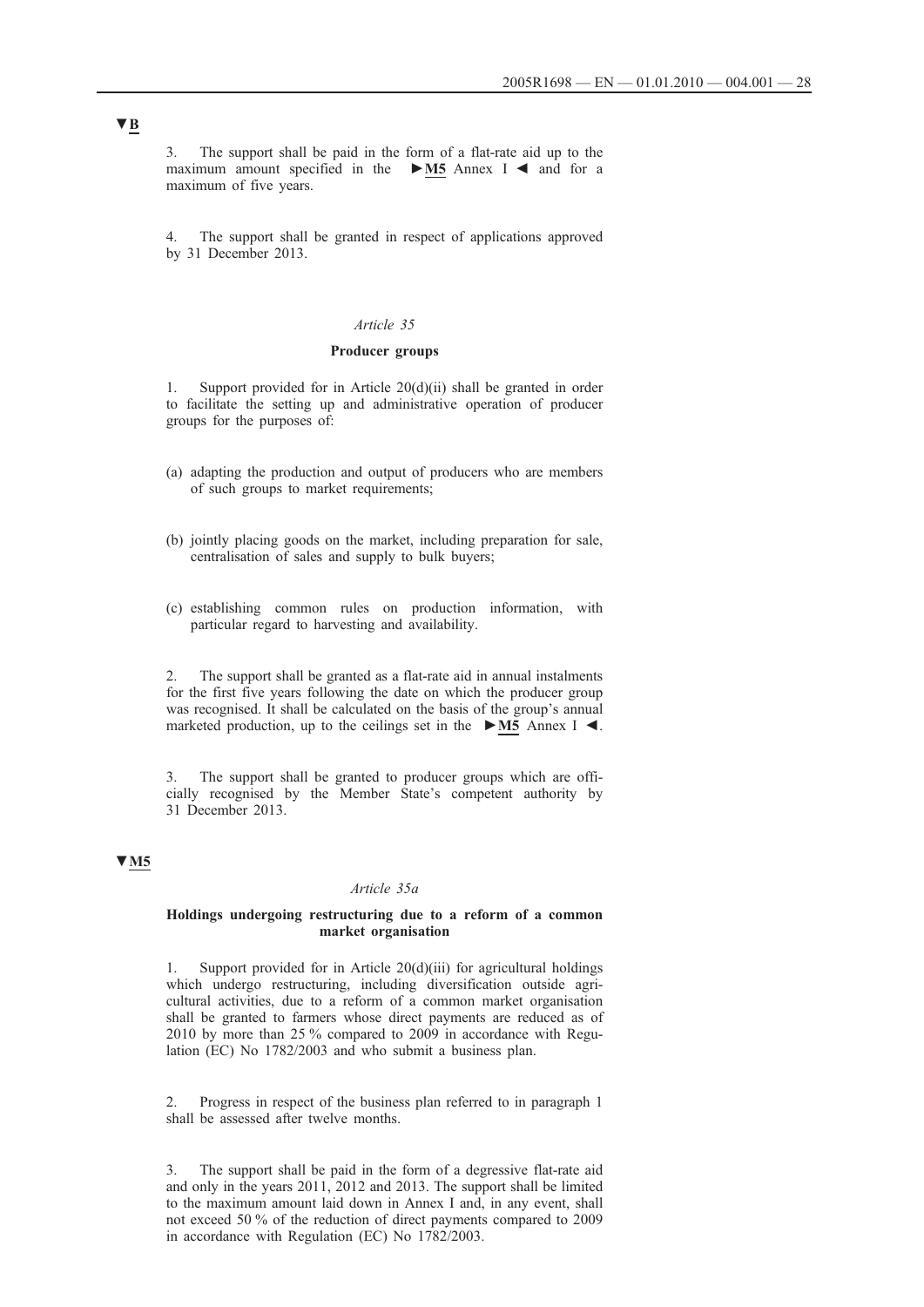## *SECTION 2*

## Axis 2

#### **Improving the environment and the countryside**

## *Article 36*

## **Measures**

Support under this section shall concern:

- (a) measures targeting the sustainable use of agricultural land through:
	- (i) natural handicap payments to farmers in mountain areas;
	- (ii) payments to farmers in areas with handicaps, other than mountain areas;
	- (iii) Natura 2000 payments and payments linked to Directive 2000/60/EC;
	- (iv) agri-environment payments;
	- (v) animal welfare payments;
	- (vi) support for non-productive investments;

(b) measures targeting the sustainable use of forestry land through:

- (i) first afforestation of agricultural land;
- (ii) first establishment of agroforestry systems on agricultural land;
- (iii) first afforestation of non-agricultural land;
- (iv) Natura 2000 payments;
- (v) forest-environment payments;
- (vi) restoring forestry potential and introducing prevention actions;
- (vii) support for non-productive investments.

#### Subsection 1

### **Conditions for measures targeting the sustainable use of agricultural land**

#### *Article 37*

### **Natural handicap payments in mountain areas and payments in other areas with handicaps**

1. Payments provided for in Article  $36(a)(i)$  and (ii) shall be granted annually per hectare of utilised agricultural area (hereinafter UAA) within the meaning of Commission Decision 2000/115/EC of 24 November 1999 relating to the definitions of the characteristics, the list of agricultural products, the exceptions to the definitions and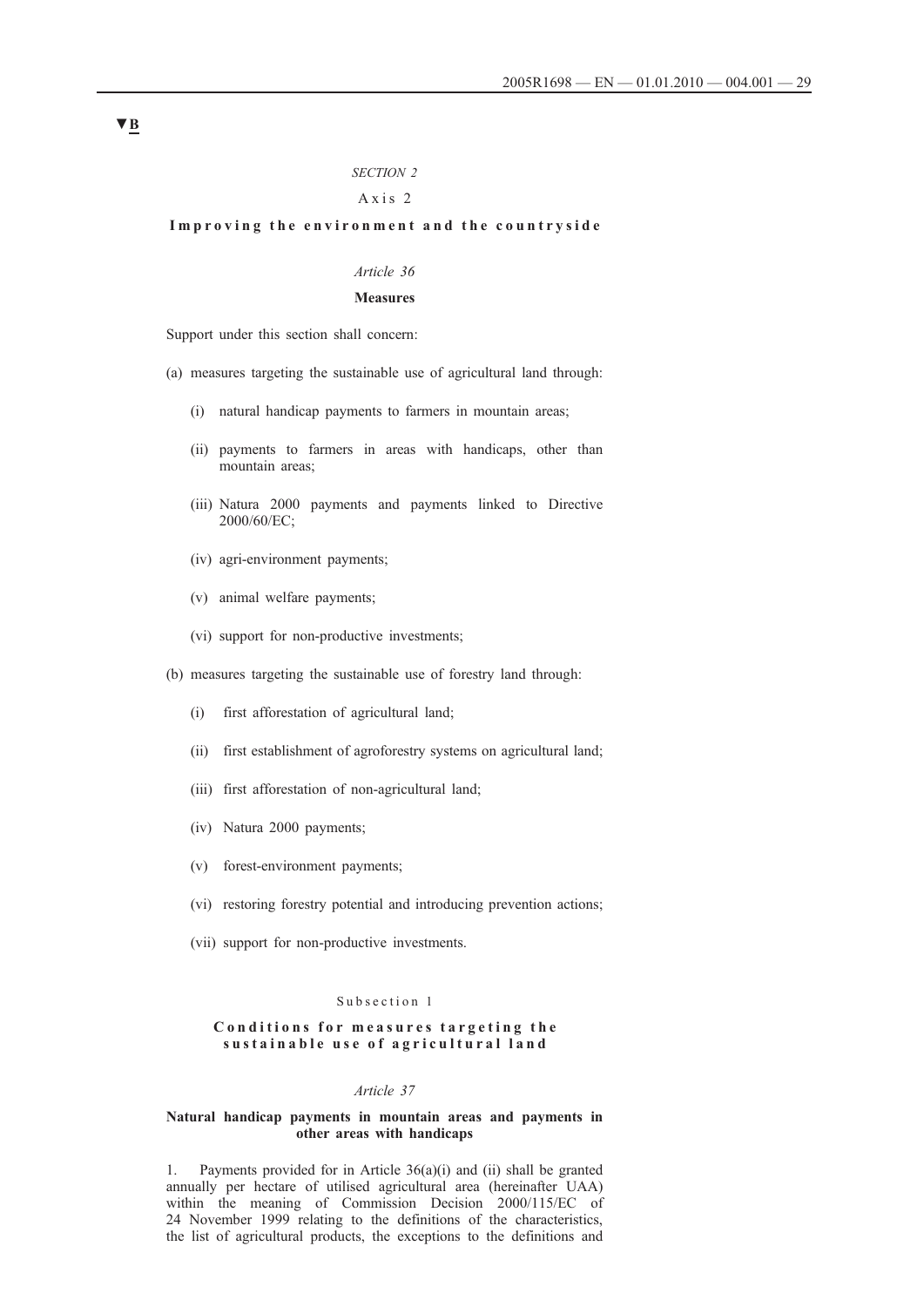the regions and districts regarding the surveys on the structure of agricultural holdings  $(1)$ .

Payments should compensate for farmers' additional costs and income forgone related to the handicap for agricultural production in the area concerned.

2. Payments shall be granted to farmers who undertake to pursue their farming activity in areas designated pursuant to Article 50(2) and (3) for at least five years from the first payment.

3. Payments shall be fixed between the minimum and maximum amount laid down in the **►M5** Annex I ◄.

Payments higher than the maximum amount may be granted in duly justified cases provided that the average amount of all these payments granted at the Member State level concerned does not exceed this maximum amount.

4. Payments shall be degressive above a threshold level of area per holding, to be defined in the programme.

### *Article 38*

### **Natura 2000 payments and payments linked to Directive 2000/60/EC**

1. Support provided for in Article 36(a)(iii), shall be granted annually and per hectare of UAA to farmers in order to compensate for costs incurred and income foregone resulting from disadvantages in the areas concerned related to the implementation of Directives 79/409/EEC, 92/43/EEC and 2000/60/EC.

2. Support shall be limited to the maximum amount laid down in the **►M5** Annex I ◄. For payments linked to Directive 2000/60/EC, detailed rules, including the maximum amount of support, shall be fixed in accordance with the procedure referred to in Article 90(2).

### *Article 39*

#### **Agri-environment payments**

1. Member States shall make available support provided for in Article 36(a)(iv) throughout their territories, in accordance with their specific needs.

2. Agri-environment payments shall be granted to farmers who make on a voluntary basis agri-environmental commitments. Where duly justified to achieve environmental objectives, agri-environment payments may be granted to other land managers.

3. Agri-environment payments cover only those commitments going beyond the relevant mandatory standards established pursuant to Articles 4 and 5 of and Annexes III and IV to Regulation (EC) No 1782/2003 as well as minimum requirements for fertiliser and plant protection product use and other relevant mandatory requirements established by national legislation and identified in the programme.

 $(1)$  OJ L 38, 12.2.2000, p. 1. Decision as last amended by Regulation (EC) No 2139/2004 (OJ L 369, 16.12.2004, p. 26).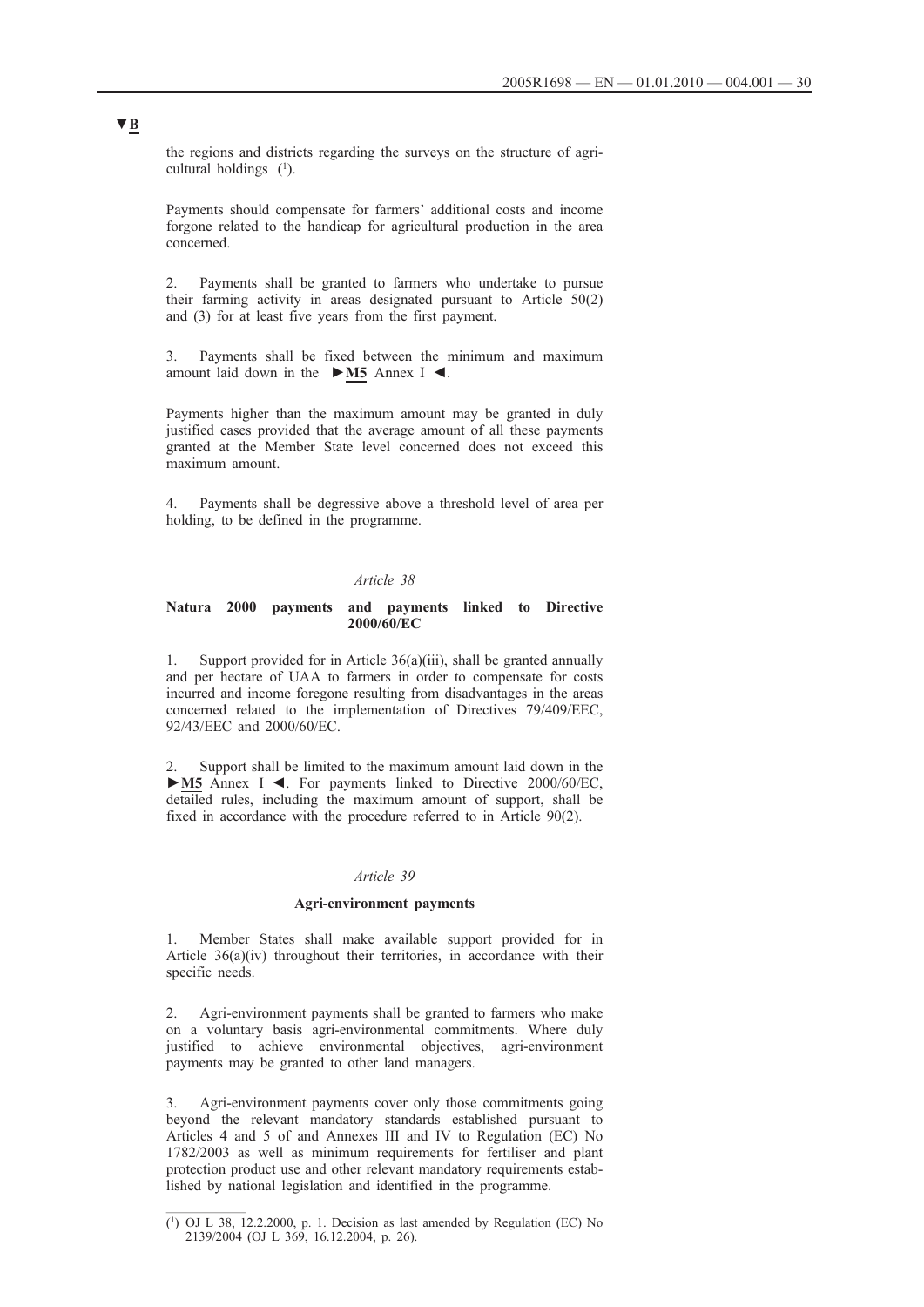These commitments shall be undertaken as a general rule for a period between five and seven years. Where necessary and justified, a longer period shall be determined according to the procedure referred to in Article 90(2) for particular types of commitments.

## **▼M5**

Member States may put an end to such commitments, without obligation for the beneficiary concerned to reimburse support already received, provided that:

- (a) support under Regulation (EC) No 73/2009 is newly made available in the framework of which rules are applied which produce global agri-environmental effects equivalent to those of the agri-environmental measure which is closed;
- (b) such support is not financially less favourable for the beneficiary concerned;
- (c) the beneficiary concerned is informed of this possibility at the time he undertakes his commitments.

## **▼B**

4. The payments shall be granted annually and shall cover additional costs and income foregone resulting from the commitment made. Where necessary, they may cover also transaction cost.

Where appropriate, the beneficiaries may be selected on the basis of calls for tender, applying criteria of economic and environmental efficiency.

Support shall be limited to the maximum amount laid down in the **►M5** Annex I ◄.

5. Support may be provided for the conservation of genetic resources in agriculture for operations not covered by the provisions under paragraphs 1 to 4.

## *Article 40*

#### **Animal welfare payments**

Animal welfare payments provided for in Article  $36(a)(v)$  shall be granted to farmers who make on a voluntary basis animal welfare commitments.

2. Animal welfare payments cover only those commitments going beyond the relevant mandatory standards established pursuant to Article 4 of and Annex III to Regulation (EC) No 1782/2003 and other relevant mandatory requirements established by national legislation and identified in the programme.

These commitments shall be undertaken as a general rule for a period between five and seven years. Where necessary and justified, a longer period shall be determined according to the procedure referred to in Article 90(2) for particular types of commitments.

3. The payments shall be granted annually and shall cover additional costs and income foregone resulting from the commitment made. Where necessary, they may cover also transaction cost.

Support shall be limited to the maximum amount laid down in the **►M5** Annex I ◄.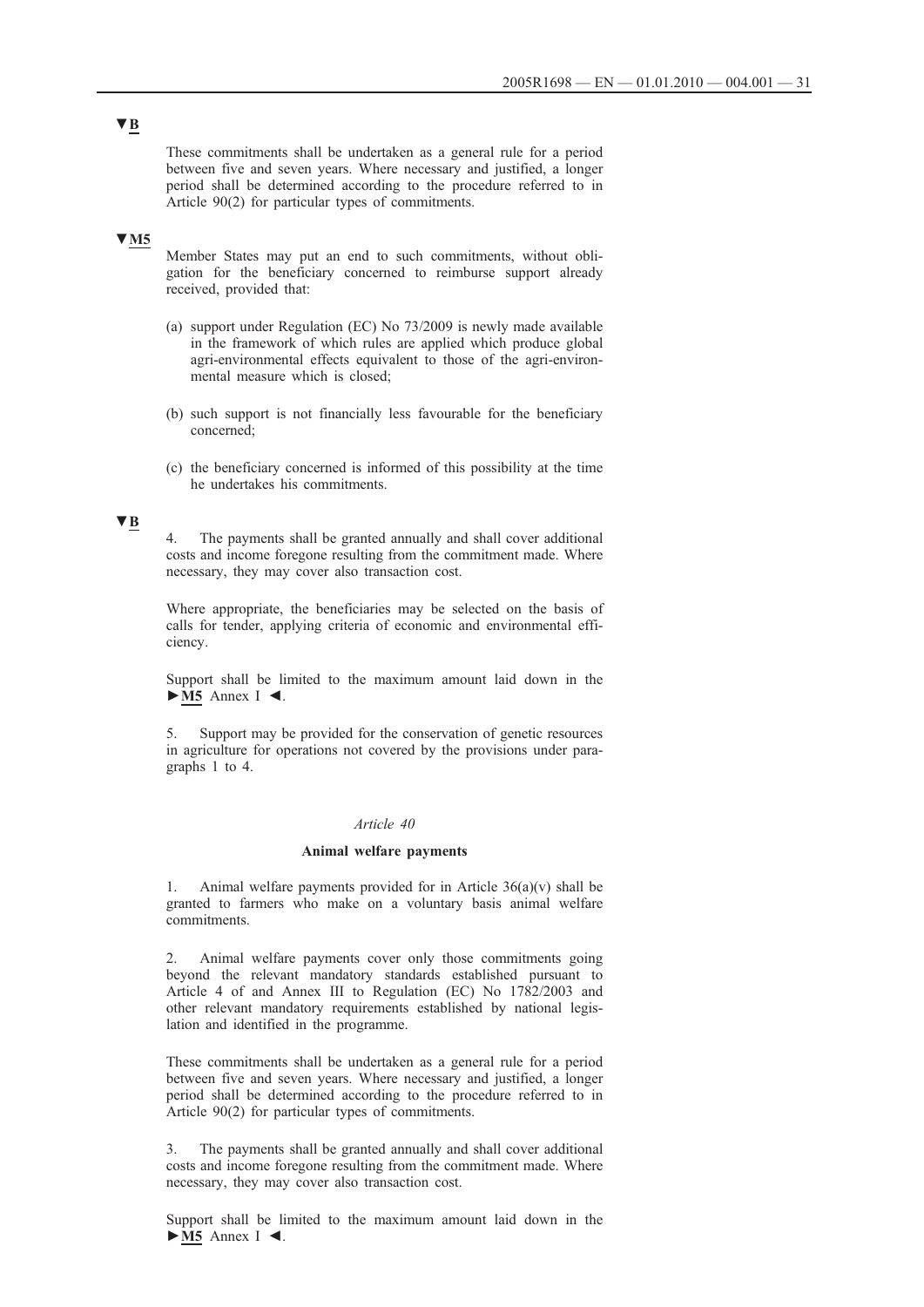### *Article 41*

## **Non-productive investments**

Support provided in Article  $36(a)(vi)$  shall be granted for:

- (a) investments linked to the achievement of commitments undertaken pursuant to the measure provided for in Article 36(a)(iv) or other agri-environmental objectives;
- (b) on-farm investments which enhance the public amenity value of a Natura 2000 area or other high nature value areas to be defined in the programme.

#### Subsection 2

### **Conditions for measures targeting the sustainable use of forestry land**

## *Article 42*

### **General conditions**

1. Support under this subsection shall be granted only for forests and wooded areas owned by private owners or by their associations or by municipalities or their associations. This limitation does not apply to the tropical or subtropical forests and to the wooded areas of the territories of the Azores, Madeira, the Canary Islands, the smaller Aegean Islands within the meaning of Regulation (EEC) No 2019/93 and the French overseas departments.

This restriction shall not apply to the support provided for in Article 36(b)(i), (iii), (vi) and (vii).

2. Measures proposed under this subsection in areas classified as high or medium forest fire risk within the framework of the Community action on protection of forests against fires shall conform to the forest protection plans established by the Member States for those areas.

#### *Article 43*

#### **First afforestation of agricultural land**

1. Support provided for in Article 36(b)(i), shall cover only one or more of the following:

- (a) establishment costs;
- (b) an annual premium per hectare afforested to contribute to covering maintenance costs for a maximum of five years,
- (c) an annual premium per hectare to contribute to covering loss of income resulting from afforestation for a maximum of 15 years for farmers or associations thereof who worked the land before its afforestation or for any other natural person or private law body.

2. Support for the afforestation of agricultural land owned by public authorities shall cover only the cost of establishment. If the agricultural land to be afforested is rented by a natural person or private law body, the annual premiums referred to in paragraph 1 may be granted.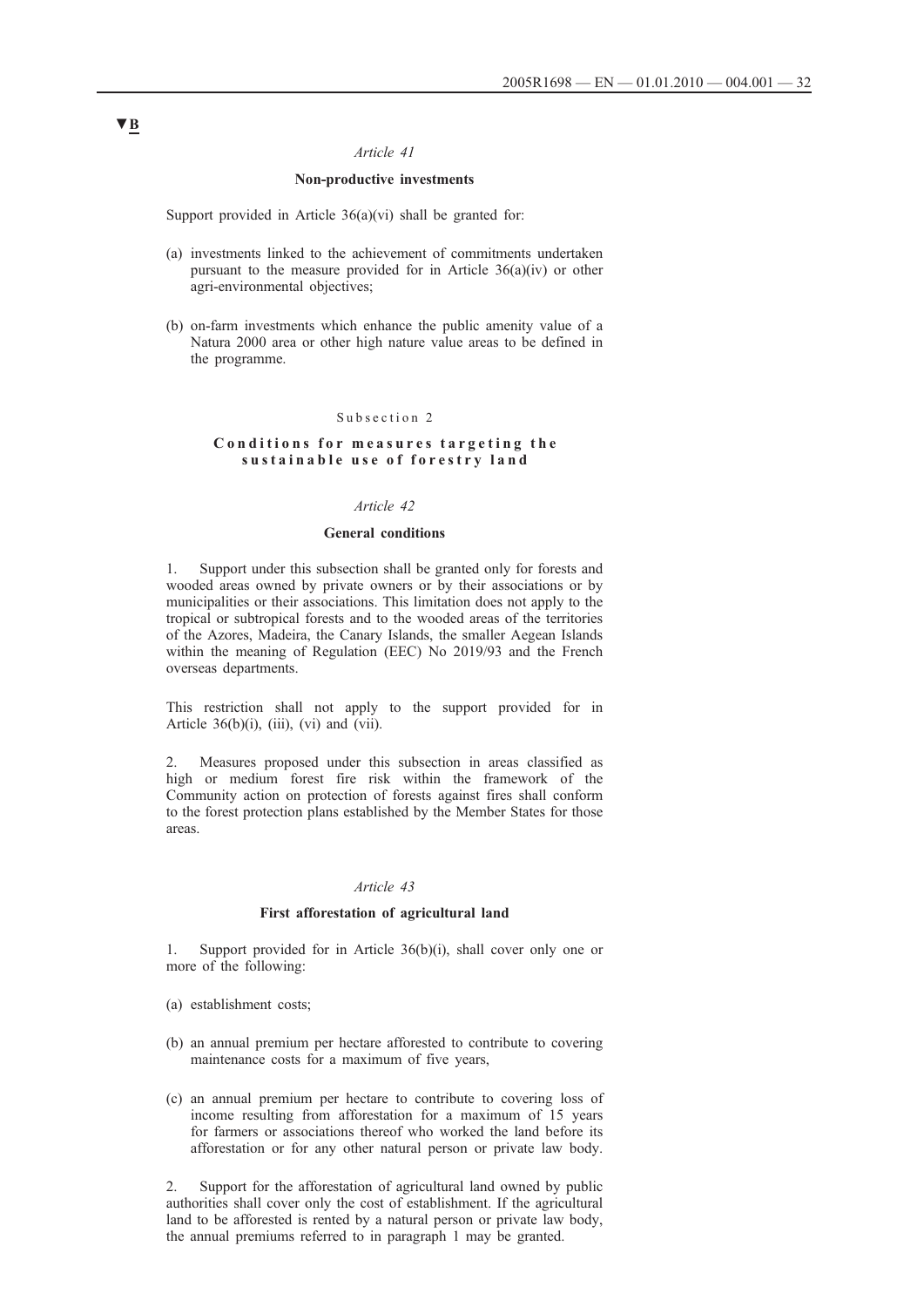3. Support for the afforestation of agricultural land shall not be granted:

(a) for farmers benefiting from early retirement support;

(b) for the planting of Christmas trees.

In the case of fast-growing species for short-term cultivation, support for afforestation shall be granted for establishment costs only.

4. Support to farmers or other natural persons and private law bodies shall be limited to the maxima laid down in the **►M5** Annex I ◄.

#### *Article 44*

#### **First establishment of agroforestry systems on agricultural land**

1. Support provided for in Article 36(b)(ii), shall be granted to farmers to create agroforestry systems combining extensive agriculture and forestry systems. Support shall cover the establishment costs.

2. Agroforestry systems refer to land use systems in which trees are grown in combination with agriculture on the same land.

3. Christmas trees and fast-growing species for short-term cultivation shall be excluded from support.

4. Support shall be limited to the maximum rate laid down in the **►M5** Annex I ◄.

#### *Article 45*

#### **First afforestation of non-agricultural land**

1. Support provided for in Article 36(b)(iii) for afforestation of land not eligible under Article 36(b)(i) shall cover the establishment costs. In the case of abandoned farmland, support shall also cover the annual premium as referred to in Article 43(1)(b).

2. Support shall not be granted for the planting of Christmas trees.

3. When support covering establishment costs is granted to natural persons or private law bodies, it shall be limited to the maximum rate laid down in the **►M5** Annex I ◄.

#### *Article 46*

### **Natura 2000 payments**

Support provided for in Article 36(b)(iv), shall be granted annually and per hectare of forest to private forest owners or associations thereof in order to compensate for costs incurred and income foregone resulting from the restrictions on the use of forests and other wooded land due to the implementation of Directives 79/409/EEC and 92/43/EEC in the area concerned. Support shall be fixed between the minimum and maximum amounts laid down in the **►M5** Annex I ◄.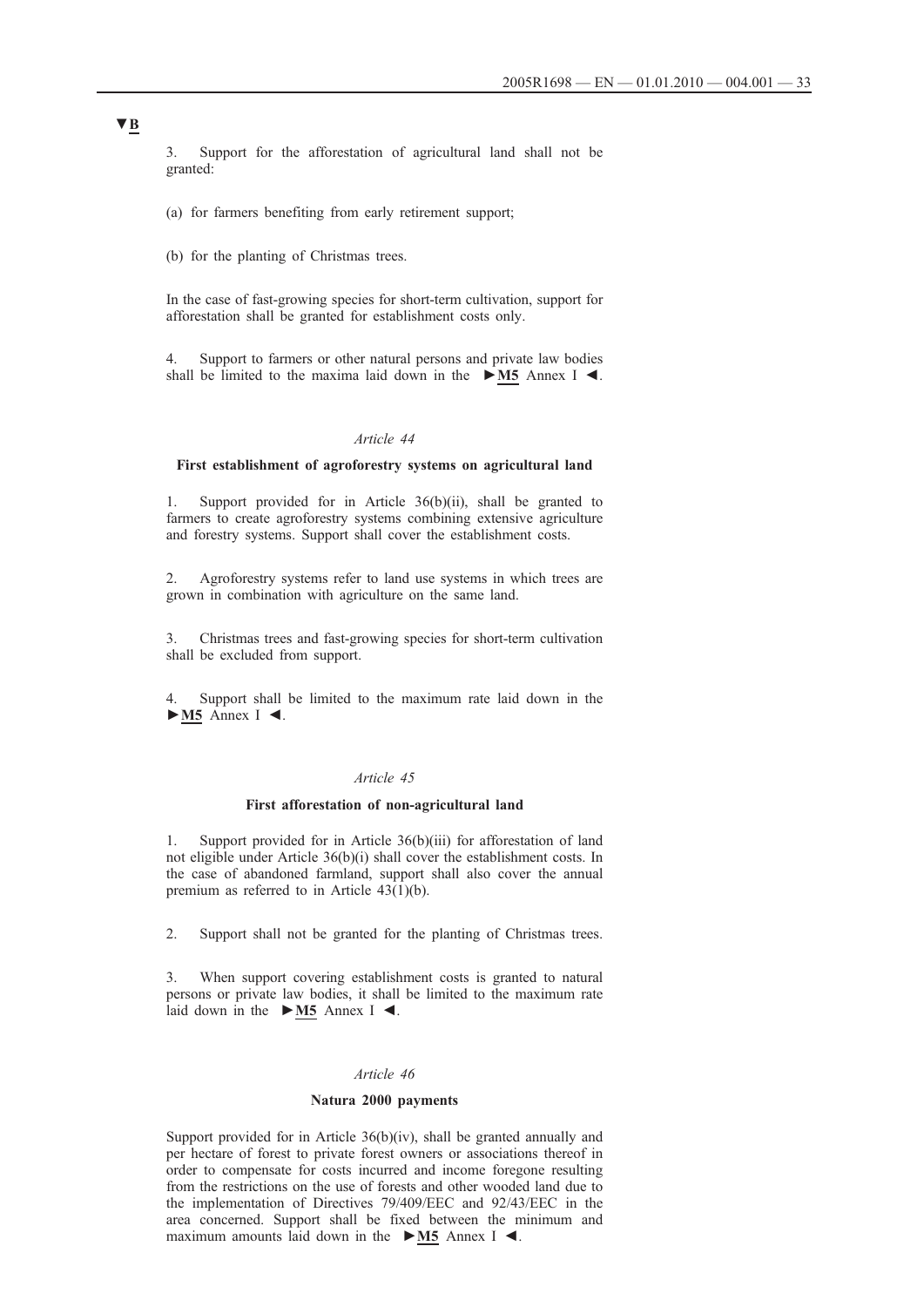#### *Article 47*

#### **Forest-environment payments**

1. Forest-environment payments provided for in Article  $36(b)(v)$ , shall be granted per hectare of forest to beneficiaries who make forest-environmental commitments on a voluntary basis. These payments shall cover only those commitments going beyond the relevant mandatory requirements.

These commitments shall be undertaken as a general rule for a period between five and seven years. Where necessary and justified, a longer period shall be determined in accordance with the procedure referred to in Article 90(2) for particular types of commitments.

2. The payments shall cover additional costs and income foregone resulting from the commitment made. Support shall be fixed between the minimum and maximum amounts laid down in the **►M5** Annex  $I \blacktriangleleft$ .

#### *Article 48*

#### **Restoring forestry potential and introducing prevention actions**

1. Support provided for in Article 36(b)(vi), shall be granted for restoring forestry potential in forests damaged by natural disasters and fire and for introducing appropriate prevention actions.

2. Preventive actions against fires shall concern forests classified by the Member States as high or medium forest fire risk according to their forest protection plans.

#### *Article 49*

#### **Non-productive investments**

Support provided in Article 36(b)(vii), shall be granted for investments in forests:

- (a) linked to the achievement of commitments undertaken pursuant to the measure provided for in Article  $36(b)(v)$ , or other environmental objectives;
- (b) which enhance the public amenity value of forest and wooded land of the area concerned.

## Subsection 3

## **Designation of areas**

#### *Article 50*

## **Eligible areas**

1. Member States shall designate the areas eligible for payments provided for in Article 36(a)(i), (ii) and (iii) as well as in Article  $36(b)(i)$ , (iii), (iv) and (vi), taking into account paragraphs 2 to 5 of this Article.

2. In order to be eligible for payments provided for in Article  $36(a)(i)$ mountain areas shall be characterised by a considerable limitation of the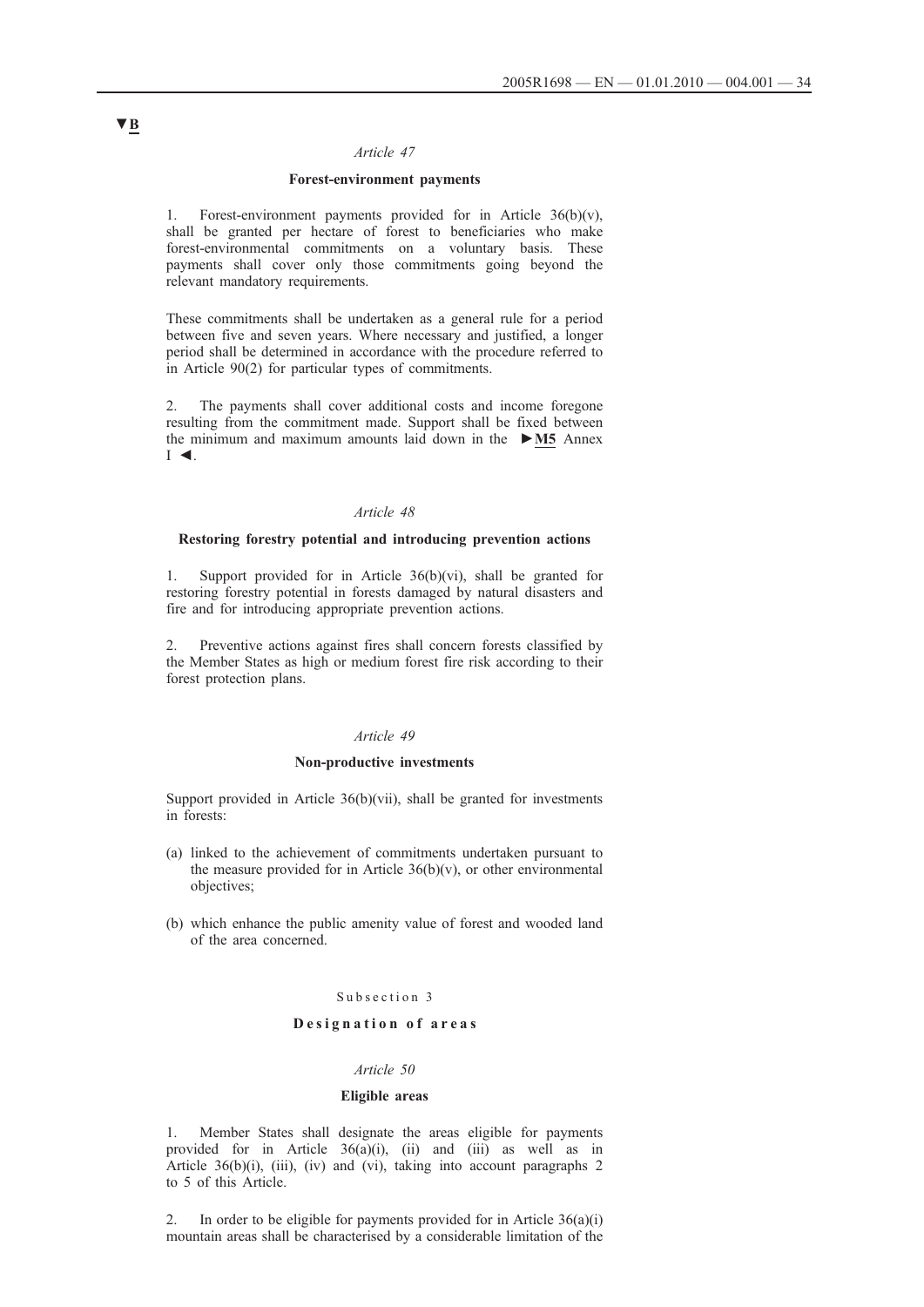possibilities for using the land and an appreciable increase in the cost of working it due to:

- (a) the existence, because of altitude, of very difficult climatic conditions, the effect of which is substantially to shorten the growing season;
- (b) at a lower altitude, the presence over the greater part of the area in question of slopes too steep for the use of machinery or requiring the use of very expensive special equipment, or a combination of these two factors, where the handicap resulting from each taken separately is less acute but the combination of the two gives rise to an equivalent handicap.

Areas north of the 62nd parallel and certain adjacent areas shall be regarded as mountain areas.

In order to be eligible for payments provided for in Article 36(a)(ii), areas other than mountain areas referred to in paragraph 2 of this Article must be:

- (a) affected by significant natural handicaps, notably a low soil productivity or poor climate conditions and where maintaining extensive farming activity is important for the management of the land; or
- (b) affected by specific handicaps, and where land management should be continued in order to conserve or improve the environment, maintain the countryside and preserve the tourist potential of the area or in order to protect the coastline.

As concerns areas affected by specific handicaps referred to in point (b), they shall comprise farming areas which are homogeneous from the point of view of natural production conditions and their total extent shall not exceed 10 % of the area of the Member State concerned.

In the programmes, the Member States, according to specific provisions to be defined in accordance with the procedure referred to in Article 90(2), shall:

- confirm the existing delimitation pursuant to paragraphs 2 and 3(b) or amend it, or
- delimitate the areas referred to in paragraph  $3(a)$ .

5. Natura 2000 agricultural areas designated pursuant to Directives 79/409/EEC and 92/43/EEC and agricultural areas included in river basin management plans according to Directive 2000/60/EC shall be eligible for payments provided for in Article 36(a)(iii).

6. Areas apt for afforestation for environmental reasons such as protection against erosion or extension of forest resources contributing to climate change mitigation, shall be eligible for payments provided for in Article 36(b)(i) and (iii).

7. Natura 2000 forest areas designated pursuant to Directives 79/409/EEC and 92/43/EEC, shall be eligible for payments provided for in Article 36(b)(iv).

8. Forest areas with a medium to high forest fire risk shall be eligible for payments provided for in Article 36(b)(vi) relating to prevention actions against fires.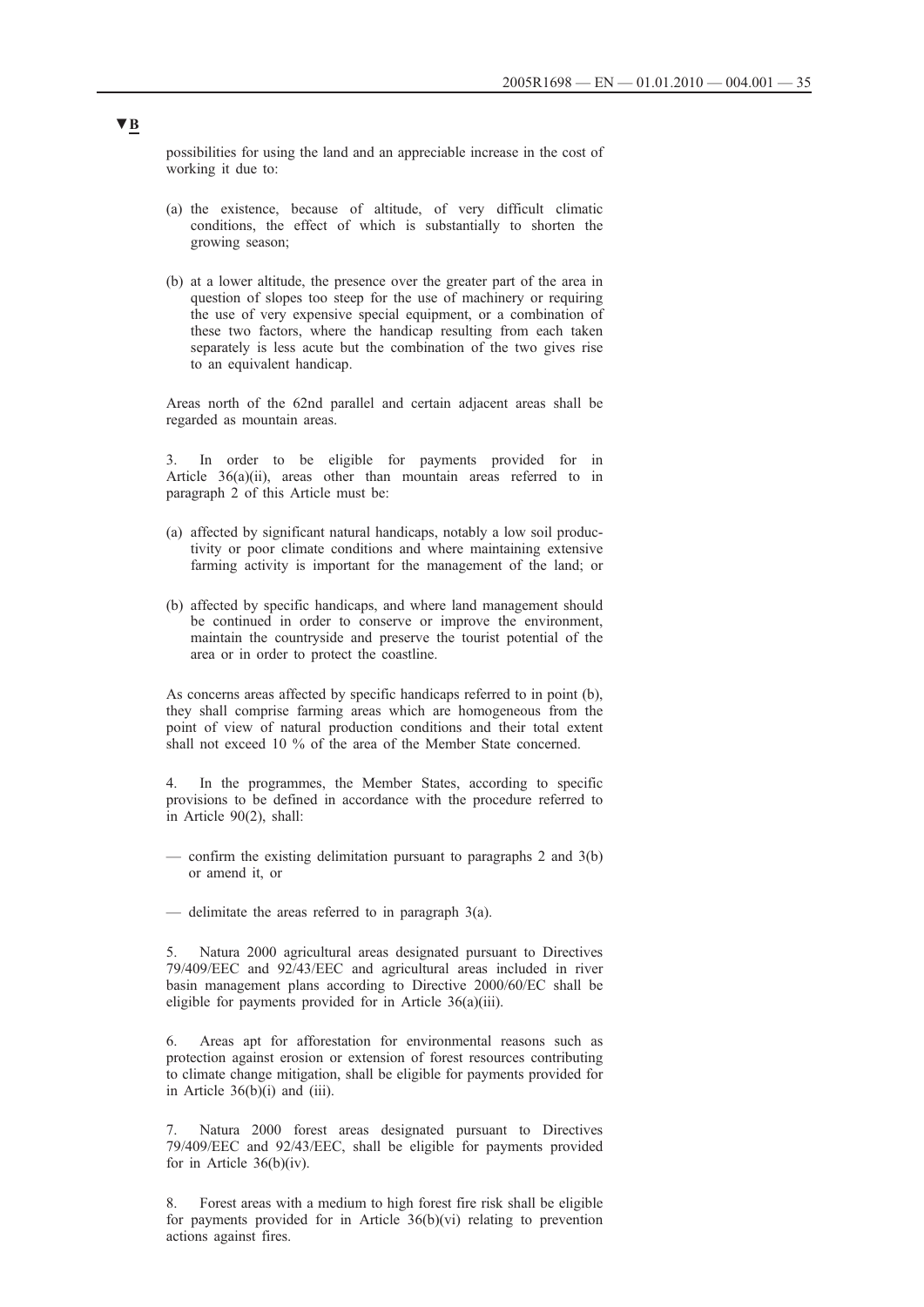#### Subsection 4

#### **Respect of standards**

**▼M5**

#### *Article 50a*

## **Main requirements**

1. A beneficiary receiving payments under Article 36(a)(i) to (v) and Article 36(b)(i), (iv) and (v) shall respect, on the whole holding, the statutory management requirements and the good agricultural and environmental condition provided for in Articles 5 and 6 of, and in Annexes II and III to, Regulation (EC) No 73/2009.

The obligation to comply with the statutory management requirements and the good agricultural and environmental condition referred to in the first subparagraph shall not apply to non-agricultural activities on a holding and non-agricultural areas for which no support in accordance with Articles 36(b)(i), (iv) and (v) of this Regulation is claimed.

2. The competent national authority shall provide the beneficiary, *inter alia* by the use of electronic means, with the list of statutory management requirements and the good agricultural and environmental condition to be respected.

## **▼B**

#### *Article 51*

#### **Reduction or exclusion from payments**

## **▼M5**

1. Where the statutory management requirements or good agricultural and environmental condition are not complied with at any time in a given calendar year (hereinafter referred to as 'the calendar year concerned'), and the non-compliance in question is the result of an act or omission directly attributable to the beneficiary who submitted the payment claim under Article  $36(a)(i)$  to (v) and Article  $36(b)(i)$ , (iv) and (v) in the calendar year concerned, the total amount of these payments granted or to be granted to that beneficiary related to the calendar year concerned shall be reduced or excluded in accordance with detailed rules referred to in paragraph 4.

The reduction or exclusion referred to in the first subparagraph shall also apply where the minimum requirements for fertiliser and plant protection product use referred to in Article 39(3) are not complied with at any time of the calendar year concerned and the non-compliance in question is the result of an act or omission directly attributable to the beneficiary who submitted the payment claim under Article 36(a)(iv).

The first and second subparagraphs shall also apply where the noncompliance in question is the result of an act or omission directly attributable to the person to whom or from whom the land was transferred.

For the purpose of this paragraph, 'transfer' shall mean any type of transaction whereby the land ceases to be at the disposal of the transferor.

By way of derogation from the third subparagraph, where the person to whom the act or omission is directly attributable has submitted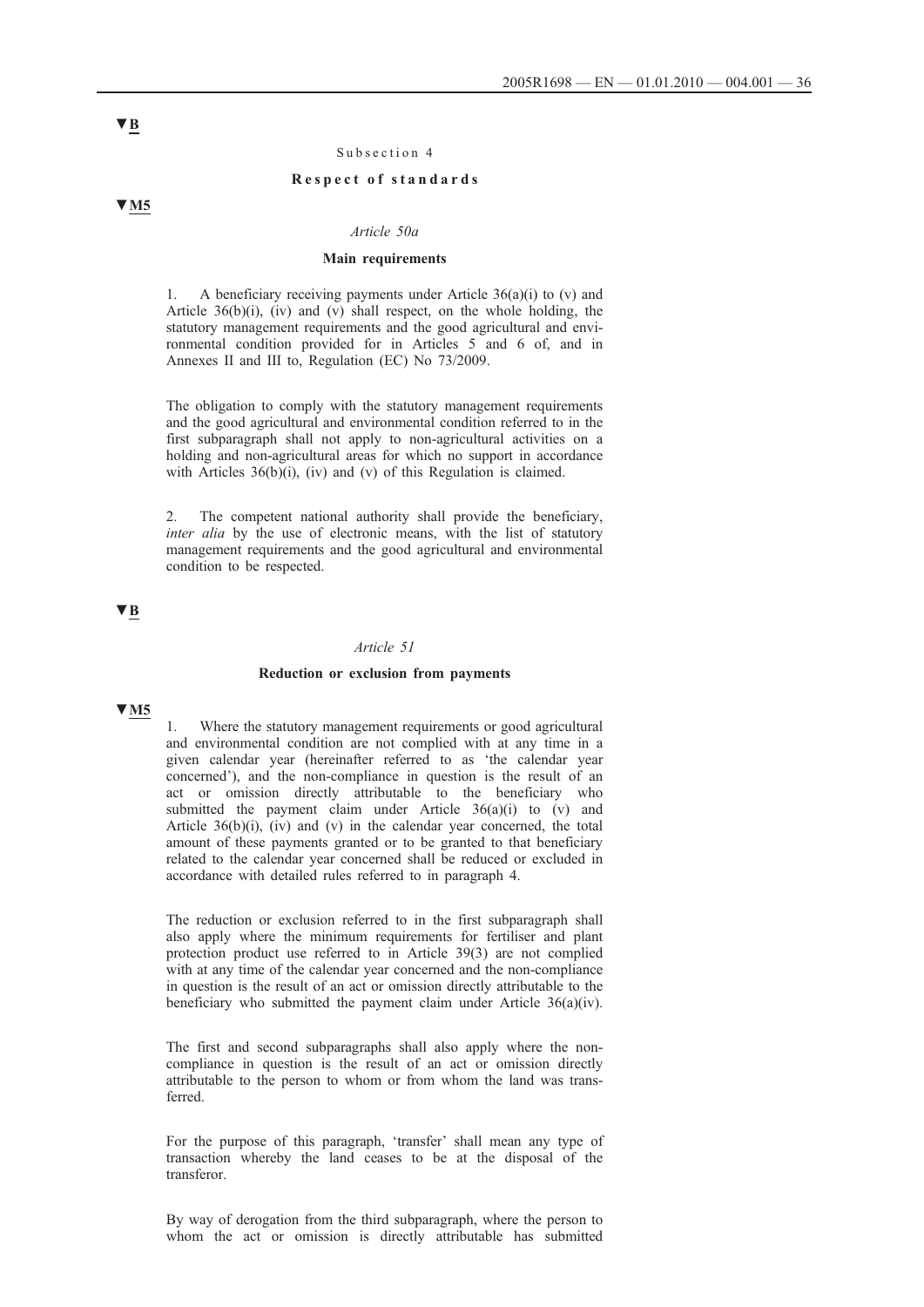a payment claim in the calendar year concerned, the reduction or exclusion shall be applied to the total amounts of payments granted or to be granted to that person.

2. The reduction or exclusion of payments referred to in paragraph 1 of this Article shall not apply to standards for which a period of grace has been granted in accordance with Article 26(1) during the period of grace.

Notwithstanding paragraph 1 and in accordance with the conditions laid down in the detailed rules referred to in paragraph 4, Member States may decide not to apply a reduction or exclusion amounting to EUR 100 or less per beneficiary and per calendar year.

Where a Member State decides to make use of the option provided for in the second subparagraph, in the following year the competent authority shall take the actions required to ensure that the beneficiary remedies the finding of non-compliance concerned. The finding and the obligation to take remedial action shall be notified to the beneficiary.

## **▼B**

3. By way of derogation from paragraph 1, for beneficiaries in Member States applying the single area payment scheme as provided for in Article 143b of Regulation (EC) No 1782/2003, the mandatory requirements to be respected are those provided for in Article 5 of and Annex IV to that Regulation.

## **▼M4**

The derogation provided for in the first subparagraph shall apply until 31 December 2008. As from 1 January 2009 a farmer receiving payments under the single area payment scheme shall respect the statutory management requirements referred to in Annex III to Regulation (EC) No 1782/2003 according to the following timetable:

- (a) requirements referred to in point A of Annex III shall apply from 1 January 2009;
- (b) requirements referred to in point B of Annex III shall apply from 1 January 2011;
- (c) requirements referred to in point C of Annex III shall apply from **►M5** 1 January 2013 ◄.

However, for Bulgaria and Romania, the application of Articles 3, 4, 6, 7 and 9 of Regulation (EC) No 1782/2003 shall be optional until 31 December 2011 insofar as those provisions relate to statutory management requirements. As from 1 January 2012 a farmer receiving payments under the single area payment scheme shall respect the statutory management requirements referred to in Annex III to Regulation (EC) No 1782/2003 according to the following timetable:

- (a) requirements referred to in point A of Annex III shall apply from 1 January 2012;
- (b) requirements referred to in point B of Annex III shall apply from 1 January 2014;
- (c) requirements referred to in point C of Annex III shall apply from **►M5** 1 January 2016 ◄.

The new Member States may also apply the option provided for in the second subparagraph where they decide to terminate the application of

## **▼M5**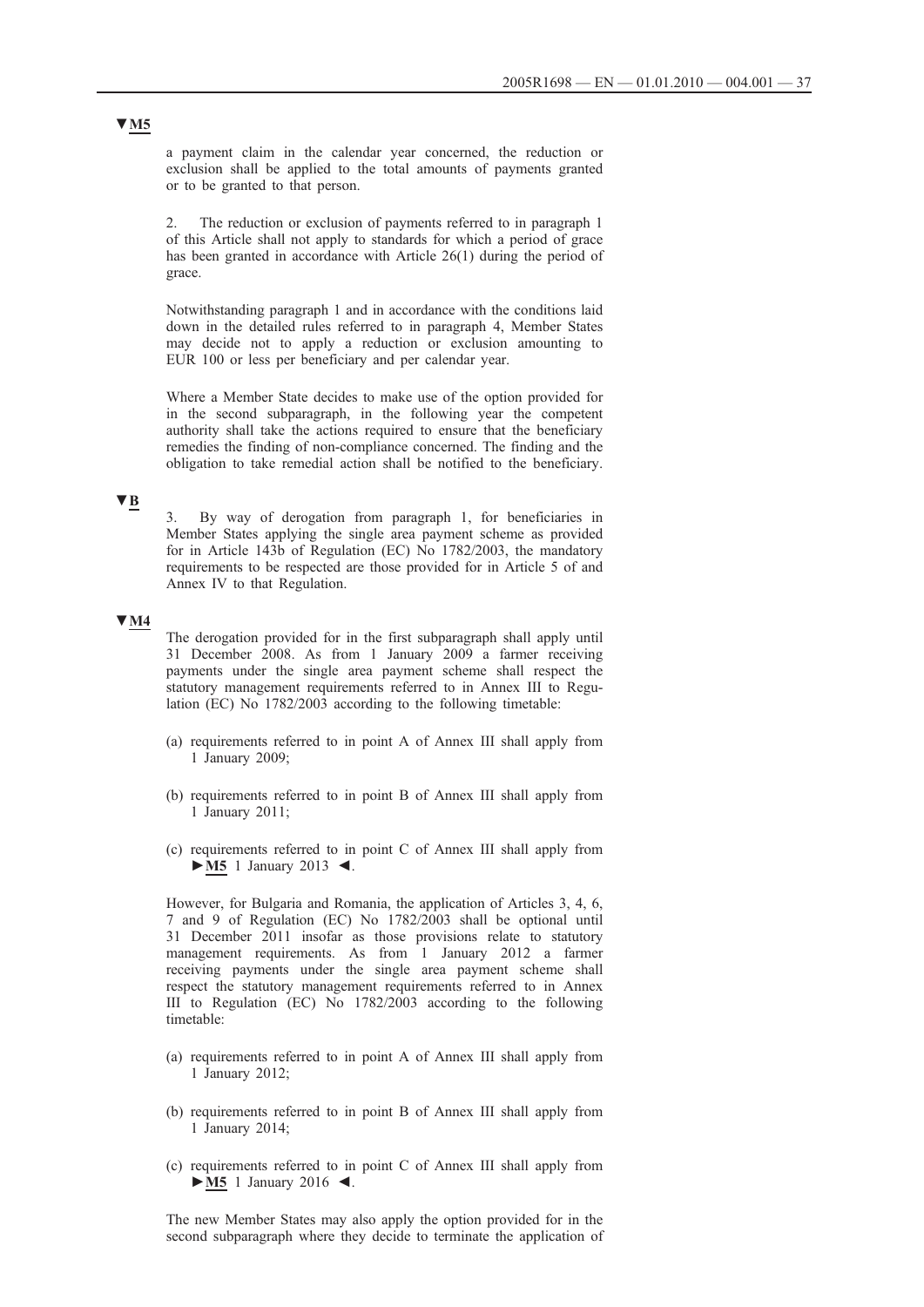the single area payment scheme before the end of the period of application provided for in Article 143b(9) of Regulation (EC) No 1782/2003.

## **▼M5**

4. Detailed rules for the reductions and exclusions shall be laid down in accordance with the procedure referred to in Article 90(2). In this context account shall be taken of the severity, extent, permanence and repetition of non-compliance found as well as of the following criteria:

(a) In the case of negligence, the percentage of reduction shall not exceed 5 % and, in the case of repeated non-compliance, 15 %.

In duly justified cases, Member States may decide that no reduction shall be applied where, given its severity, extent and permanence, a case of non-compliance is to be considered as minor. However, cases of non-compliance which constitute a direct risk to public or animal health shall not be considered as minor.

Unless the beneficiary has taken immediate remedial action putting an end to the non-compliance found, the competent authority shall take the actions required that may, where appropriate, be limited to an administrative control, to ensure that the beneficiary remedies the finding of non-compliance concerned. The finding of minor noncompliance and the obligation to take remedial action shall be notified to the beneficiary.

- (b) In case of intentional non-compliance, the percentage of reduction shall not in principle be less than 20 % and may go as far as total exclusion from one or several aid schemes and apply for one or more calendar years.
- (c) In any case, the total amount of reductions and exclusions for one calendar year shall not be more than the total amount referred to in Article 51(1).

## **▼B**

5. Paragraphs 1 to 4 shall not apply to Article 39(5).

#### *SECTION 3*

### Axis 3

#### **The quality of life in rural areas and diversification of the rural economy**

## *Article 52*

#### **Measures**

Support under this section shall involve:

- (a) measures to diversify the rural economy, comprising:
	- (i) diversification into non-agricultural activities,
	- (ii) support for the creation and development of micro-enterprises with a view to promoting entrepreneurship and developing the economic fabric,
	- (iii) encouragement of tourism activities;

## **▼M4**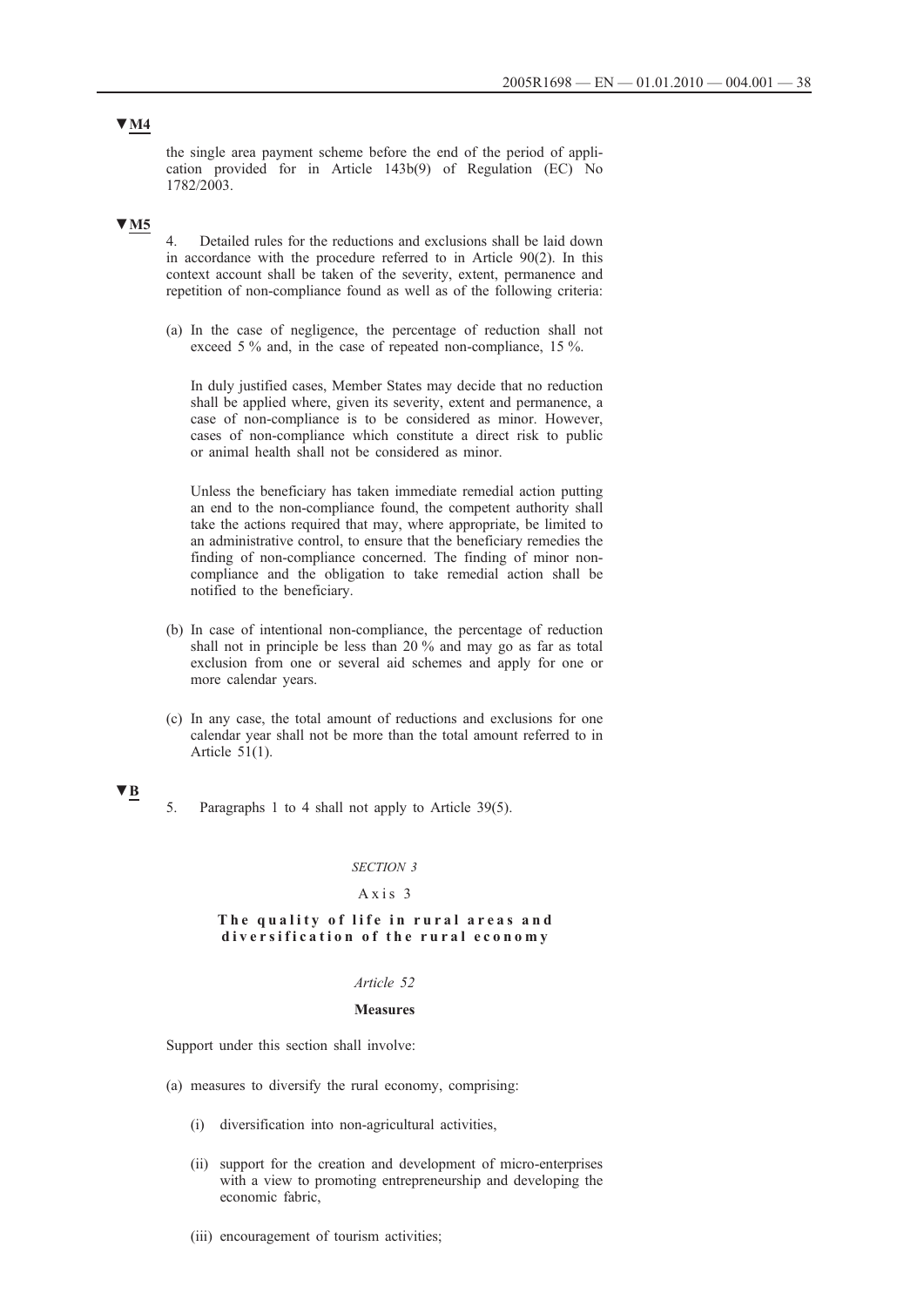- (b) measures to improve the quality of life in the rural areas, comprising:
	- (i) basic services for the economy and rural population,
	- (ii) village renewal and development,
	- (iii) conservation and upgrading of the rural heritage;
- (c) a training and information measure for economic actors operating in the fields covered by axis 3;
- (d) a skills-acquisition and animation measure with a view to preparing and implementing a local development strategy.

#### Subsection 1

## Conditions governing the measures to diversify **the rural economy**

### *Article 53*

### **Diversification into non-agricultural activities**

The aid beneficiary referred to in Article  $52(a)(i)$  shall be a member of the farm household.

### *Article 54*

## **Support for business creation and development**

The support provided for in Article  $52(a)(ii)$  shall relate only to microenterprises as defined in the Commission Recommendation 2003/361/EC.

## *Article 55*

### **Encouragement of tourism activities**

The support referred to in Article 52(a)(iii) shall cover the following:

- (a) small-scale infrastructure such as information centres and the signposting of tourist sites;
- (b) recreational infrastructure such as that offering access to natural areas, and small-capacity accommodation;
- (c) the development and/or marketing of tourism services relating to rural tourism.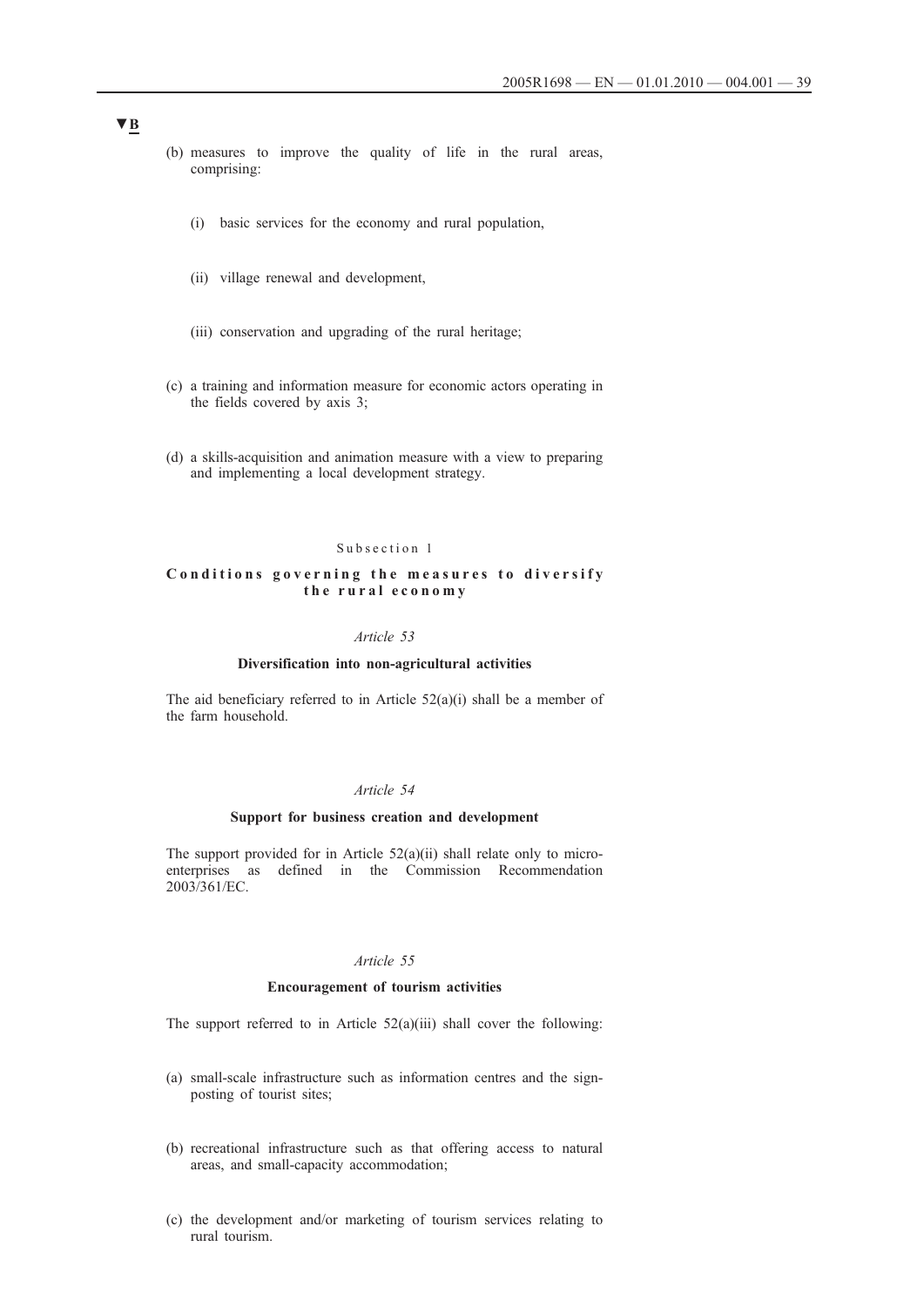#### Subsection 2

### **Conditions governing the measures to improve the quality of life in rural areas**

#### *Article 56*

#### **Basic services for the economy and rural population**

The support referred to in Article 52(b)(i) shall cover the setting up of basic services, including cultural and leisure activities, concerning a village or group of villages, and related small-scale infrastructure. **►M6** The limitation in size for infrastructure shall not apply to the operations referred to in point (g) of Article 16a(1).  $\blacktriangleleft$ 

## *Article 57*

### **Conservation and upgrading of the rural heritage**

The support referred to in Article 52(b)(iii) shall cover:

- (a) the drawing-up of protection and management plans relating to Natura 2000 sites and other places of high natural value, environmental awareness actions and investments associated with maintenance, restoration and upgrading of the natural heritage and with the development of high natural value sites;
- (b) studies and investments associated with maintenance, restoration and upgrading of the cultural heritage such as the cultural features of villages and the rural landscape.

### Subsection 3

### **Training, skills acquisition and animation**

#### *Article 58*

### **Training and information**

Support under Article 52(c), shall not include courses of instruction or training which form part of normal education programmes or systems at secondary or higher levels.

#### *Article 59*

#### **Skills acquisition, animation and implementation**

The support referred to in Article 52(d) shall cover:

- (a) studies of the area concerned;
- (b) measures to provide information about the area and the local development strategy;
- (c) the training of staff involved in the preparation and implementation of a local development strategy;
- (d) promotional events and the training of leaders;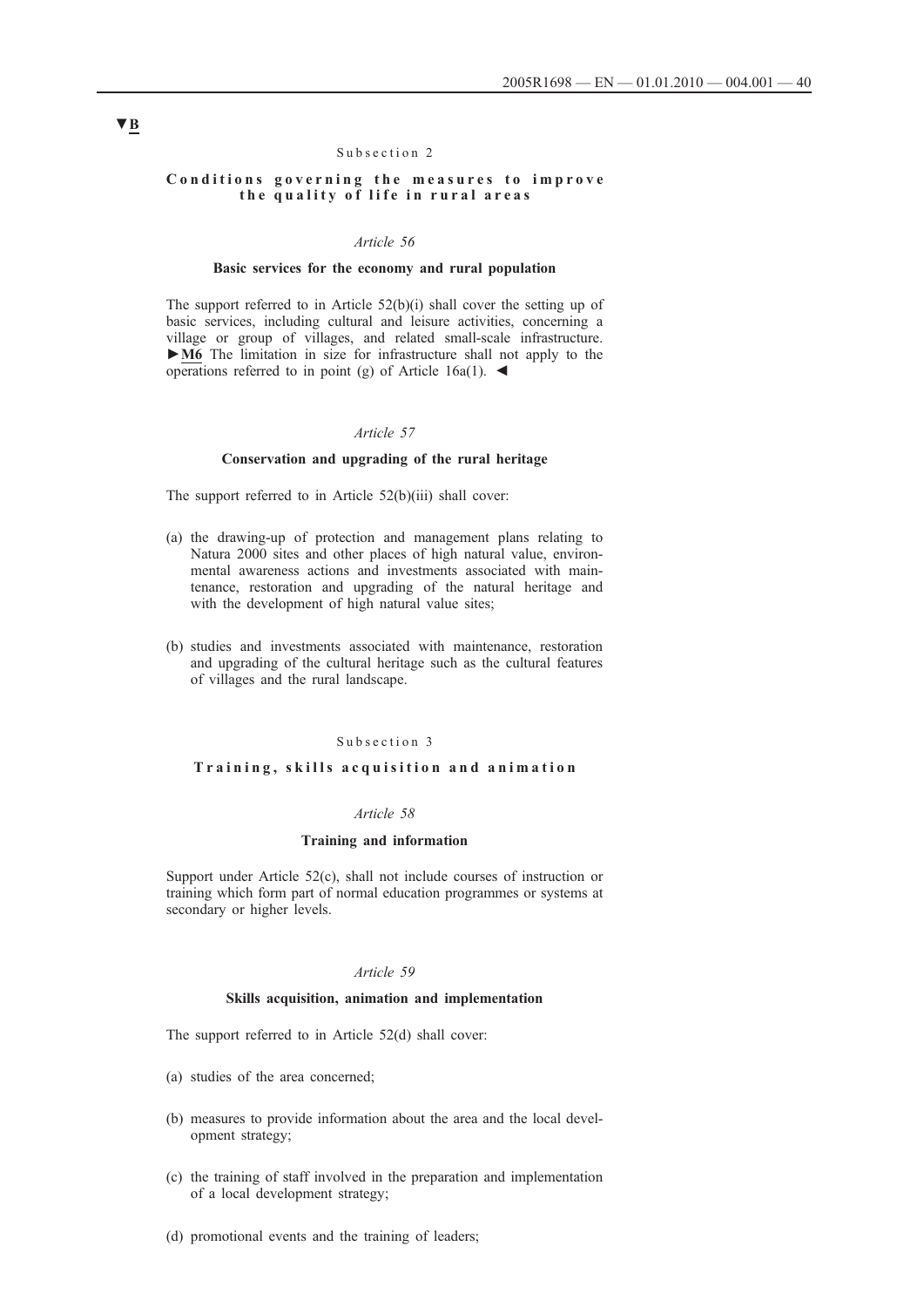(e) implementation by public-private partnerships other than those defined by Article  $62(1)(b)$  of the local development strategy encompassing one or more of the measures under Article 52(a), (b) and (c).

#### Subsection 4

#### **Implementation of the axis**

#### *Article 60*

## **Demarcation**

Where a measure falling within this section targets operations eligible also under another Community support instrument, including the Structural Funds and the Community support instrument for fisheries, the Member State shall set in each programme the demarcation criteria for the operations supported by the EAFRD and those supported by the other Community support instrument.

> *SECTION 4* Axis 4 **Leader**

### *Article 61*

## **Definition of the Leader approach**

The Leader approach shall comprise at least the following elements:

- (a) area-based local development strategies intended for well-identified subregional rural territories;
- (b) local public-private partnerships (hereinafter local action groups);
- (c) bottom-up approach with a decision-making power for local action groups concerning the elaboration and implementation of local development strategies;
- (d) multi-sectoral design and implementation of the strategy based on the interaction between actors and projects of different sectors of the local economy;
- (e) implementation of innovative approaches;
- (f) implementation of cooperation projects;
- (g) networking of local partnerships.

## *Article 62*

## **Local action groups**

1. A partnered local development approach shall be implemented by the local action groups satisfying the following conditions: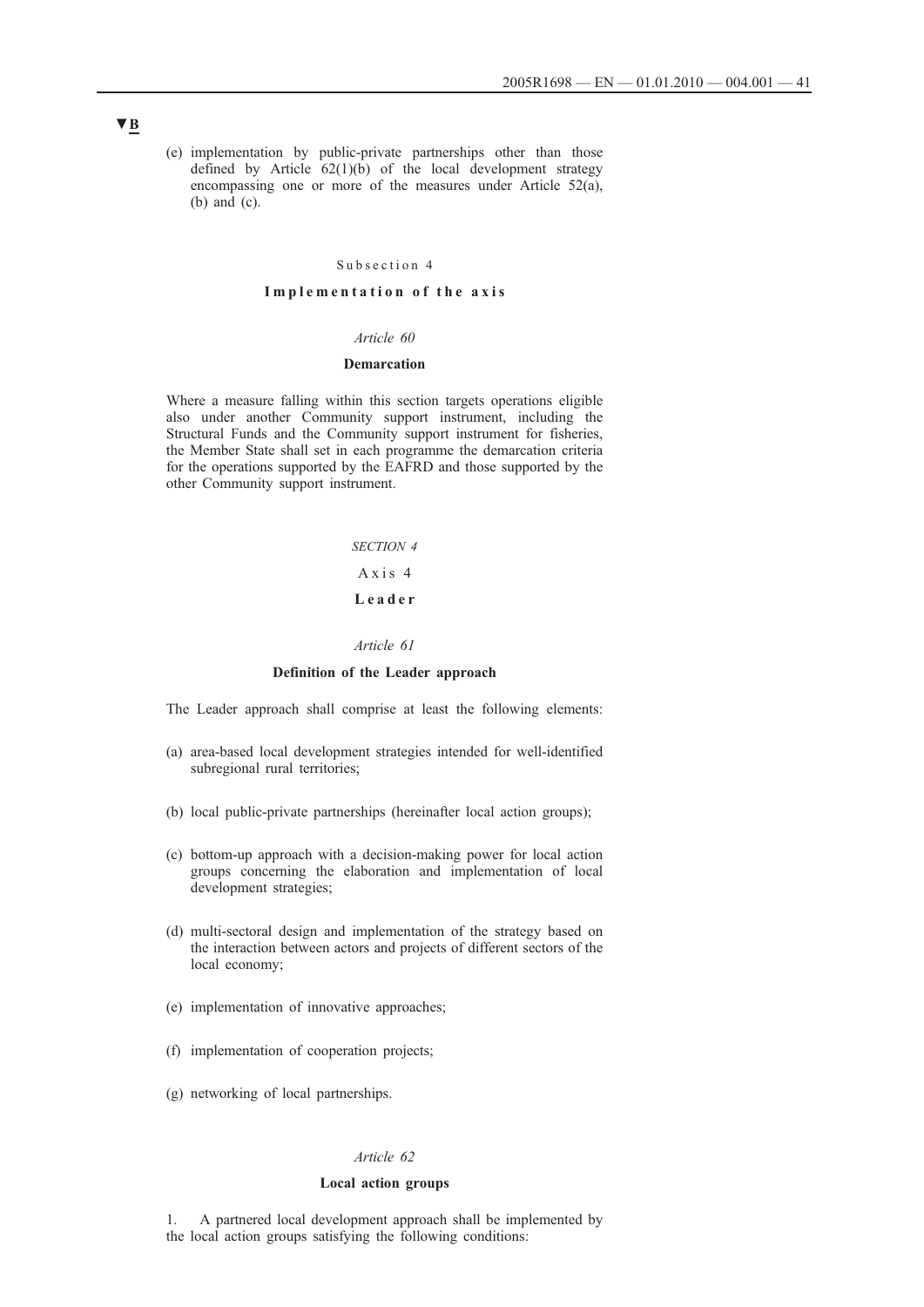- (a) they must propose an integrated local development strategy based at least on the elements set out in Article 61(a) to (d) and (g) and be responsible for its implementation;
- (b) they must consist of either a group already qualified for the Leader II  $(1)$  or Leader+  $(2)$  initiatives, or according to the Leader approach, or be a new group representing partners from the various locally based socioeconomic sectors in the territory concerned. At the decision-making level the economic and social partners, as well as other representatives of the civil society, such as farmers, rural women, young people and their associations, must make up at least 50 % of the local partnership;
- (c) they must show an ability to define and implement a development strategy for the area.

2. The Managing Authority shall ensure that the local action groups either select an administrative and financial lead actor able to administer public funds and ensure the satisfactory operation of the partnership, or come together in a legally constituted common structure the constitution of which guarantees the satisfactory operation of the partnership and the ability to administer public funds.

3. The area covered by the strategy shall be coherent and offer sufficient critical mass in terms of human, financial and economic resources to support a viable development strategy.

4. The local action groups shall choose the projects to be financed under the strategy. They may also select cooperation projects.

## *Article 63*

#### **Measures**

The support granted under the Leader axis shall be for:

- (a) implementing local development strategies as referred to in Article  $62(1)(a)$ , with a view to achieving the objectives of one or more of the three other axes defined in Sections 1, 2 and 3;
- (b) implementing cooperation projects involving the objectives selected under point (a);
- (c) running the local action group, acquiring skills and animating the territory as referred to in Article 59.

 $\overline{(^1)}$  Commission notice to the Member States laying down guidelines for global grants or integrated operational programmes for which Member States are invited to submit applications for assistance in the framework of a Community initiative for rural development (Leader II) (OJ C 180, 1.7.1994, p. 48).

<sup>(2)</sup> Commission notice to the Member States of 14 April 2000 laying down guidelines for the Community initiative for rural development (Leader+) (OJ C 139, 18.5.2000, p. 5). Notice as last amended by Commission communication amending the notice to the Member States of 14 April 2000 laying down guidelines for the Community Initiative for rural development (Leader+) (OJ C 294, 4.12.2003, p. 11).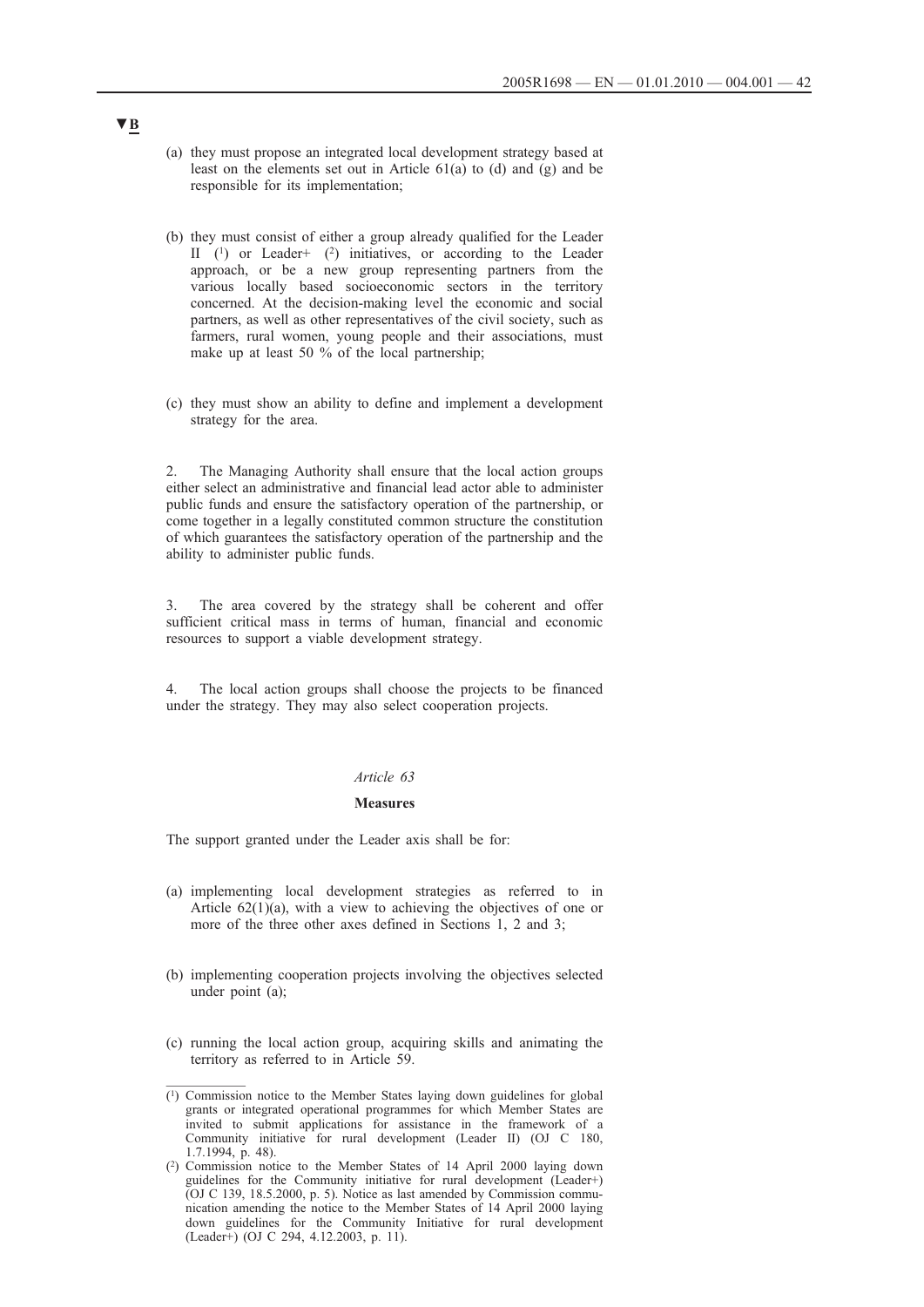#### *Article 64*

## **Implementing local strategies**

If the operations under the local strategy correspond to the measures defined in this Regulation for the other axes, the relevant conditions shall apply in accordance with Sections 1, 2 and 3.

### *Article 65*

### **Cooperation**

1. The support referred to in Article 63(b) shall be granted to interterritorial or transnational cooperation projects.

'Inter-territorial cooperation' means cooperation within a Member State. 'Transnational cooperation' means cooperation between territories in several Member States and with territories in third countries.

2. Only expenditure relating to the territories within the Community shall be eligible for support.

3. Article 64 shall also apply to cooperation projects.

### CHAPTER II

### **TECHNICAL ASSISTANCE**

### *Article 66*

### **Funding technical assistance**

1. In accordance with Article 5 of Regulation (EC) No 1290/2005, the EAFRD may use up to 0,25 % of its annual allocation to finance the preparatory, monitoring, administrative support, evaluation and control measures, at the Commission's initiative and/or on its behalf. These actions shall be carried out in accordance with Article 53(2) of Council Regulation (EC, Euratom) No 1605/2002 of 25 June 2002 on the Financial Regulation applicable to the general budget of the European Communities  $(1)$  and any other provisions of that Regulation and of its implementing provisions applicable to this form of execution of the budget.

2. At the initiative of the Member States, for each rural development programme, the EAFRD may finance preparation, management, monitoring, evaluation, information and control activities of programme assistance.

Up to 4 % of the total amount for each programme may be devoted to these activities.

3. Within the limit set out in paragraph 2, an amount shall be reserved for establishing and operating the national rural network referred to in Article 68.

Member States with regional programmes may submit for approval a specific programme for the establishment and the operation of their national rural network.

 $\overline{(^1)}$  OJ L 248, 16.9.2002, p. 1.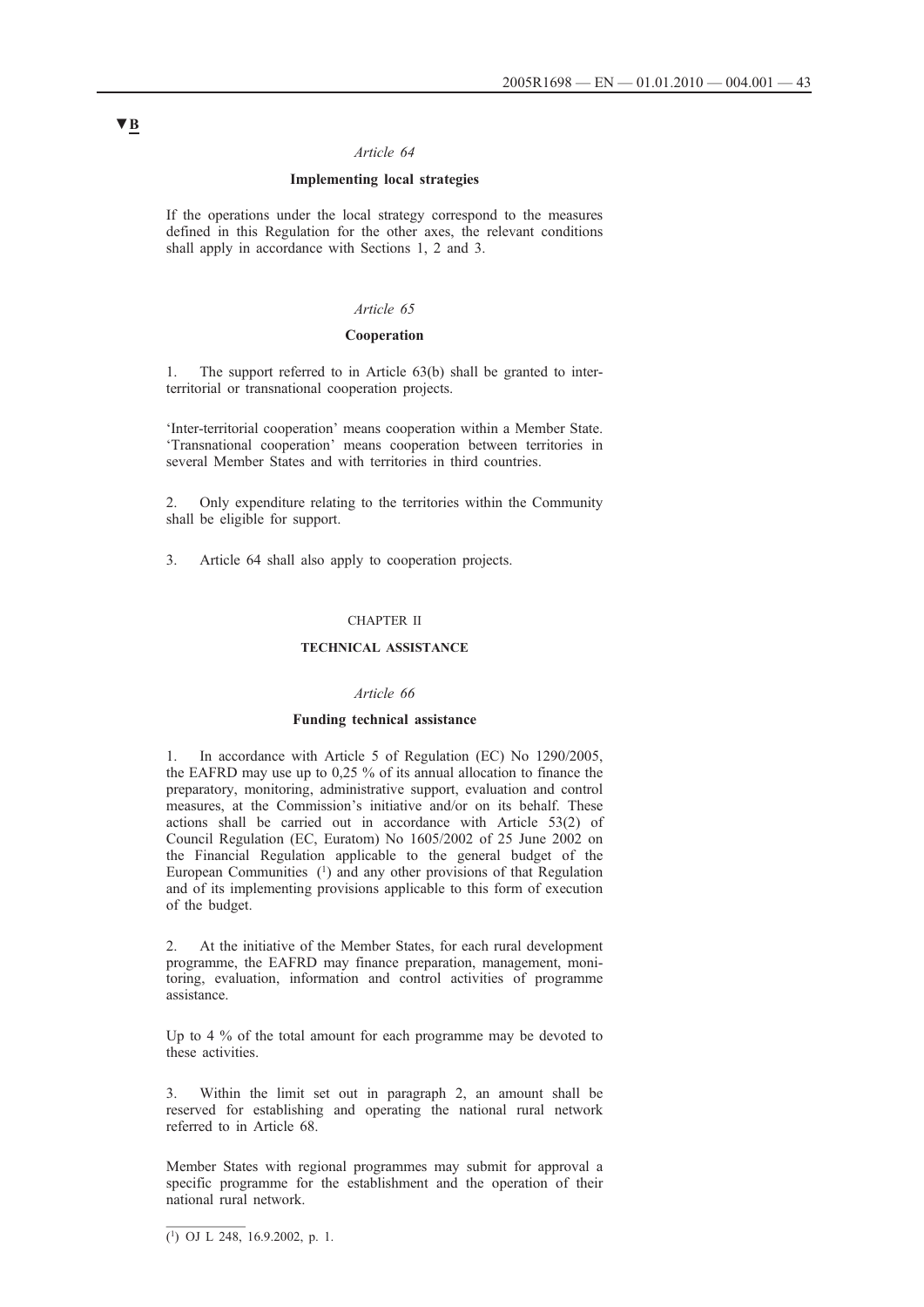Details concerning the establishment and the operation of the national rural network shall be fixed in accordance with the procedure referred to in Article 90(2).

### *Article 67*

## **European Network for Rural Development**

A European Network for Rural Development for the networking of national networks, organisations and administrations active in the field of rural development at Community level shall be put in place in accordance with Article 66(1).

The aims of the Network shall be to:

- (a) collect, analyse and disseminate information on Community rural development measures;
- (b) collect, disseminate and consolidate at Community level good rural development practice;
- (c) provide information on developments in the Community's rural areas and in third countries;
- (d) organise meetings and seminars at Community level for those actively involved in rural development;
- (e) set up and run expert networks with a view to facilitating an exchange of expertise and supporting implementation and evaluation of the rural development policy;
- (f) support the national networks and transnational cooperation initiatives.

#### *Article 68*

## **National rural network**

1. Each Member State shall establish a national rural network, which groups the organisations and administrations involved in rural development.

2. The amount referred to in Article 66(3) first subparagraph shall be used:

- (a) for the structures needed to run the network;
- (b) for an action plan containing at least the identification and analysis of good transferable practices and the provision of information about them, network management, the organisation of exchanges of experience and know-how, the preparation of training programmes for local action groups in the process of formation and technical assistance for inter-territorial and transnational cooperation.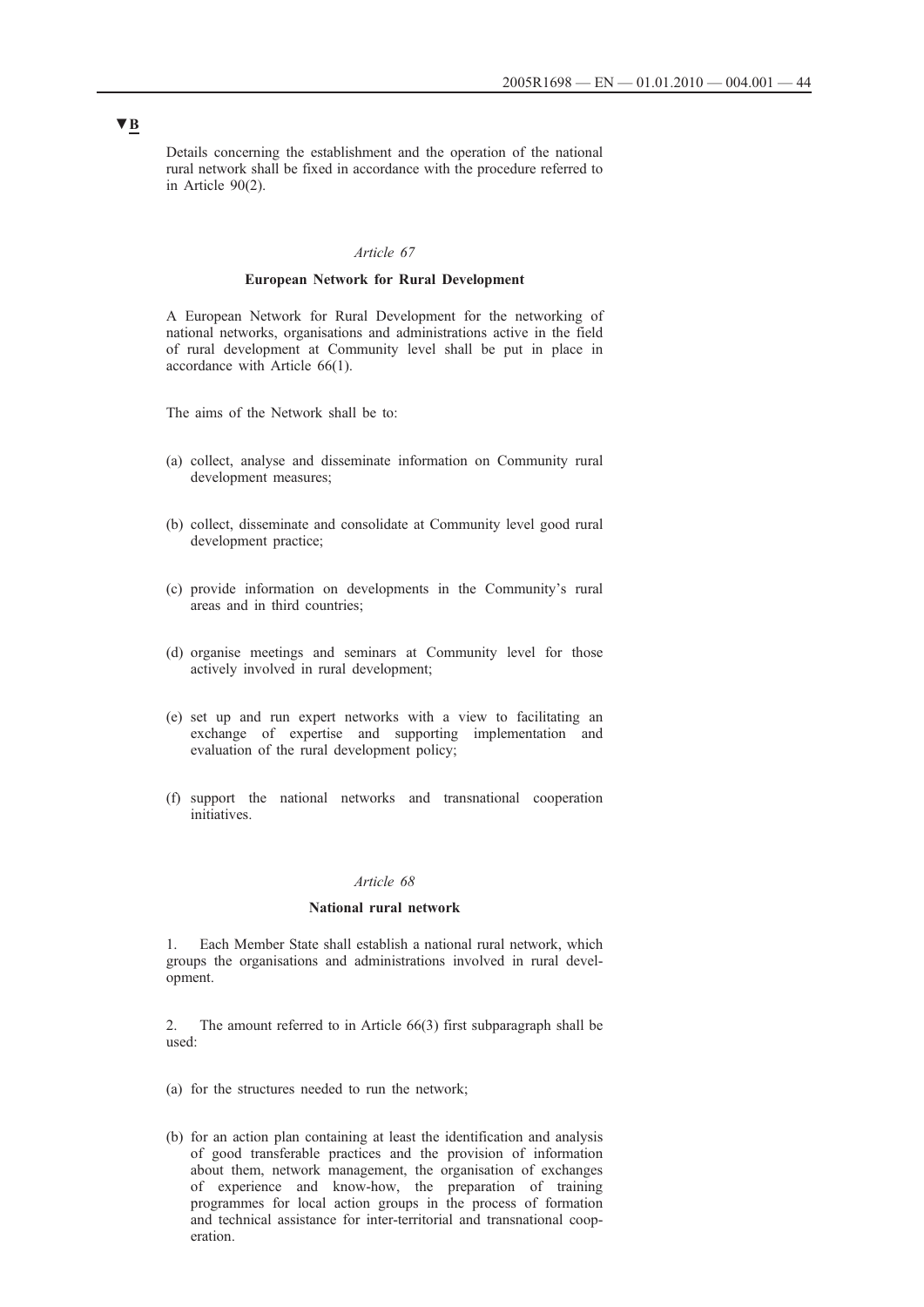### TITLE V

## **EAFRD CONTRIBUTION**

#### *Article 69*

#### **Resources and their distribution**

1. The amount for Community support to rural development under this Regulation for the period from 1 January 2007 to 31 December 2013, its annual breakdown and the minimum amount to be concentrated in regions eligible under the Convergence Objective shall be fixed by the Council, acting by a qualified majority on a proposal from the Commission, in accordance with the financial perspective for the period 2007 to 2013 and the Interinstitutional Agreement on budgetary discipline and improvement of the budgetary procedure for the same period.

2. 0,25 % of the resources referred to in paragraph 1 shall be devoted to technical assistance for the Commission as referred to in Article 66(1).

## **▼M6**

2a. The part of the amount referred to in paragraph 1 resulting from the increase of the global commitments as laid down by Council Decision 2006/493/EC of 19 June 2006 laying down the amount of Community support for rural development for the period from 1 January 2007 to 31 December 2013, its annual breakdown and the minimum amount to be concentrated in regions eligible under the Convergence Objective (1) as amended by Council Decision 2009/434/EC (2) shall be devoted to types of operations related to priorities laid down in Article 16a(1) of this Regulation.

## **▼B**

3. For the purpose of their programming and subsequent inclusion in the general budget of the European Communities, the amounts referred to in paragraph 1 shall be indexed at 2 % per year.

4. The Commission shall make an annual breakdown by Member State of the amounts referred to in paragraph 1, after deduction of the amount referred to in paragraph 2, and taking into account:

- (a) the amounts reserved for regions eligible under the Convergence Objective;
- (b) past performance; and
- (c) particular situations and needs based on objective criteria.

5. In addition to the amounts referred to in paragraph 4, the Member States shall take into account for the purpose of programming the amounts resulting from modulation as provided for in Article 12(2) of Regulation (EC) No 1290/2005.

### **▼M6**

5a. An amount equal to the amounts resulting from the application of the compulsory modulation under Article 9(4) and Article 10(3) of Regulation (EC) No 73/2009 together with, as from 2011, the amounts generated under Article 136 of that Regulation shall be exclusively spent by Member States in the period from 1 January 2010 to 31 December 2015 as Community support under the current rural devel-

<sup>(1)</sup> OJ L 195, 15.7.2006, p. 22.

 $(2)$  OJ L 144, 9.6.2009, p. 25.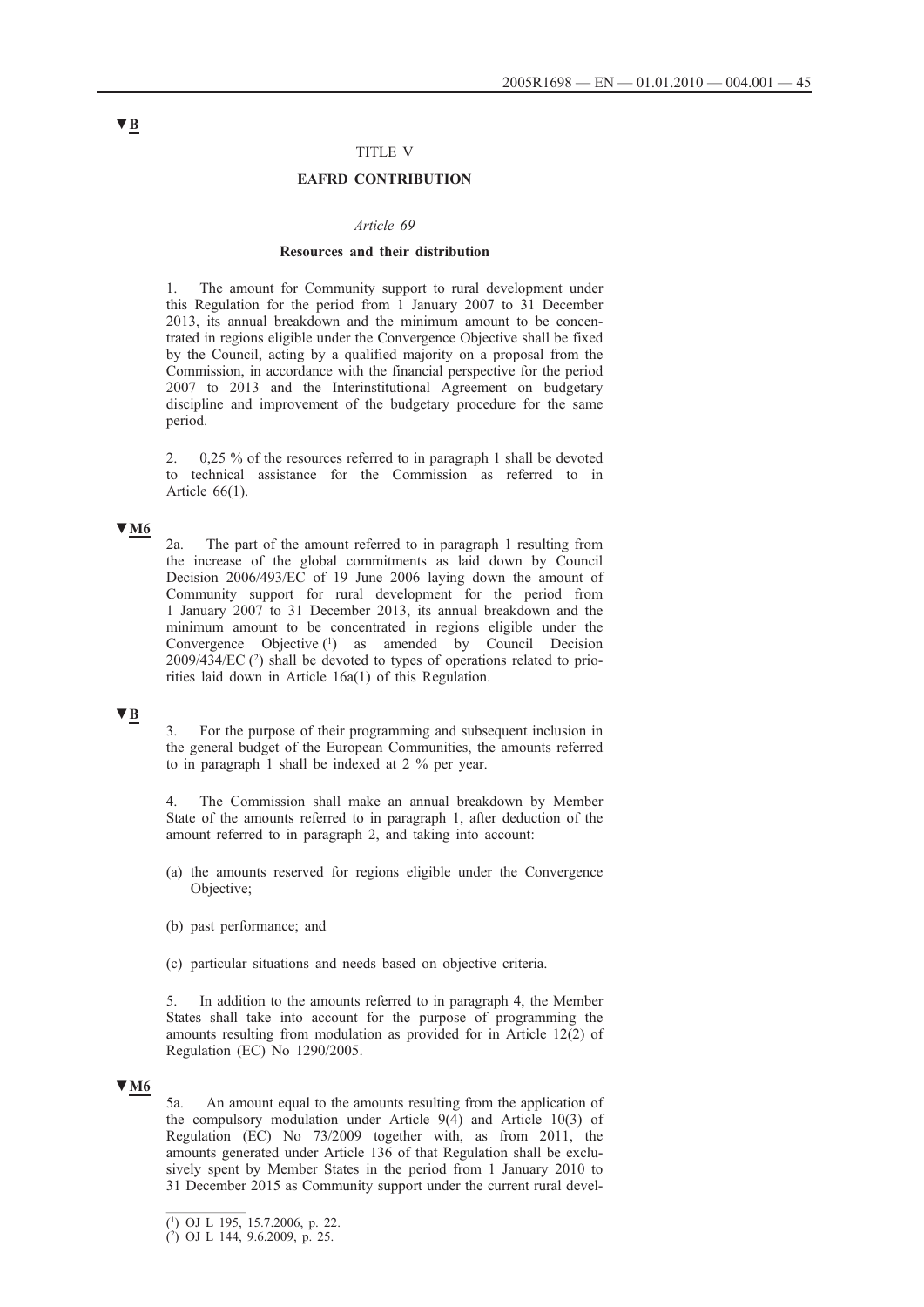opment programmes for operations of the types referred to in points (a) to (f) of Article 16a(1) of this Regulation.

For new Member States, as defined in Article 2(g) of Regulation (EC) No 73/2009, the period referred to in the first subparagraph of this Article shall be from 1 January 2013 to 31 December 2015.

The first two subparagraphs shall not apply to Bulgaria and Romania.

The Member States' share of the amount referred to in paragraph 2a shall be exclusively spent by Member States in the period from 1 January 2009 to 31 December 2015 as Community support under the current rural development programmes for operations of the types referred to in Article 16a(1).

5b. If, at the closure of the programme, the actual amount of Community contribution spent on the operations referred to in Article 16a(1) is lower than the total of the amounts referred to in paragraph 5a of this Article, the difference shall be reimbursed by the Member State to the general budget of the European Communities up to the amount by which the total allocations available for operations other than those referred to in Article 16a(1) have been exceeded.

In addition, if, at the closure of the programme, the actual amount of Community contribution spent on the operations referred to in points (a) to (f) of Article 16a(1) is lower than the amount referred to in the first subparagraph of paragraph 5a of this Article, the difference shall be reimbursed by the Member State to the general budget of the European Communities up to the amount by which the amount of Community contribution spent on the operations referred to in point (g) of Article 16a(1) has exceeded the allocations available under the fourth subparagraph of paragraph 5a of this Article. However, if the actual amount of Community contribution spent on the operations other than those referred to in Article  $16a(1)$  is lower than the allocations available for those types of operations, the amount to be reimbursed shall be reduced of that difference.

## **▼M5**

5c. Amounts referred to in paragraph 5a of this Article shall not be taken into account for the purpose of Article 25 of Regulation (EC) No 1290/2005.

## **▼M2**

6. The Commission shall ensure that total annual allocations from the EAFRD originating from the EAGGF Guidance Section for any Member State pursuant to this Regulation, and from the ERDF, the ESF and the CF, in accordance with Council Regulation (EC) No 1083/2006 of 11 July 2006 laying down general provisions on the European Regional Development Fund, the European Social Fund and the Cohesion Fund  $(1)$ , including the contribution of ERDF in accordance with Regulation (EC) No 1638/2006 of the European Parliament and of the Council of 24 October 2006 laying down general provisions establishing a European Neighbourhood and Partnership Instrument  $(2)$  and Council Regulation (EC) No 1085/2006 of 17 July 2006 establishing an Instrument for Pre-Accession Assistance  $(IPA)$  (3), and from the European Fisheries Fund according to Council Regulation (EC) No 1198/2006 of 27 July 2006 on the European Fisheries Fund  $(4)$ , do not exceed the following limits:

— for Member States whose average 2001-2003 GNI per capita (PPS) is below 40 % of the EU-25 average: 3,7893 % of their GDP,

# **▼M6**

 $\overline{(^1)}$  OJ L 210, 31.7.2006, p. 25.

 $(2)$  OJ L 310, 9.11.2006, p. 1.

<sup>(3)</sup> OJ L 210, 31.7.2006, p. 82.

<sup>(4)</sup> OJ L 223, 15.8.2006, p. 1.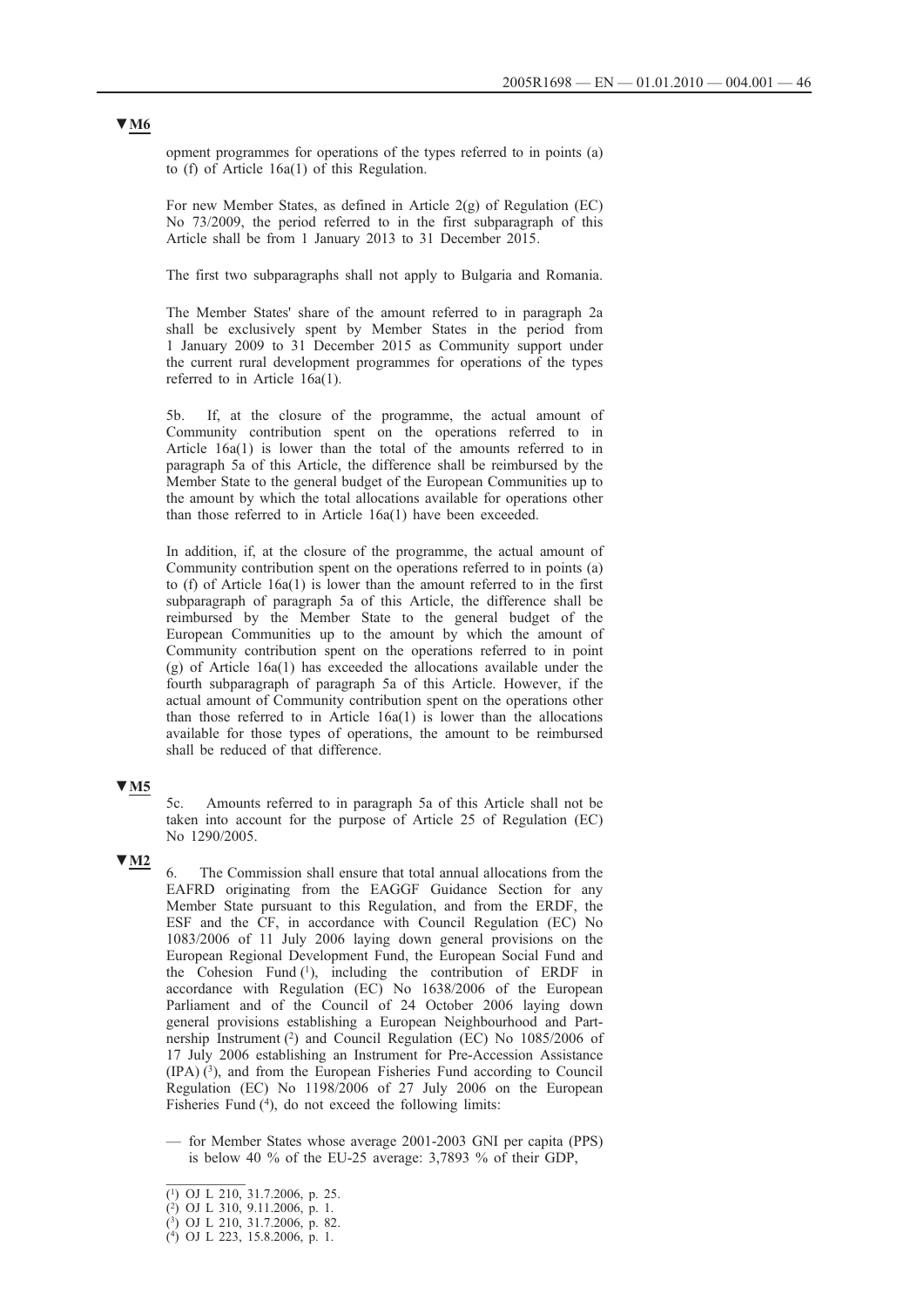- for Member States whose average 2001-2003 GNI per capita (PPS) is equal to or above 40 % and below 50 % of the EU-25 average: 3,7135 % of their GDP,
- for Member States whose average 2001-2003 GNI per capita (PPS) is equal to or above 50 % and below 55 % of the EU-25 average: 3,6188 % of their GDP,
- for Member States whose average 2001-2003 GNI per capita (PPS) is equal to or above 55 % and below 60 % of the EU-25 average: 3,5240 % of their GDP,
- for Member States whose average 2001-2003 GNI per capita (PPS) is equal to or above 60 % and below 65 % of the EU-25 average: 3,4293 % of their GDP,
- for Member States whose average 2001-2003 GNI per capita (PPS) is equal to or above 65 % and below 70 % of the EU-25 average: 3,3346 % of their GDP,
- for Member States whose average 2001-2003 GNI per capita (PPS) is equal to or above 70 % and below 75 % of the EU-25 average: 3,2398 % of their GDP,
- thereafter, the maximum level of transfer is reduced by 0,09 percentage points of GDP for each increment of 5 percentage points of average 2001-2003 per capita GNI (PPS) as compared to the EU-25 average.

Calculations of the GDP by the Commission shall be based on the statistics published in April 2005. Individual national growth rates of GDP for 2007-2013, as projected by the Commission in April 2005, shall be applied for each Member State separately.

If in 2010 it is established that any Member State's cumulated GDP for the years 2007-2009 has diverged by more than  $\pm$  5 % from the cumulated GDP estimated pursuant to the second subparagraph, including as a consequence of exchange rate changes, the amounts allocated for that period to that Member State pursuant to the first subparagraph shall be adjusted accordingly. The total net effect, whether positive or negative, of these adjustments may not exceed EUR 3 000 million. In any event, if the net effect is positive, total additional resources shall be limited to the level of under-spending against the maximum resources available for commitments from the Structural Funds and the CF for the years 2007-2010. Final adjustments shall be spread in equal proportions over the years 2011-2013. In order to reflect the value of the Polish zloty in the reference period, the result of the application of the percentages referred to in the first subparagraph for Poland shall be multiplied by a coefficient of 1,04 for the period up to the review referred to in this subparagraph.

## **▼B**

#### *Article 70*

#### **Fund contribution**

1. The Decision adopting a rural development programme shall set the maximum contribution from the EAFRD for each axis within a flexibility threshold to be defined in accordance with the procedure referred to in Article 90(2). The decision shall clearly identify, where necessary, the appropriations allocated to the regions eligible under the Convergence Objective.

## **▼M2**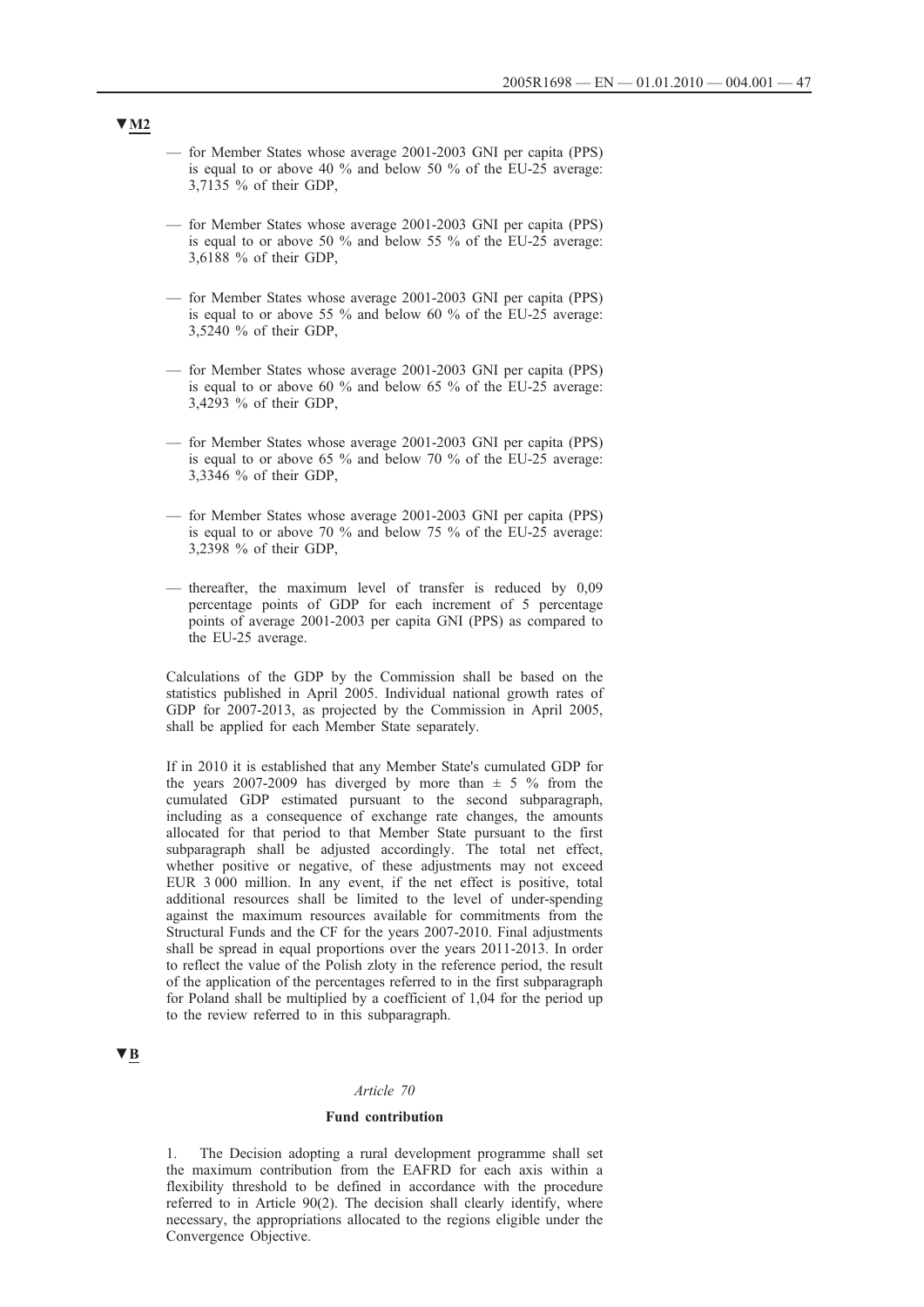2. The EAFRD contribution shall be calculated on the basis of the amount of eligible public expenditure.

- 3. The EAFRD contribution rate shall be established for each axis.
- (a) In the case of axis 1 (competitiveness) and axis 3 (diversification and quality of life) as well as for the technical assistance according to Article 66(2) the following ceilings shall apply respectively:
	- (i) 75 % of the eligible public expenditure in the regions eligible under the Convergence Objective;
	- (ii) 50 % of the eligible public expenditure in the other regions.
- (b) In the case of axis 2 (improving the environment and the countryside) and axis 4 (Leader) the following ceilings shall apply respectively:
	- (i) 80 % of the eligible public expenditure in the regions eligible under the Convergence Objective;
	- (ii) 55 % of the eligible public expenditure in the other regions.

The minimum EAFRD contribution rate at axis level shall be 20 %.

4. Notwithstanding the ceilings set out in paragraph 3, the EAFRD contribution may be increased to 85 % for the programmes of the outermost regions and the smaller Aegean Islands within the meaning of Regulation (EEC) No 2019/93.

### **▼M6**

Notwithstanding the ceilings set out in paragraph 3, the EAFRD contribution may be increased to 90 % for convergence and to 75 % for nonconvergence regions for the operations of the types referred to in Article 16a(1), up to the amount resulting from the application of the compulsory modulation under Article 9(4) and Article 10(3) of Regulation (EC) No 73/2009, the amount referred to in Article 69(2a) of this Regulation and, as from 2011, the amounts generated under Article 136 of Regulation (EC) No 73/2009.

## **▼M2**

4a. Paragraphs 3 and 4 may, in certain cases, not apply in Portugal for an amount of EUR 320 million.

## **▼M6**

4b. By way of derogation from the ceilings set out in paragraphs 3 and 4, the EAFRD contribution rate may be increased by a maximum of 10 additional percentage points for expenditure to be paid by Member States within the year 2009. The ceilings set out in paragraphs 3 and 4 shall, however, be respected for the total public expenditure made during the programming period.

## **▼B**

5. For Member States opting for a specific programme pursuant to Article 66(3), second subparagraph, the ceiling of the EAFRD contribution shall be 50 % of the eligible public expenditure.

6. Technical assistance measures taken at the initiative of the Commission or on its behalf may be funded at 100 %.

7. An expenditure co-financed by the EAFRD shall not be cofinanced by way of a contribution from the Structural Funds, the CF or any other Community financial instrument.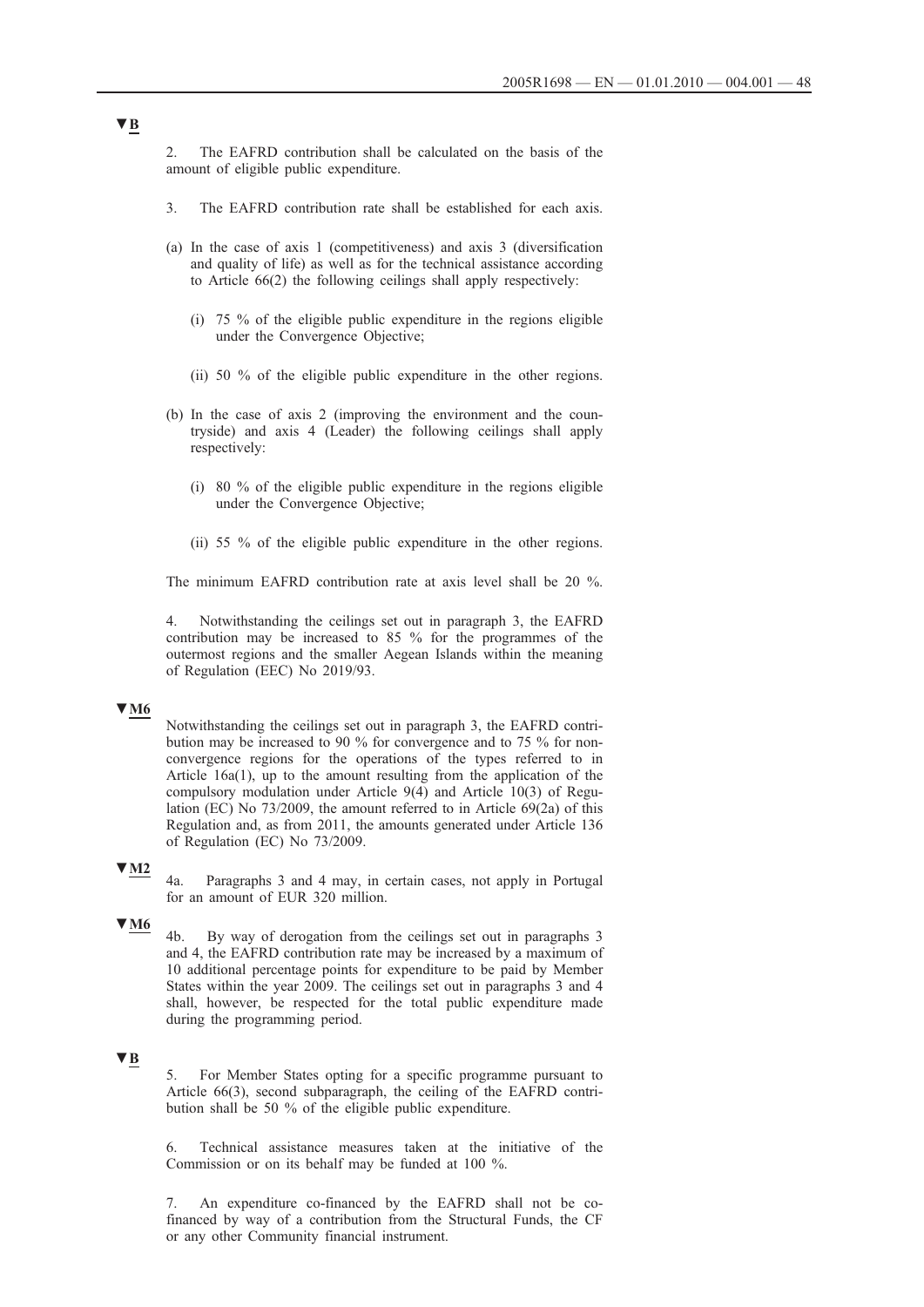It may be co-financed under only one axis of the rural development programme. Where an operation falls under measures from more than one axis, the expenditure shall be attributed to the dominant axis.

8. Public expenditure on aid to enterprises shall comply with the aid limits laid down in respect of State aid, unless this Regulation provides otherwise.

## *Article 71*

### **Eligibility of expenditure**

1. Without prejudice to Article 39(1) of Regulation (EC) No 1290/2005, expenditure shall be eligible for a EAFRD contribution if the relevant aid is actually paid by the paying agency between 1 January 2007 and 31 December 2015. Co-financed operations should not be completed before the eligibility starting date.

A new expenditure added at the moment of the modification of a programme referred to in Article 19, shall be eligible from the date of the reception by the Commission of the request for modification of the programme.

Expenditure shall be eligible for a EAFRD contribution only where incurred for operations decided on by the Managing Authority of the programme in question or under its responsibility, in accordance with the selection criteria fixed by the competent body.

The rules on eligibility of expenditure shall be set at national level, subject to the special conditions laid down by this Regulation for certain rural development measures.

The following costs are not eligible for a EAFRD contribution:

- (a) VAT, except non-recoverable VAT when it is genuinely and definitively borne by beneficiaries other than non taxable persons referred to in Article 4(5), first subparagraph of the Sixth Council Directive 77/388/EEC of 17 May 1977 on the harmonisation of the laws of the Member States relating to turnover taxes — Common system of value added tax: uniform basis of assessment  $(1)$ ;
- (b) interest on debt, without prejudice to paragraph 5;
- (c) the purchase of land costing more than 10 % of all the eligible expenditure on the operation concerned. In exceptional and duly justified cases, a higher percentage can be fixed for operations concerning environmental conservation.
- 4. Paragraphs 1 to 3 shall not apply to Article 66(1).

5. Notwithstanding paragraph 3(b) the contribution from the EAFRD may be made in a form other than a non-repayable direct assistance. Detailed rules shall be defined in accordance with the procedure referred to in Article 90(2).

<sup>(1)</sup> OJ L 145, 13.6.1977, p. 1. Directive as last amended by Directive 2004/66/EC (OJ L 168, 1.5.2004, p. 35).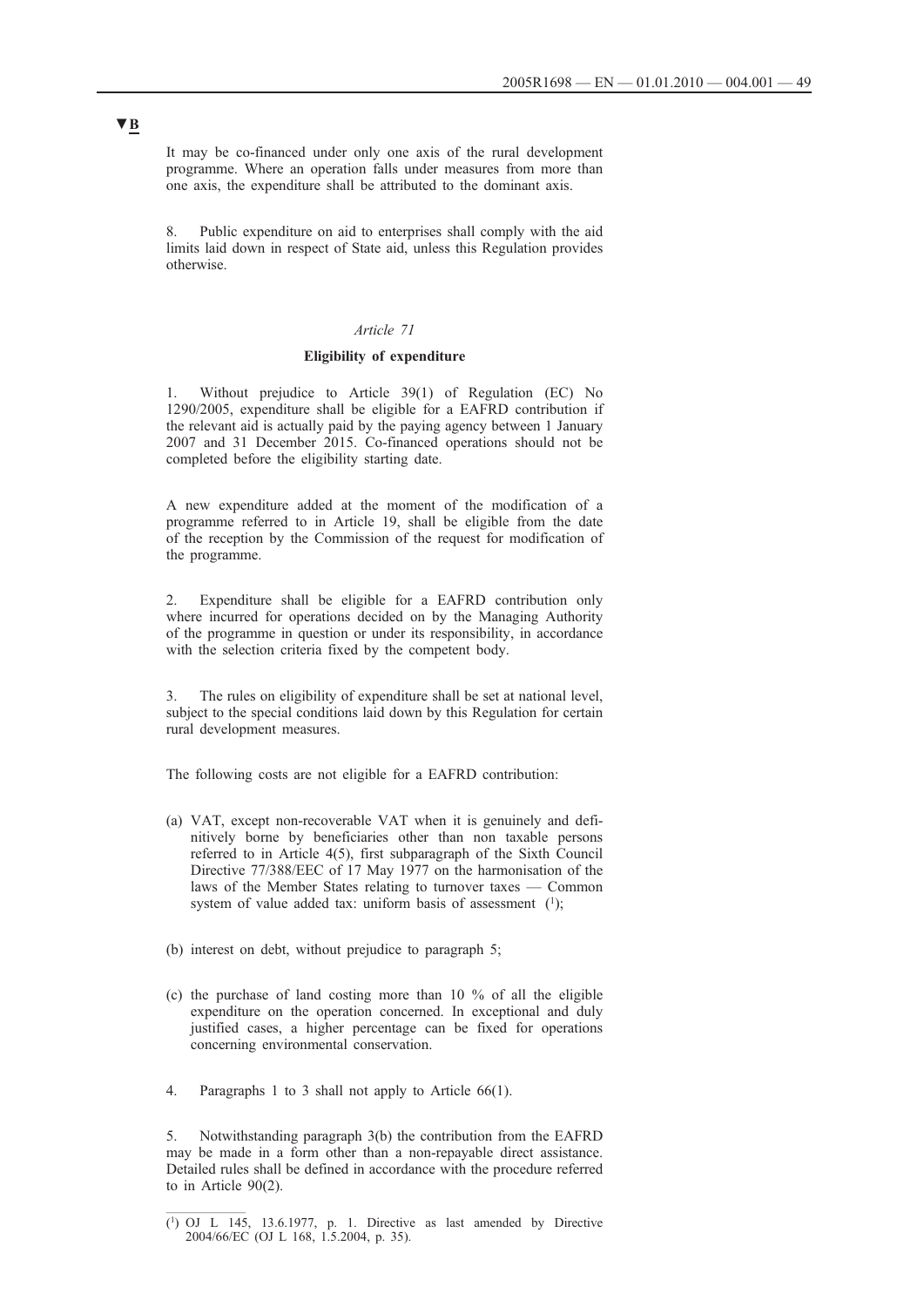## *Article 72*

## **Durability of investment-related operations**

1. Without prejudice to the rules relating to the freedom of establishment and the free provision of services within the meaning of Articles 43 and 49 of the Treaty, the Member State shall ensure that an investment operation retains the EAFRD contribution if that operation does not, within five years of the Managing Authority's funding decision, undergo a substantial modification that:

- (a) affects its nature or implementation conditions or gives undue advantage to a firm or public body;
- (b) results either from a change in the nature of ownership of an item of infrastructure, or the cessation or relocation of a productive activity.

Amounts unduly paid out shall be recovered in accordance with Article 33 of Regulation (EC) No 1290/2005.

## TITLE VI

### **MANAGEMENT, CONTROL AND INFORMATION**

#### CHAPTER I

#### **MANAGEMENT AND CONTROL**

#### *Article 73*

#### **Responsibilities of the Commission**

To ensure, in the context of shared management, sound financial management in accordance with Article 274 of the Treaty, the Commission shall carry out the measures and controls laid down in Article 9(2) of Regulation (EC) No 1290/2005.

### *Article 74*

#### **Responsibilities of the Member States**

1. Member States shall adopt all the legislative, statutory and administrative provisions in accordance with Article 9(1) of Regulation (EC) No 1290/2005 in order to ensure that the Community's financial interests are effectively protected.

2. Member States shall designate, for each rural development programme, the following authorities:

- (a) the Managing Authority, which may be either a public or private body acting at national or regional level, or the Member State itself when it carries out that task, to be in charge of the management of the programme concerned;
- (b) the accredited paying agency within the meaning of Article 6 of Regulation (EC) No 1290/2005;
- (c) the certifying body within the meaning of Article 7 of Regulation (EC) No 1290/2005.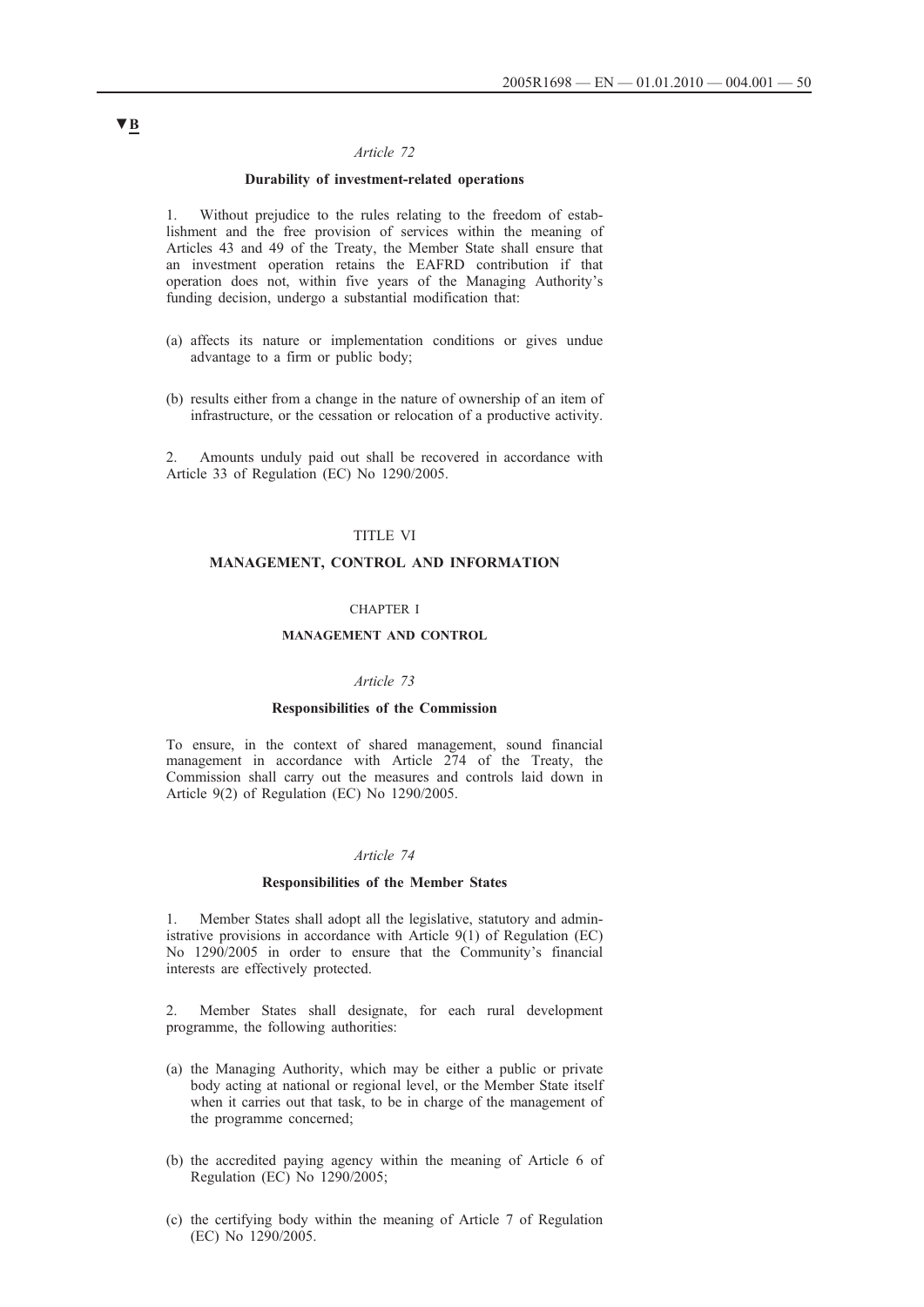3. Member States shall ensure for each rural development programme that the relevant management and control system has been set up ensuring a clear allocation and separation of functions between the Managing Authority and other bodies. Member States shall be responsible for ensuring that the systems function effectively throughout the programme period.

4. Member States shall undertake controls in accordance with detailed implementing rules fixed in accordance with the procedure referred to in Article 90(2), notably regarding the type and intensity of controls, adapted to the nature of the different rural development measures.

#### *Article 75*

## **Managing Authority**

The Managing Authority shall be responsible for managing and implementing the programme in an efficient, effective and correct way and in particular for:

- (a) ensuring that operations are selected for funding in accordance with the criteria applicable to the rural development programme;
- (b) ensuring that there is a system to record and maintain statistical information on implementation in computerised form adequate for the purposes of monitoring and evaluation;
- (c) ensuring that beneficiaries and other bodies involved in the implementation of operations:
	- (i) are informed of their obligations resulting from the aid granted, and maintain either a separate accounting system or an adequate accounting code for all transactions relating to the operation,
	- (ii) are aware of the requirements concerning the provision of data to the Managing Authority and the recording of outputs and results;
- (d) ensuring that programme evaluations are conducted within the time limits laid down in this Regulation and conform to the common monitoring and evaluation framework and for submitting evaluations undertaken to the relevant national authorities and the Commission;
- (e) leading the Monitoring Committee and sending it the documents needed to monitor implementation of the programme in the light of its specific objectives;
- (f) ensuring compliance with the obligations concerning publicity referred to in Article 76;
- (g) drawing up the annual progress report and, after approval by the Monitoring Committee, submitting it to the Commission;
- (h) ensuring that the paying agency receives all necessary information, in particular on the procedures operated and any controls carried out in relation to operations selected for funding, before payments are authorised.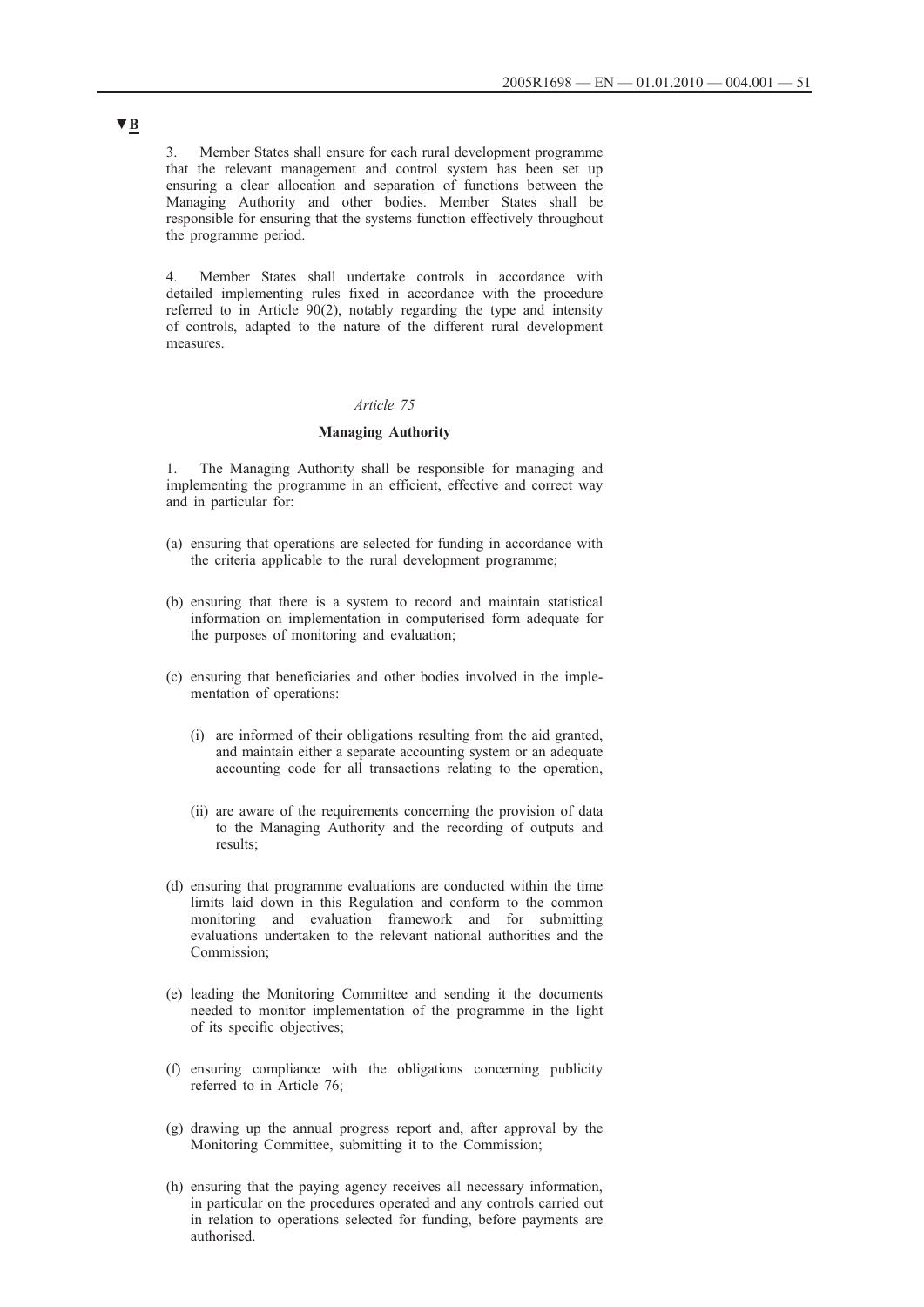When a part of its tasks is delegated to another body, the Managing Authority shall retain full responsibility for the efficiency and correctness of management and implementation of those tasks.

#### CHAPTER II

## **INFORMATION AND PUBLICITY**

## *Article 76*

#### **Information and publicity**

1. Member States shall provide information on and publicise national strategy plans, rural development programmes and the Community contribution.

This information shall be aimed at the general public. It shall spotlight the role of the Community and ensure the transparency of EAFRD assistance.

2. The Managing Authority for the programme shall be responsible for its publicity as follows:

- (a) it shall inform potential beneficiaries, professional organisations, the economic and social partners, bodies involved in promoting equality between men and women and the non-governmental organisations concerned, including environmental organisations, of the possibilities offered by the programme and the rules for gaining access to programme funding;
- (b) it shall inform the beneficiaries of the Community contribution;
- (c) it shall inform the general public about the role played by the Community in the programmes and the results thereof.

### TITLE VII

## **MONITORING AND EVALUATION**

### CHAPTER I

### **MONITORING**

## *Article 77*

#### **Monitoring Committee**

1. For each rural development programme a Monitoring Committee shall be set up within a maximum of three months following the decision approving the programme.

Each Monitoring Committee shall draw up its rules of procedure within the institutional, legal and financial framework of the Member State concerned and adopt them in agreement with the Managing Authority in order to perform its duties in accordance with this Regulation.

2. Each Monitoring Committee shall be chaired by a representative of the Member State or of the Managing Authority.

Its composition shall be decided by the Member State and shall include the partners referred to in Article 6(1).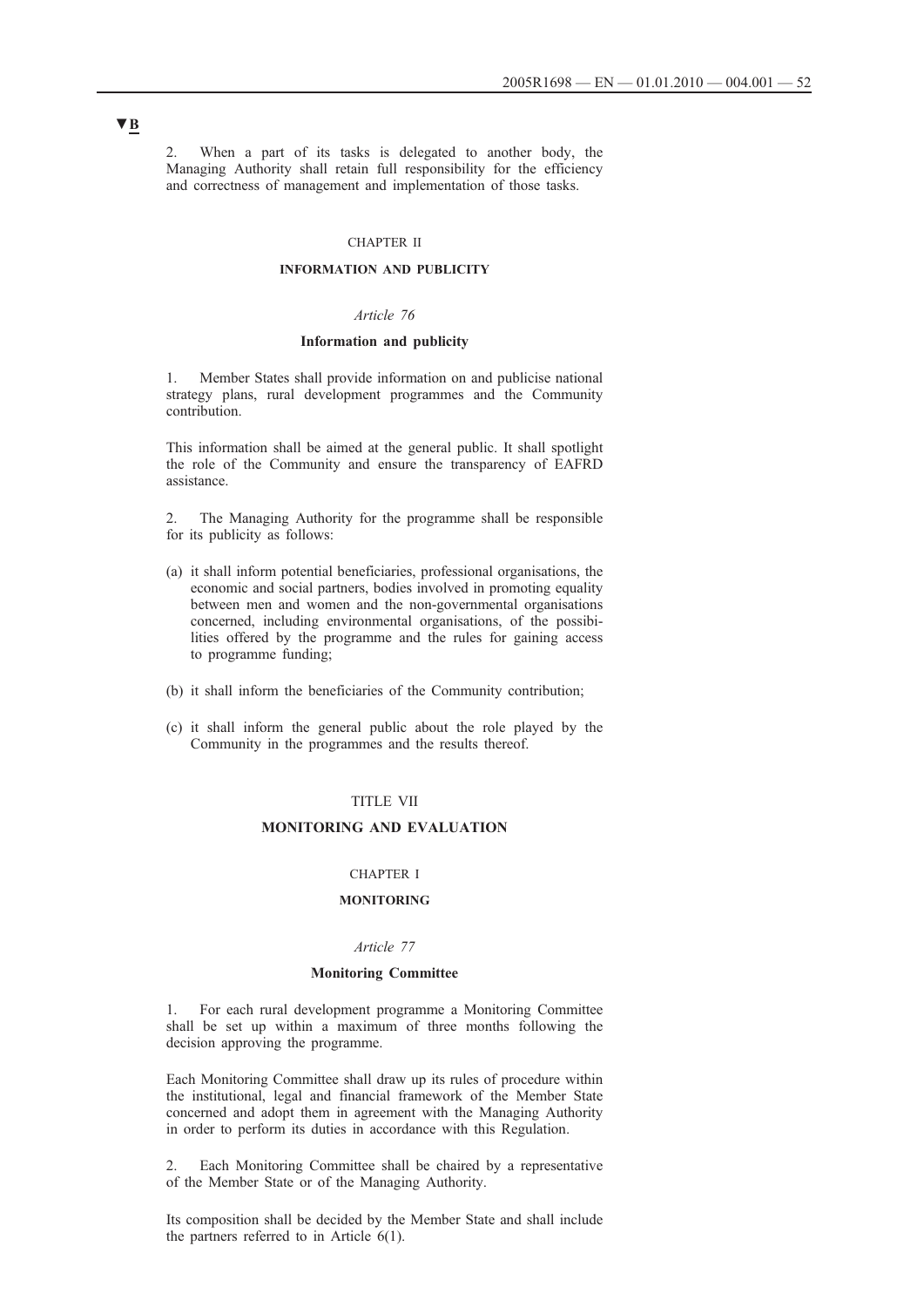At their own initiative, Commission representatives may participate in the work of the Monitoring Committee in an advisory capacity.

3. Member States with regional programmes may establish a national Monitoring Committee to coordinate the implementation of these programmes in relation to the national strategy and the uptake of financial resources.

## *Article 78*

#### **Responsibilities of the Monitoring Committee**

The Monitoring Committee shall satisfy itself as to the effectiveness of the implementation of the rural development programme. To that end, the Monitoring Committee:

- (a) shall be consulted, within four months of the decision approving the programme, on the selection criteria for financed operations. The selection criteria shall be revised according to programming needs;
- (b) shall periodically review progress made towards achieving the specific targets of the programme, on the basis of the documents submitted by the Managing Authority;
- (c) shall examine the results of implementation, particularly achievement of the targets set for each axis and ongoing evaluations;
- (d) shall consider and approve the annual progress report and the last progress report before they are sent to the Commission;
- (e) may propose to the Managing Authority any adjustment or review of the programme aimed at achieving the Objectives of the EAFRD defined in Article 4 or improving its management, including its financial management;

## **▼M5**

(f) shall consider and approve any substantial proposal for changes in rural development programmes.

## **▼B**

#### *Article 79*

## **Monitoring procedures**

1. The Managing Authority and the Monitoring Committee shall monitor the quality of programme implementation.

2. The Managing Authority and the Monitoring Committee shall carry out monitoring of each rural development programme by means of financial, output and result indicators.

#### *Article 80*

#### **Common monitoring and evaluation framework**

The common monitoring and evaluation framework shall be drawn up in cooperation between the Commission and the Member States and adopted in accordance with the procedure referred to in Article 90(2). The framework shall specify a limited number of common indicators applicable to each programme.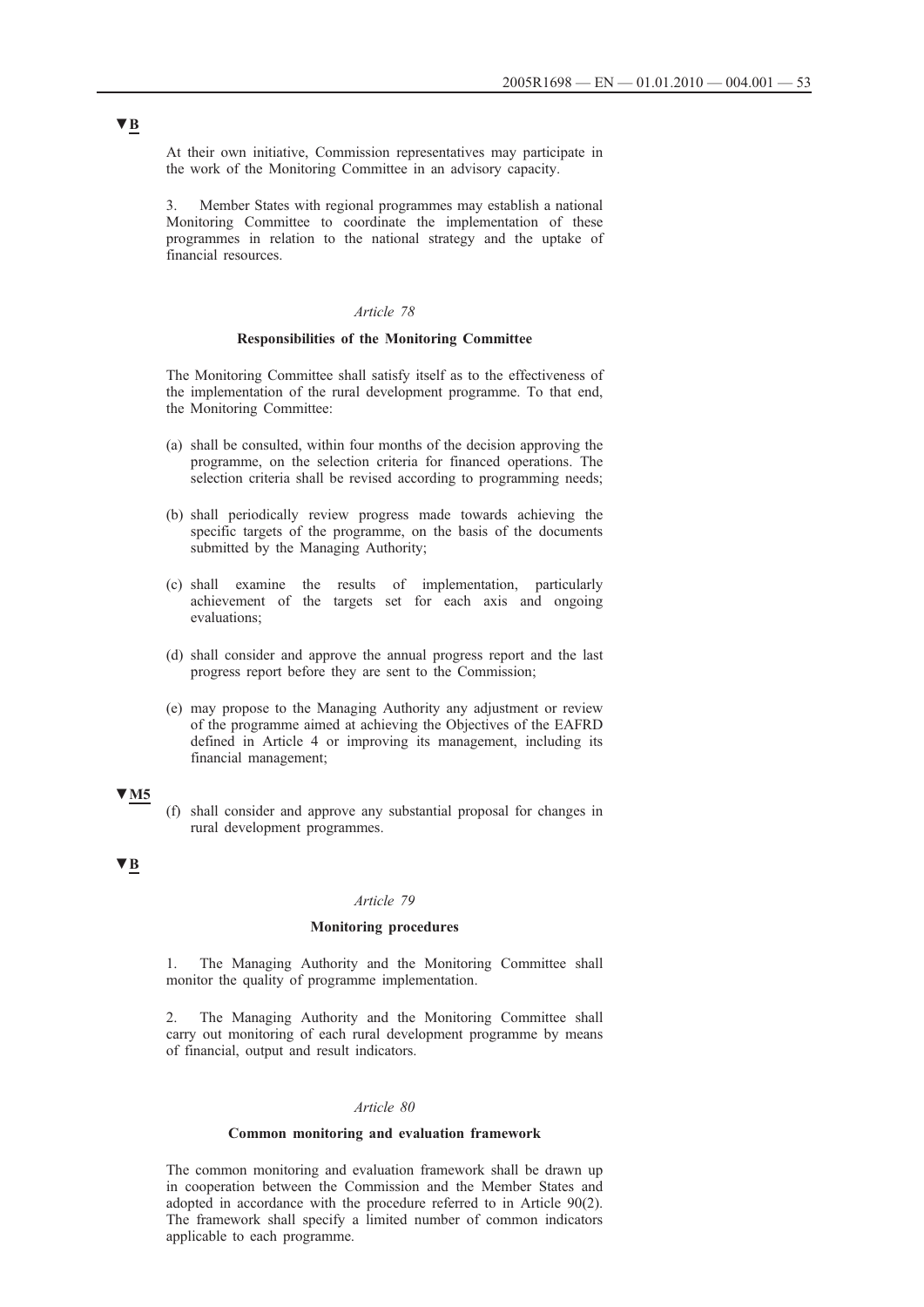#### *Article 81*

## **Indicators**

1. The progress, efficiency and effectiveness of rural development programmes in relation to their objectives shall be measured by means of indicators relating to the baseline situation as well as to the financial execution, outputs, results and impact of the programmes.

2. Each rural development programme shall specify a limited number of additional indicators specific to that programme.

3. Where the nature of the assistance so permits, the data relating to the indicators shall be broken down by sex and age of the beneficiaries.

#### *Article 82*

#### **Annual progress report**

1. For the first time in 2008 and by 30 June each year, the Managing Authority shall send the Commission an annual progress report on the implementation of the programme. The Managing Authority shall send a last progress report on the implementation of the programme to the Commission by 30 June 2016.

- 2. Each annual progress report shall contain the following elements:
- (a) any change to the general conditions having a direct impact on the conditions for implementing the programme as well as any change to Community and national policies affecting consistency between the EAFRD and other financial instruments;
- (b) the progress of the programme in relation to the objectives set, on the basis of output and result indicators;
- (c) the financial implementation of the programme giving, for each measure, a statement of the expenditure paid to beneficiaries; if the programme covers regions eligible under the Convergence Objective, expenditure shall be identified separately;
- (d) a summary of the ongoing evaluation activities in accordance with Article 86(3);
- (e) the steps taken by the Managing Authority and the Monitoring Committee to ensure the quality and effectiveness of programme implementation, in particular:
	- (i) monitoring and evaluation measures;
	- (ii) a summary of the major problems encountered in managing the programme and any measures taken, including in response to comments made under Article 83;
	- (iii) use of technical assistance;
	- (iv) steps taken to ensure that the programme is publicised in accordance with Article 76;
- (f) a declaration on compliance with Community policies in the context of the support, including identification of the problems encountered and the measures adopted to deal with them;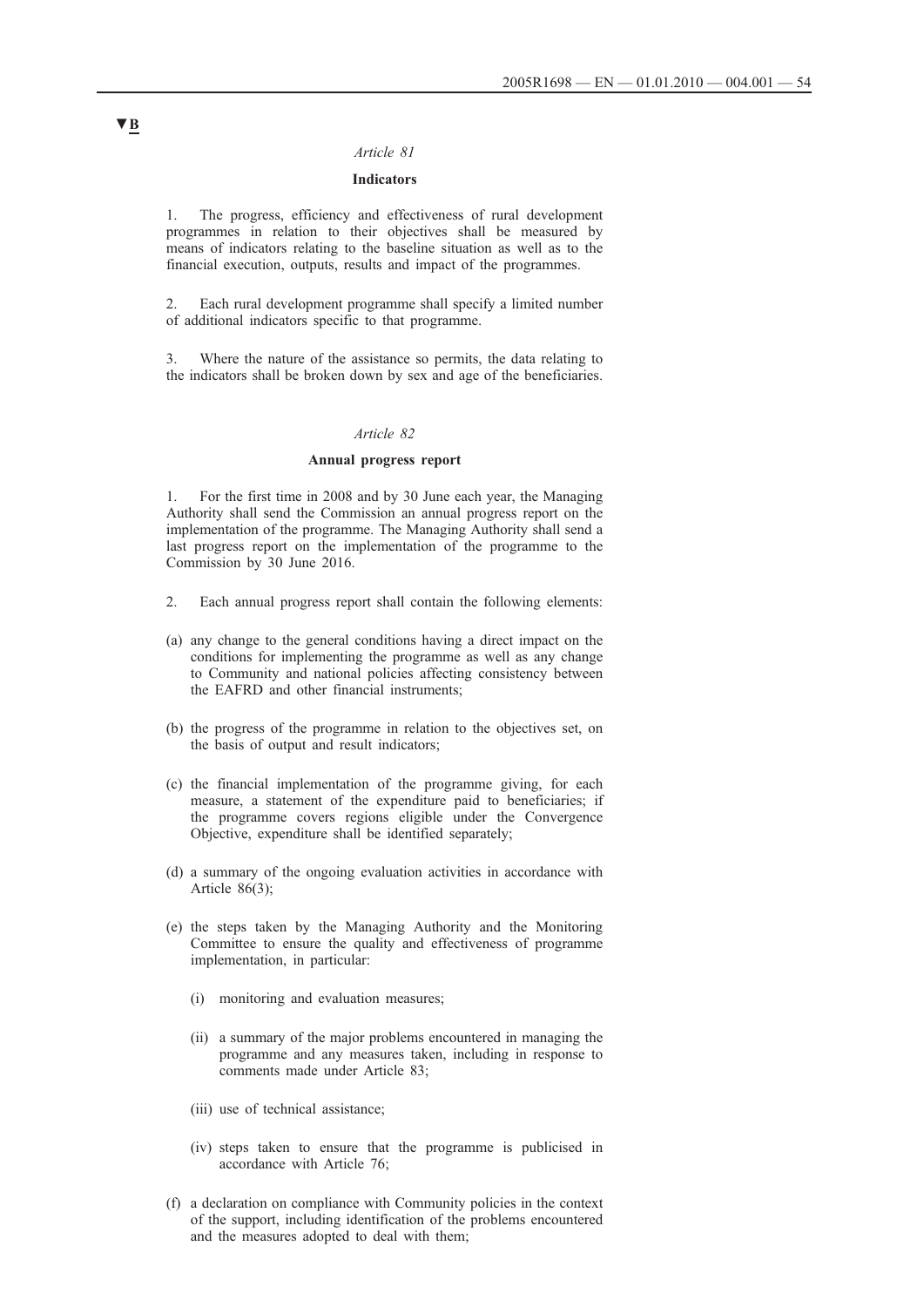(g) where applicable, re-utilisation of aid recovered under Article 33 of Regulation (EC) No 1290/2005.

3. The report shall be judged admissible with a view to applying Article 26 of Regulation (EC) No 1290/2005 if it contains all the elements listed in paragraph 2 and enables programme implementation to be appraised.

The Commission shall have two months to comment on the annual progress report after it has been sent by the Managing Authority. That time limit shall be increased to five months for the last report of the programme. If the Commission does not respond within the time limit set, the report shall be deemed accepted.

4. Details concerning annual progress reports for specific programmes pursuant to Article  $66(\overline{3})$  shall be fixed in accordance with the procedure referred to in Article 90(2).

#### *Article 83*

### **Annual examination of programmes**

1. Each year, on presentation of the annual progress report, the Commission and the Managing Authority shall examine the main results of the previous year, in accordance with procedures to be determined in agreement with the Member State and Managing Authority concerned.

2. Following that examination the Commission may make comments to the Member State and to the Managing Authority, which will inform the Monitoring Committee thereof. The Member State shall inform the Commission of action taken in response to those comments.

## CHAPTER II

## **EVALUATION**

#### *Article 84*

#### **General provisions**

1. Rural development programmes shall be subject to *ex ante*, midterm and *ex post* evaluations in accordance with Articles 85, 86 and 87.

The evaluations shall aim to improve the quality, efficiency and effectiveness of the implementation of rural development programmes. They shall assess the impact of the programmes as regards the strategic guidelines of the Community provided for in Article 9 and the rural development problems specific to the Member States and regions concerned, taking into account sustainable development requirements and environmental impact, meeting the requirements of relevant Community legislation.

3. The evaluation shall be organised, as appropriate, under the responsibility of either Member States or the Commission.

The evaluations referred to in paragraph 1 shall be carried out by independent evaluators. The results shall be made available subject to Regulation (EC) No 1049/2001 of the European Parliament and of the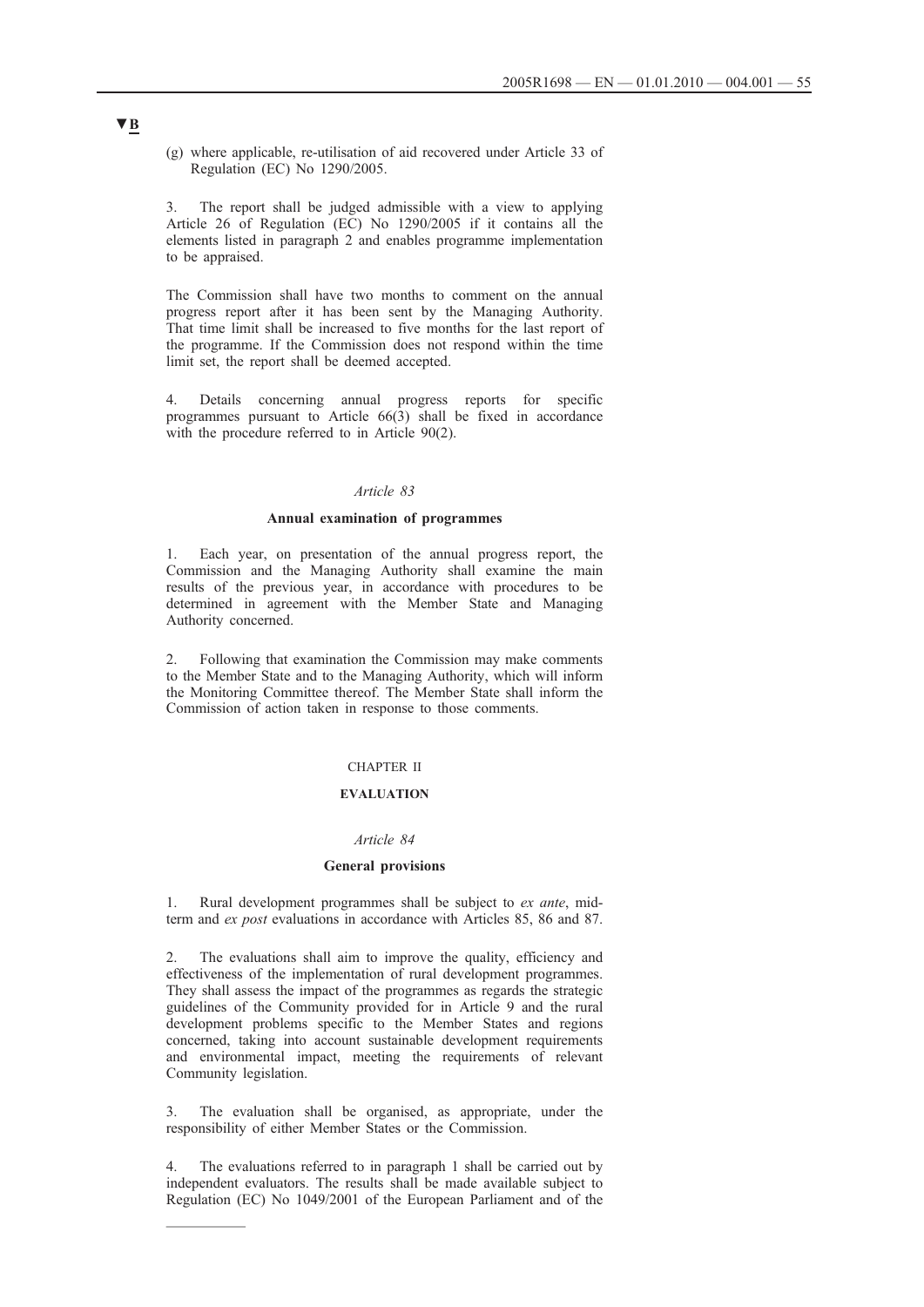Council of 30 May 2001 regarding public access to European Parliament, Council and Commission documents (1).

5. Member States shall provide the human and financial resources necessary for carrying out the evaluations, shall organise the production and gathering of the requisite data, and shall use the various pieces of information provided by the monitoring system.

6. Member States and the Commission shall agree evaluation methods and standards to be applied at the initiative of the Commission within the framework provided for in Article 80.

## *Article 85*

## **Ex ante evaluation**

1. Ex ante evaluation shall form part of drawing up each rural development programme and aim to optimise the allocation of budgetary resources and improve programming quality. It shall identify and appraise medium and long-term needs, the goals to be achieved, the results expected, the quantified targets particularly in terms of impact in relation to the baseline situation, the Community value-added, the extent to which the Community's priorities have been taken into account, the lessons drawn from previous programming and the quality of the procedures for implementation, monitoring, evaluation and financial management.

Ex ante evaluation shall be carried out under the responsibility of the Member State.

## *Article 86*

#### **Mid-term and** *ex post* **evaluation**

1. Member States shall establish a system of ongoing evaluation for each rural development programme.

2. The Managing Authority for the programme and the Monitoring Committee shall use ongoing evaluation to:

- (a) examine the progress of the programme in relation to its goals by means of result and, where appropriate, impact indicators;
- (b) improve the quality of programmes and their implementation;
- (c) examine proposals for substantive changes to programmes;
- (d) prepare for mid-term and *ex post* evaluation.

3. From 2008, the Managing Authority shall report each year on the ongoing evaluation activities to the Monitoring Committee. A summary of the activities shall be included in the annual progress report provided for in Article 82.

4. In 2010, ongoing evaluation shall take the form of a separate midterm evaluation report. That mid-term evaluation shall propose measures to improve the quality of programmes and their implementation.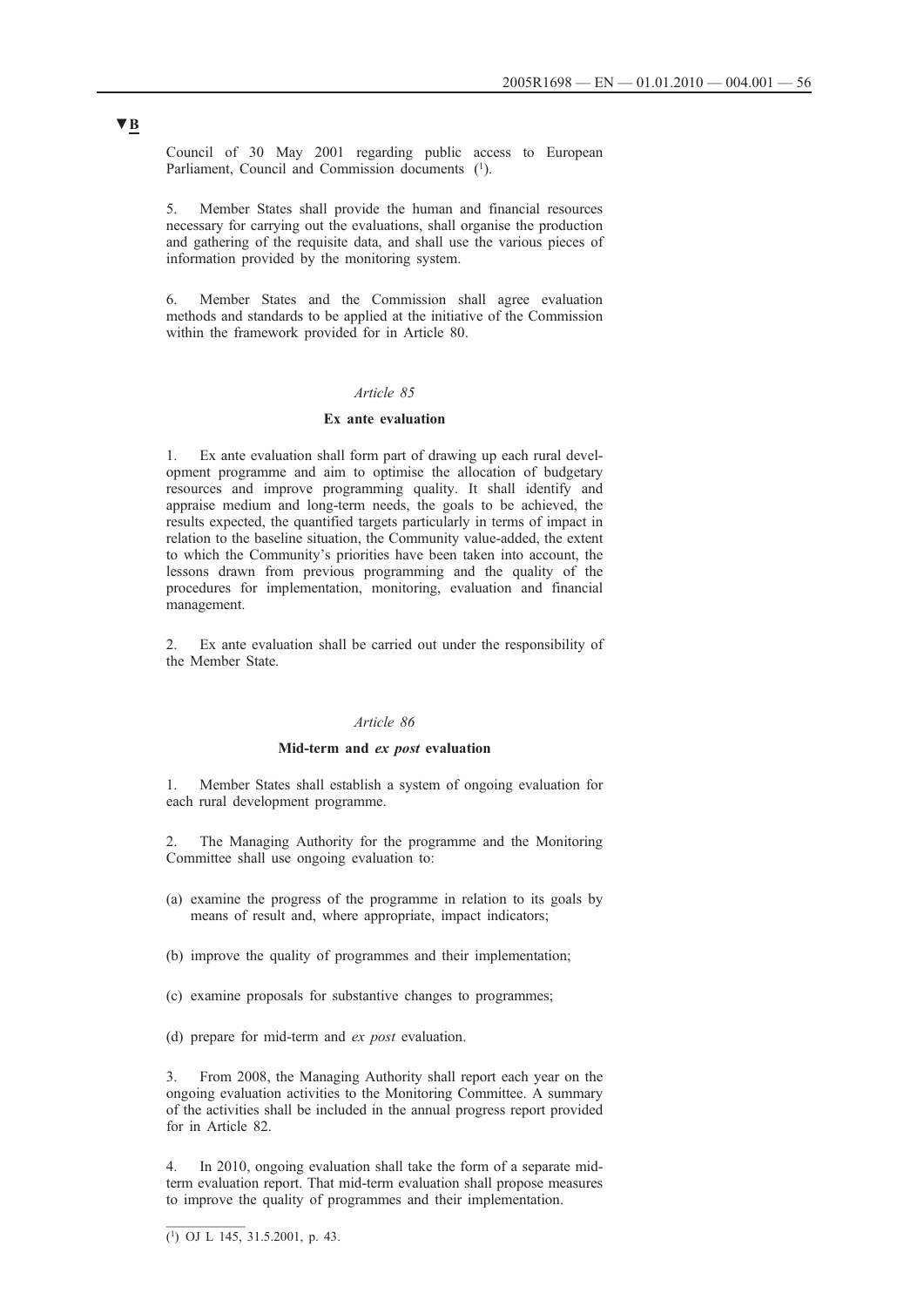A summary of the mid-term evaluation reports shall be undertaken on the initiative of the Commission.

5. In 2015, ongoing evaluation shall take the form of a separate *ex post* evaluation report.

6. The mid-term and *ex post* evaluations shall examine the degree of utilisation of resources, the effectiveness and efficiency of the programming of the EAFRD, its socioeconomic impact and its impact on the Community priorities. They shall cover the goals of the programme and aim to draw lessons concerning rural development policy. They shall identify the factors which contributed to the success or failure of the programmes' implementation, including as regards sustainability, and identify best practice.

7. Ongoing evaluation shall be organised on the initiative of the Managing Authorities in cooperation with the Commission. It shall be organised on a multiannual basis and cover the period 2007-2015.

The Commission shall organise measures on its initiative to provide training, exchanges of best practice and information for ongoing evaluators, experts in the Member States and Monitoring Committee members, as well as thematic and summary evaluations.

### *Article 87*

#### **Summary of** *ex post* **evaluations**

1. A summary of *ex post* evaluations shall be made, under the responsibility of the Commission, in cooperation with the Member State and the Managing Authority, which shall gather the data required for its completion.

2. The summary of *ex post* evaluations shall be completed at the latest by 31 December 2016.

## TITLE VIII

## **STATE AID**

### *Article 88*

#### **Application of the rules to State aid**

1. Save as otherwise provided in this Title, Articles 87, 88 and 89 of the Treaty shall apply to support for rural development by Member States.

**►M5** However, and without prejudice to Article 89 of this Regulation, Articles 87, 88 and 89 of the Treaty shall not apply to payments made by Member States pursuant to, and in conformity with, this Regulation within the scope of Article 36 of the Treaty.  $\blacktriangleleft$ 

Aid for modernisation of agricultural holdings which exceeds the percentages set in the **►M5** Annex I ◄, as regards Article 26(2), shall be prohibited. This prohibition shall not apply to aid for investments relating to:

(a) investments undertaken predominantly in the public interest and related to the conservation of traditional landscapes shaped by agricultural and forestry activities or to the relocation of farm buildings;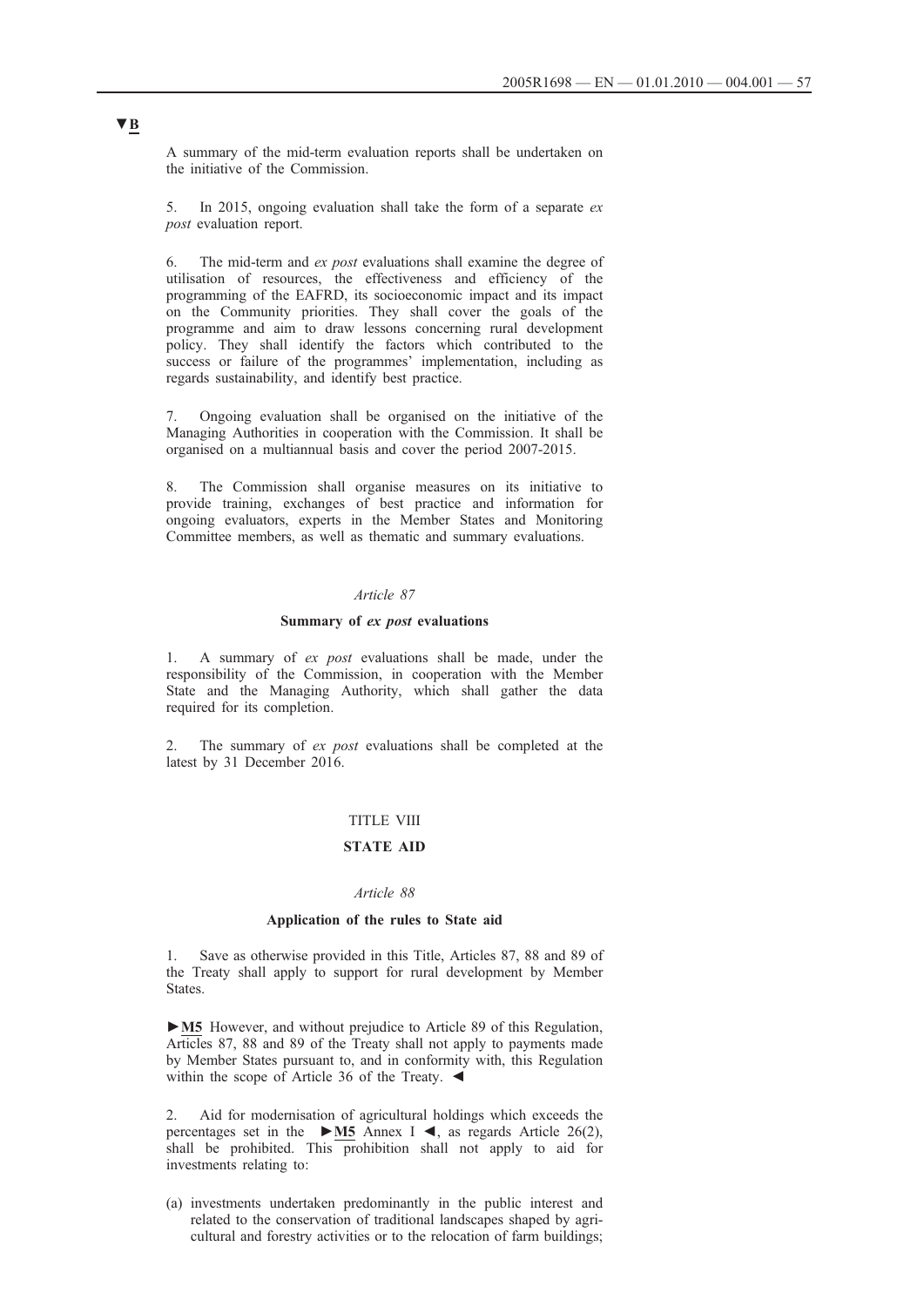- (b) the protection and improvement of the environment;
- (c) improvement of the hygiene conditions of livestock undertakings and animal welfare and those with regard to occupational safety at the workplace.

3. State aid granted to farmers to compensate for natural handicaps in mountain areas and in other areas with handicaps shall be prohibited if it does not satisfy the conditions laid down in Article 37. However, additional aid exceeding amounts fixed according to Article 37(3) may be granted in duly justified cases.

4. State aid to support farmers who enter into agri-environmental or animal welfare commitments which fail to satisfy the conditions laid down in Articles 39 and 40 respectively shall be prohibited. However, additional aid exceeding maximum amounts set in the **►M5** Annex I  $\blacktriangleleft$ , as regards Articles 39(4) and 40(3), may be granted if duly justified. In exceptional cases, duly justified derogation may be permitted in respect of the minimum duration of those commitments as laid down in Articles 39(3) and 40(2).

5. State aid to support farmers who adapt to demanding standards based on Community legislation in the fields of the environmental protection, public health, animal and plant health, animal welfare and occupational safety shall be prohibited if it does not satisfy the conditions laid down in Article 31. However, additional aid exceeding the maximum amounts fixed in accordance with that Article may be granted to help farmers to comply with national legislation which exceeds Community standards.

6. In the absence of Community legislation, State aid to support farmers who adapt to demanding standards based on national legislation in the fields of the environment, public health, animal and plant health, animal welfare and occupational safety shall be prohibited if it does not satisfy the conditions laid down in Article 31. Additional aid exceeding the maximum amounts set in the **►M5** Annex I ◄, as regards Article 31(2), may be granted if justified under Article 31.

#### *Article 89*

### **Additional national financing**

State aid intended to provide additional financing for rural development for which Community support is granted, shall be notified by Member States and approved by the Commission in accordance with this Regulation as part of the programming referred to in Article 16. The first sentence of Article 88(3) of the Treaty shall not apply to aid thus notified.

## TITLE IX

### **TRANSITIONAL AND FINAL PROVISIONS**

## *Article 90*

## **Committee**

The Commission shall be assisted by the Rural Development Committee (hereinafter the Committee).

2. Where reference is made to this paragraph, Articles 4 and 7 of Decision 1999/468/EC shall apply.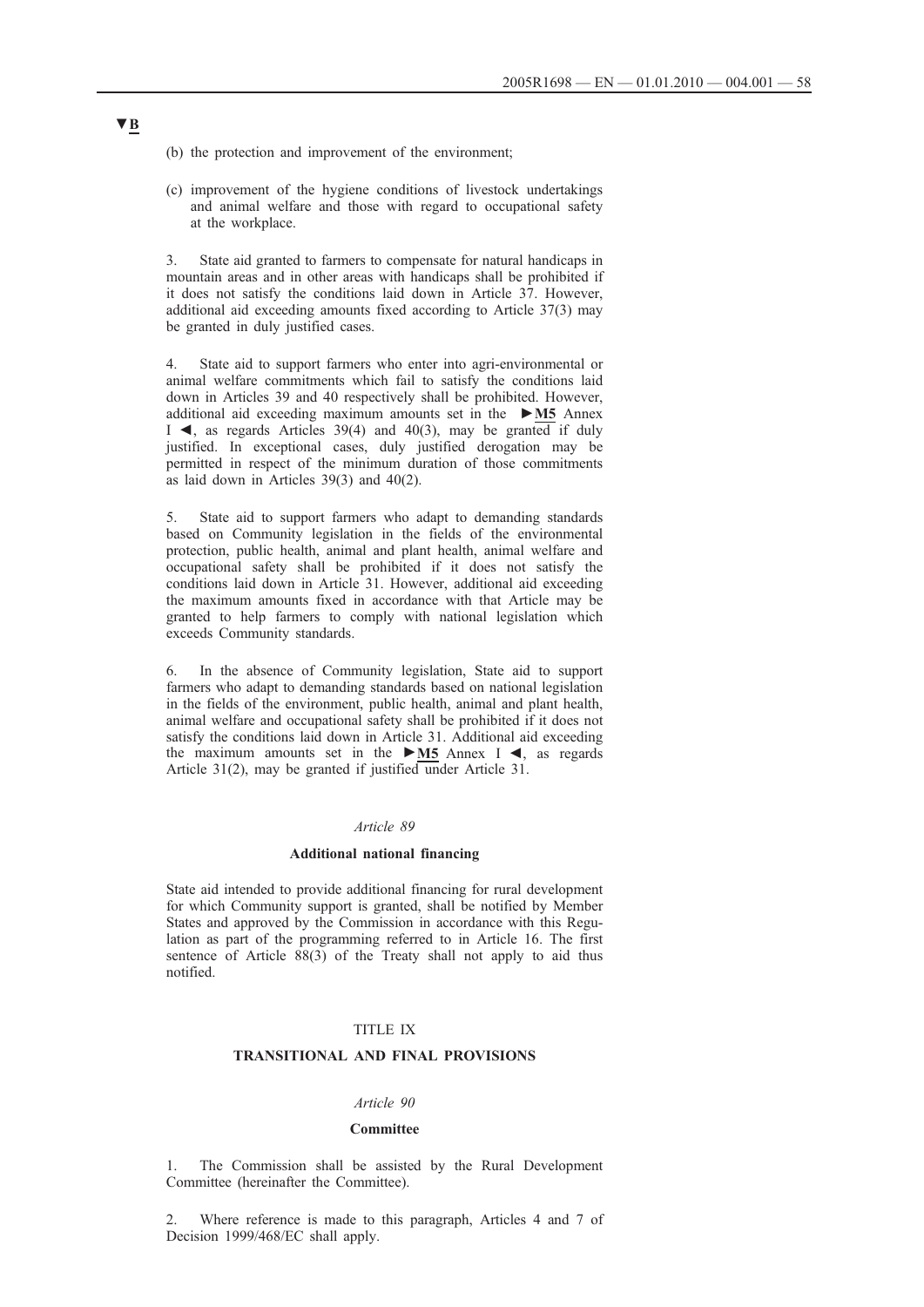The period laid down in Article 4(3) of Decision 1999/468/EC shall be set at one month.

3. The Committee shall adopt its Rules of Procedure.

#### *Article 91*

### **Implementing rules**

Over and above the measures set out in particular provisions of this Regulation, detailed rules shall be adopted for the implementation of this Regulation in accordance with the procedure referred to in Article 90(2). They shall cover in particular:

(a) the presentation of proposed rural development programmes;

(b) the conditions governing rural development measures.

#### *Article 92*

### **Transitional provisions**

1. Should specific measures be necessary to facilitate the transition from the system in force to that established by this Regulation, such measures shall be adopted in accordance with the procedure referred to in Article 90(2).

2. Such measures shall in particular be adopted to integrate existing Community support approved by the Commission from either the EAGGF Guidance or Guarantee section for a period ending after 1 January 2007 into the rural development support provided for by this Regulation and to cover *ex post* evaluations of the programmes of the period 2000-2006.

#### *Article 93*

#### **Repeal**

1. Regulation (EC) No 1257/1999 shall be repealed with effect from 1 January 2007 with the exception of Articles 13(a), 14(1) and the first two indents of Article  $14(2)$ ,  $15$ ,  $17$  to  $20$ ,  $51(3)$  and  $55(4)$  and the part of Annex I which specifies the amounts under Article 15(3). These provisions shall be repealed with effect from 1 January 2010, subject to an act of the Council adopted in accordance with the procedure laid down in Article 37 of the Treaty.

References made to the repealed Regulation shall be construed as being made to this Regulation.

Regulation (EC) No 1257/1999 shall continue to apply to actions approved by the Commission under that Regulation before 1 January 2007.

2. Council Directives and Decisions laying down and amending the lists of less favoured areas adopted pursuant to Article 21(2) of Regulation (EC) No 950/97 are hereby repealed with effect from 1 January 2010, subject to an act of the Council adopted in accordance with the procedure laid down in Article 37 of the Treaty.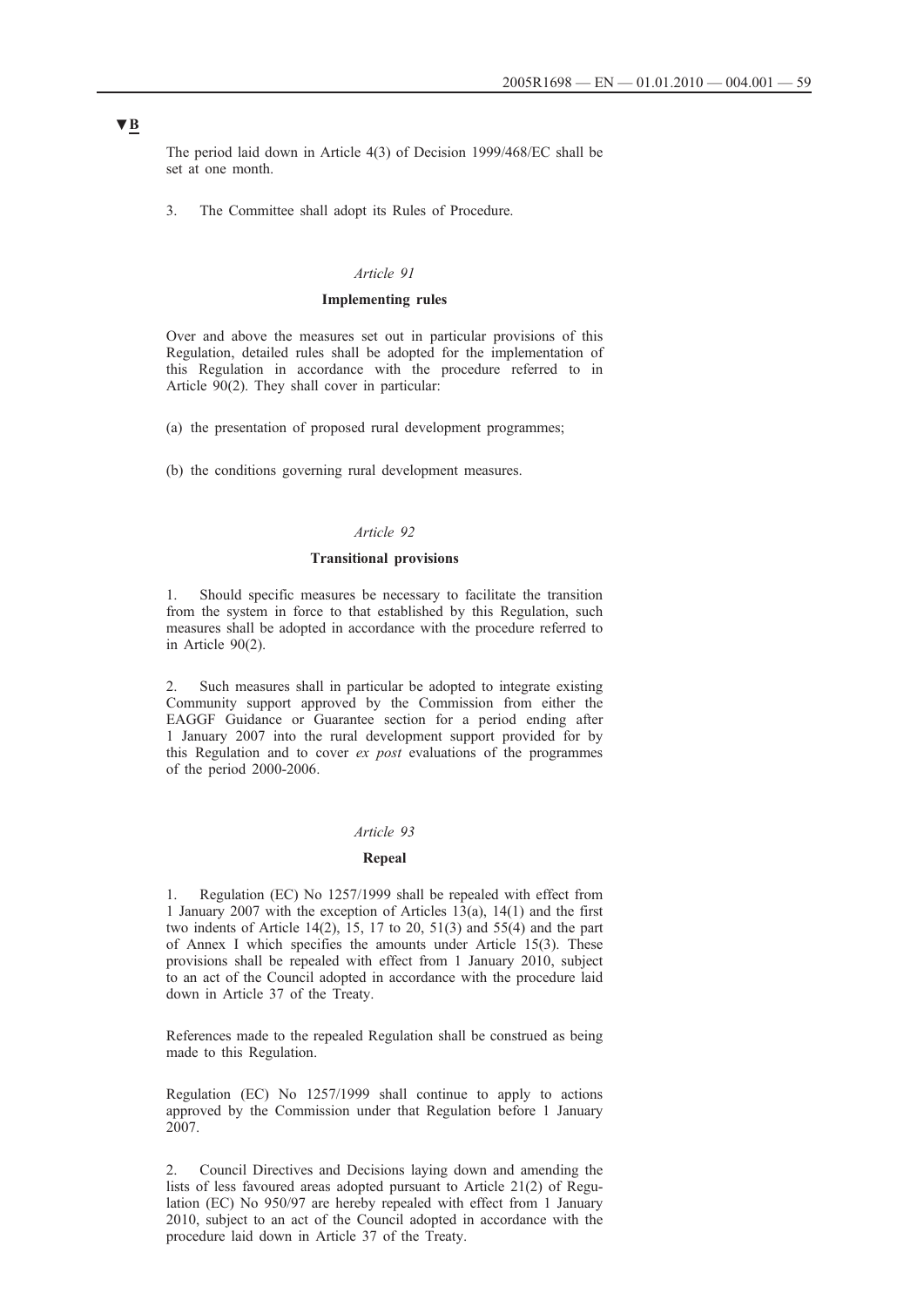## *Article 94*

## **Entry into force**

This Regulation shall enter into force on the day following that of its publication in the *Official Journal of the European Union*.

It shall apply to Community support concerning the programming period starting on 1 January 2007. However, this Regulation shall not apply before the entry into force of the Community legislation laying down general provisions governing the ERDF, the ESF and the CF, for the period from 1 January 2007 to 31 December 2013, with the exception of Articles 9, 90, 91 and 92, which shall apply from the entry into force of this Regulation.

Notwithstanding the second subparagraph, Articles 37, 50(2) to (4) and 88(3) shall apply from 1 January 2010, subject to an act of the Council adopted in accordance with the procedure laid down in Article 37 of the Treaty.

This Regulation shall be binding in its entirety and directly applicable in all Member States.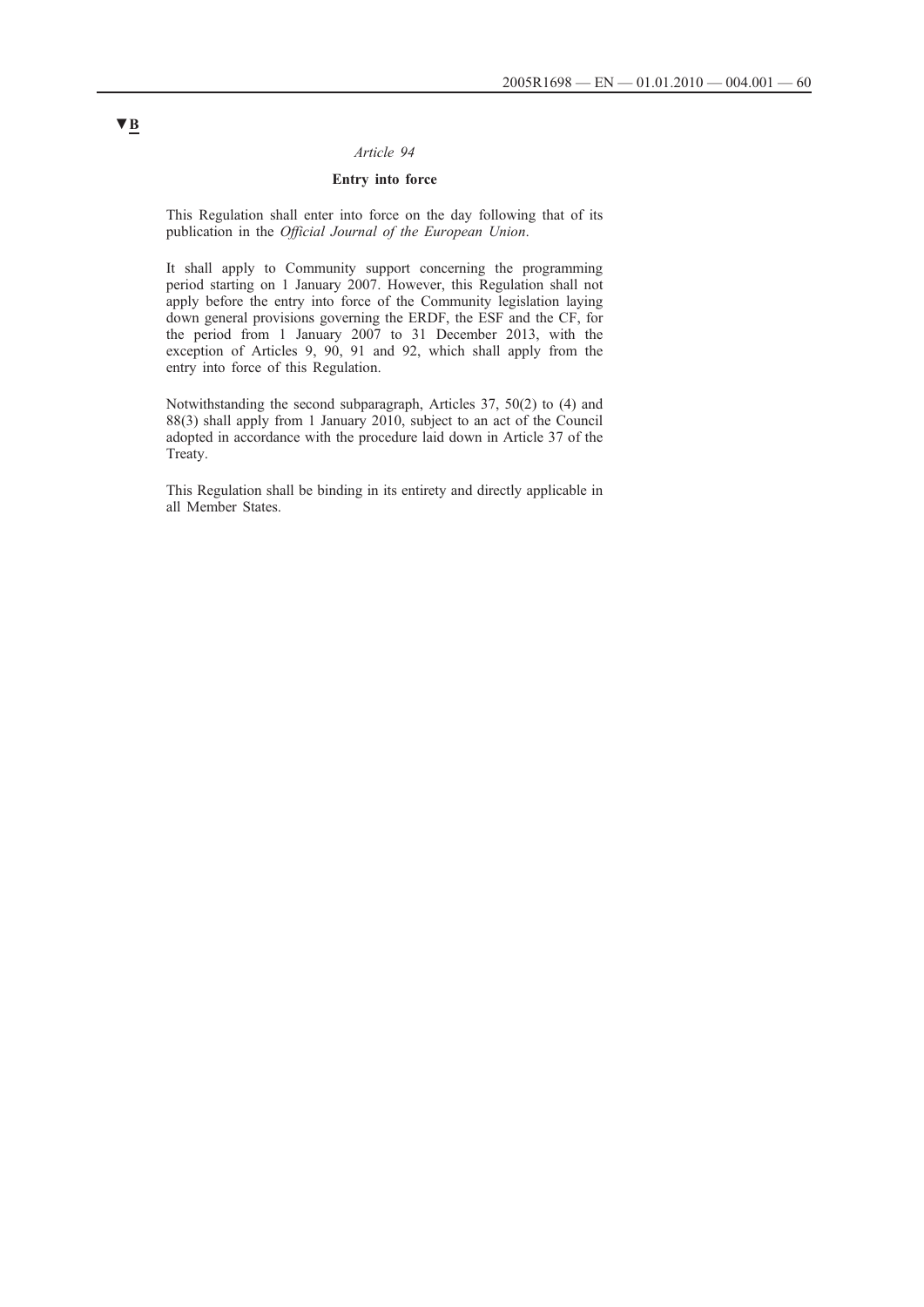| Article | Subject                                                                                 | Amount in EUR<br>or rate          |                                                                                                                                                                                                                                                                                                                                                                                                                                                                                            |
|---------|-----------------------------------------------------------------------------------------|-----------------------------------|--------------------------------------------------------------------------------------------------------------------------------------------------------------------------------------------------------------------------------------------------------------------------------------------------------------------------------------------------------------------------------------------------------------------------------------------------------------------------------------------|
| 22(2)   | Setting up support $(*)$                                                                | $\blacktriangleright$ M5 70 000 < |                                                                                                                                                                                                                                                                                                                                                                                                                                                                                            |
| 23(6)   | Early retirement                                                                        | 18 000                            | Per transferor per year                                                                                                                                                                                                                                                                                                                                                                                                                                                                    |
|         |                                                                                         | 180 000                           | Total amount per transferor                                                                                                                                                                                                                                                                                                                                                                                                                                                                |
|         |                                                                                         | 4 0 0 0                           | Per worker per year                                                                                                                                                                                                                                                                                                                                                                                                                                                                        |
|         |                                                                                         | 40 000                            | Total amount per worker                                                                                                                                                                                                                                                                                                                                                                                                                                                                    |
| 24(2)   | Advisory services                                                                       | 80 %                              | Of the eligible<br>cost per<br>advisory service                                                                                                                                                                                                                                                                                                                                                                                                                                            |
|         |                                                                                         | 1 500                             | Maximum eligible amount                                                                                                                                                                                                                                                                                                                                                                                                                                                                    |
| 26(2)   | Intensity of aid for the<br>modernisation of agricultural<br>holdings                   | 60 $\%$                           | Of the amount of eligible<br>investment by young farmers<br>in the areas referred to in<br>Article $36(a)(i)$ , (ii) and (iii)                                                                                                                                                                                                                                                                                                                                                             |
|         |                                                                                         | 50 %                              | Of the amount of eligible<br>investment by other farmers<br>in the areas referred to in<br>Article $36(a)(i)$ , (ii) and (iii)                                                                                                                                                                                                                                                                                                                                                             |
|         |                                                                                         | 50 %                              | Of the amount of eligible<br>investment by young farmers<br>in other areas                                                                                                                                                                                                                                                                                                                                                                                                                 |
|         |                                                                                         | $40\%$                            | Of the amount of eligible<br>investment by other farmers<br>in other areas                                                                                                                                                                                                                                                                                                                                                                                                                 |
|         |                                                                                         | 75 %                              | Of the amount of eligible<br>investment in the outermost<br>regions<br>and<br>the<br>smaller<br>Aegean Islands within the<br>meaning of Regulation (EEC)<br>No 2019/93                                                                                                                                                                                                                                                                                                                     |
|         |                                                                                         | 75 %                              | $\triangleright$ <u>M1</u> $\triangleright$ C1 Of the amount<br>of eligible investment in the<br>Member<br><b>States</b><br>which<br>acceded to the Community<br>on 1 May 2004, and<br>in<br>Bulgaria and Romania,<br>for<br>the<br>implementation<br>of<br>Council<br>Directive<br>91/676/<br>EEC $(31)$ within a maximum<br>period of four years from the<br>date of accession pursuant to<br>Articles $3(2)$ and $5(1)$ of that<br>Directive. $\blacktriangleleft$ $\blacktriangleleft$ |
| 27(3)   | Intensity of<br>aid for<br>the<br>improvement<br>of<br>the<br>economic value of forests | 60 % (**)                         | Of the amount of eligible<br>investment<br>in<br>the<br>areas<br>referred to in Article $36(a)(i)$ ,<br>$(ii)$ and $(iii)$                                                                                                                                                                                                                                                                                                                                                                 |
|         |                                                                                         | 50 %                              | Of the amount of eligible<br>investment in other areas                                                                                                                                                                                                                                                                                                                                                                                                                                     |

# **►M5** *ANNEX I ◄* **AMOUNTS AND RATES OF SUPPORT**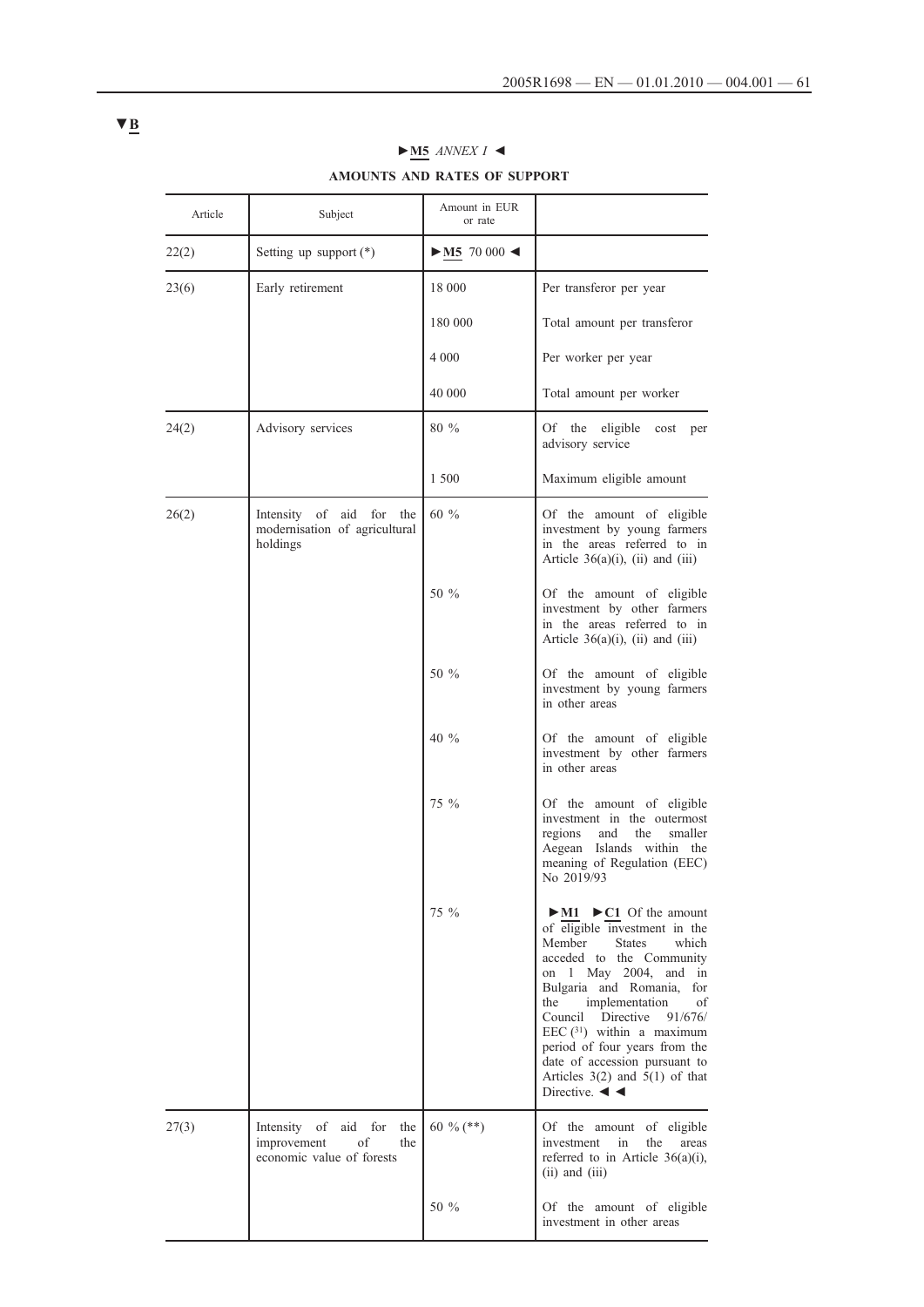|       | Article | Subject                                                                                                                                | Amount in EUR<br>or rate                                       |                                                                                                                                           |
|-------|---------|----------------------------------------------------------------------------------------------------------------------------------------|----------------------------------------------------------------|-------------------------------------------------------------------------------------------------------------------------------------------|
|       |         |                                                                                                                                        | 85 % $(**)$                                                    | Of the amount of eligible<br>investment in the outermost<br>regions                                                                       |
|       | 28(2)   | Intensity of aid for adding<br>value to agricultural<br>and<br>forestry products                                                       | 50 %                                                           | Of the amount of eligible<br>investment in regions eligible<br>under<br>the<br>Convergence<br>Objective                                   |
|       |         |                                                                                                                                        | $40\%$                                                         | Of the amount of eligible<br>investment in other regions                                                                                  |
|       |         |                                                                                                                                        | $75\%$                                                         | Of the amount of eligible<br>investment in the outermost<br>regions                                                                       |
|       |         |                                                                                                                                        | 65 $\%$                                                        | Of the amount of eligible<br>investment<br>in the<br>smaller<br>Aegean Islands within<br>the<br>meaning of Regulation (EEC)<br>No 2019/93 |
|       | 31(2)   | Maximum amount of support<br>for meeting standards                                                                                     | 10 000                                                         | Per holding                                                                                                                               |
|       | 32(2)   | Maximum amount of support<br>for participation in food<br>quality schemes                                                              | 3 0 0 0                                                        | Per holding                                                                                                                               |
|       | 33      | Intensity of aid for infor-<br>mation<br>and<br>promotion<br>activities                                                                | 70 %                                                           | Of the eligible cost of the<br>action                                                                                                     |
|       | 34(3)   | Maximum amount for semi-<br>subsistence<br>agricultural<br>holdings                                                                    | 1 500                                                          | Per agricultural holding per<br>year                                                                                                      |
|       | 35(2)   | Producer groups: ceiling, as a<br>percentage<br>of<br>marketed<br>production during the first<br>five years following recog-<br>nition | $5\%$ , $5\%$ , $4\%$ ,<br>$3\%$ , and<br>$2\frac{9}{6}$ (***) | For the 1st, 2nd, 3rd, 4th and<br>5th –<br>year respectively<br>for<br>marketed production up to<br>EUR 1 000 000                         |
|       |         |                                                                                                                                        | $2,5\%$ , $2,5\%$ ,<br>$2,0\%$ , 1,5 %<br>and $1,5\%$          | For the 1st, 2nd, 3rd, 4th and<br>5th<br>year<br>respectively<br>for<br>marketed<br>production<br>exceeding EUR 1 000 000                 |
|       |         | But not exceeding in respect<br>of each of the first five years<br>the amount of                                                       | 100 000<br>100 000<br>80 000<br>60 000<br>50 000               | For the 1st year<br>For the 2nd year<br>For the 3rd year<br>For the 4th year<br>For the 5th year                                          |
| 7 M 5 |         |                                                                                                                                        |                                                                |                                                                                                                                           |
| ΈВ    | 35a(3)  | Maximum amount of support<br>for restructuring due to a<br>reform of a common market<br>organisation                                   | 4 500<br>3 0 0 0<br>1 500                                      | Per holding<br>in 2011<br>in 2012<br>in 2013                                                                                              |
|       | 37(3)   | Minimum handicap payment                                                                                                               | 25                                                             | Per hectare of UAA                                                                                                                        |
|       |         | Maximum handicap payment<br>for mountain areas                                                                                         | 250                                                            | Per hectare of UAA                                                                                                                        |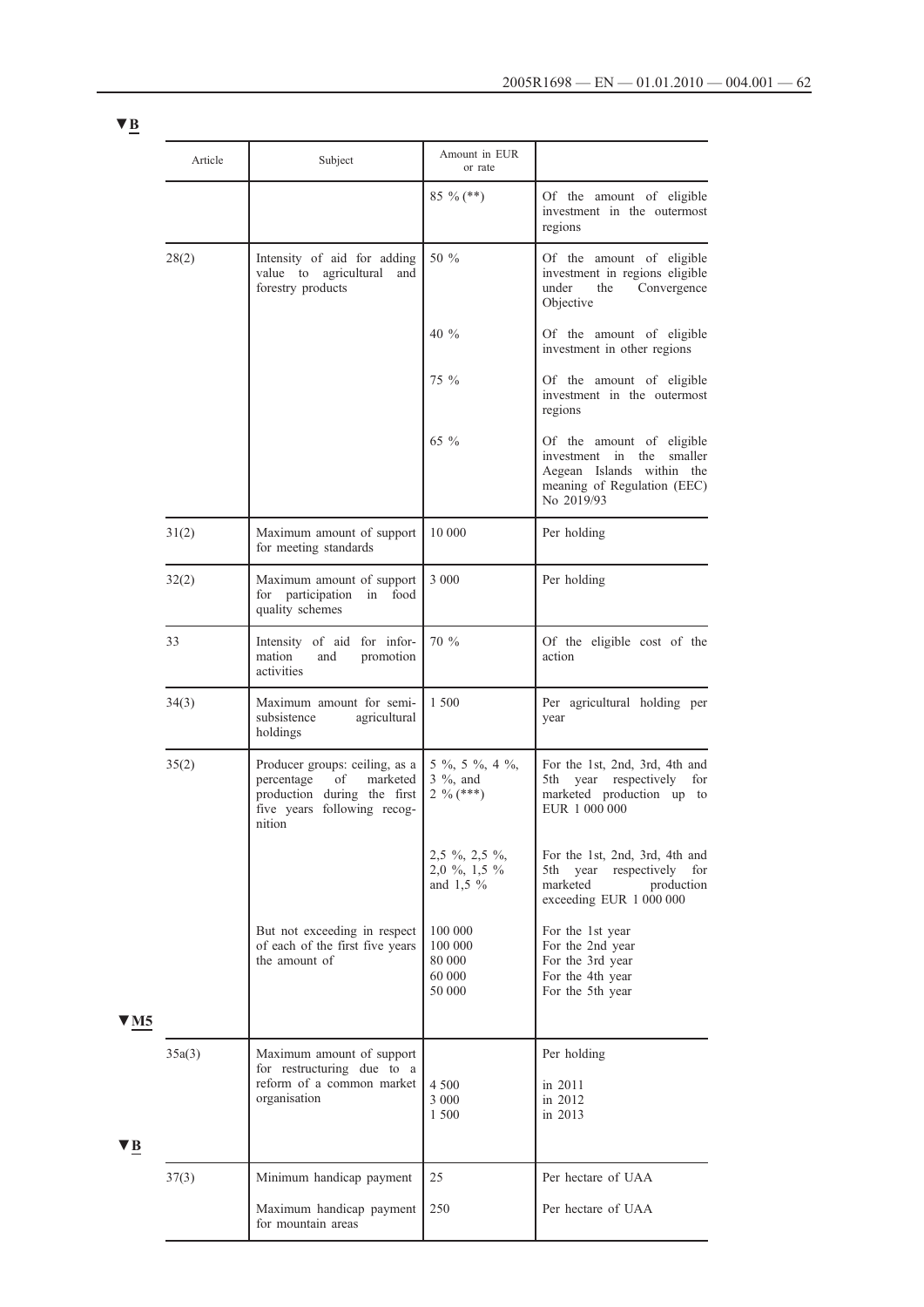| Article                          | Subject                                                                         | Amount in EUR<br>or rate |                                                                                          |
|----------------------------------|---------------------------------------------------------------------------------|--------------------------|------------------------------------------------------------------------------------------|
|                                  | Maximum payment for areas<br>with other handicaps                               | 150                      | Per hectare of UAA                                                                       |
| 38(2)                            | Initial maximum Natura 2000<br>payment for a period not<br>exceeding five years | $500$ (****)             | Per hectare of UAA                                                                       |
|                                  | Normal<br>maximum<br>Natura<br>2000 payment                                     | $200$ (****)             | Per hectare of UAA                                                                       |
| 39(4)                            | Annual crops                                                                    | $600$ (****)             | Per hectare                                                                              |
|                                  | Specialised perennial crops                                                     | $900$ (****)             | Per hectare                                                                              |
|                                  | Other land uses                                                                 | 450 (****)               | Per hectare                                                                              |
|                                  | Local breeds in danger of<br>being lost to farming                              | $200$ (****)             | Per livestock unit                                                                       |
| 40(3)                            | Animal welfare                                                                  | 500                      | Per livestock unit                                                                       |
| 43(4)                            | Maximum annual premium to<br>cover loss of income from<br>afforestation         |                          |                                                                                          |
|                                  | farmers or<br>for<br>asso-<br>ciations thereof                                  | 700                      | Per hectare                                                                              |
|                                  | for any<br>other natural<br>persons or private-law<br>bodies                    | 150                      | Per hectare                                                                              |
| $43(4)$ , $44(4)$<br>and $45(3)$ | Intensity of aid for estab-<br>lishment costs                                   | 80 % (**)                | Of eligible costs in the areas<br>referred to in Article 36(a)(i),<br>$(ii)$ and $(iii)$ |
|                                  |                                                                                 | $70\%$                   | Of eligible costs in other areas                                                         |
|                                  |                                                                                 | 85 % (**)                | eligible<br>Of<br>costs<br>in<br>the<br>outermost regions                                |
| 46 and 47(2)                     | Natura 2000 and forest-envi-<br>ronment annual payment                          |                          |                                                                                          |
|                                  | minimum payment                                                                 | 40                       | Per hectare                                                                              |
|                                  | maximum payment                                                                 | $200$ (****)             | Per hectare                                                                              |

(1) Council Directive 91/676/EEC of 12 December 1991 concerning the protection of waters against pollution caused by nitrates from agricultural sources (OJ L 375, 31.12.1991, p. 1).

► M5 (\*) The setting up support may be given in the form of a single premium up to a maximum of EUR 40 000, or in the form of an interest rate subsidy, the capitalised value of which may not exceed EUR 40 000. For both forms of support combined, the maximum may not exceed EUR 70 000  $\blacktriangleleft$ 

(\*\*) Not applicable in the case of State owned tropical οr subtropical forests and wooded areas of the territories of the Azores, Madeira, the Canary Islands, the smaller Aegean Islands within the meaning of Regulation (EEC) No 2019/93 and the French overseas departments.

(\*\*\*) In the case of Malta, the Commission may set a minimum amount of aid for sectors of production in which total output is extremely small.

**►M5** (\*\*\*\*) These amounts may be increased for the types of operations referred to in Article 16a and in other exceptional cases taking account of specific circumstances to be justified in the rural development programmes. ◄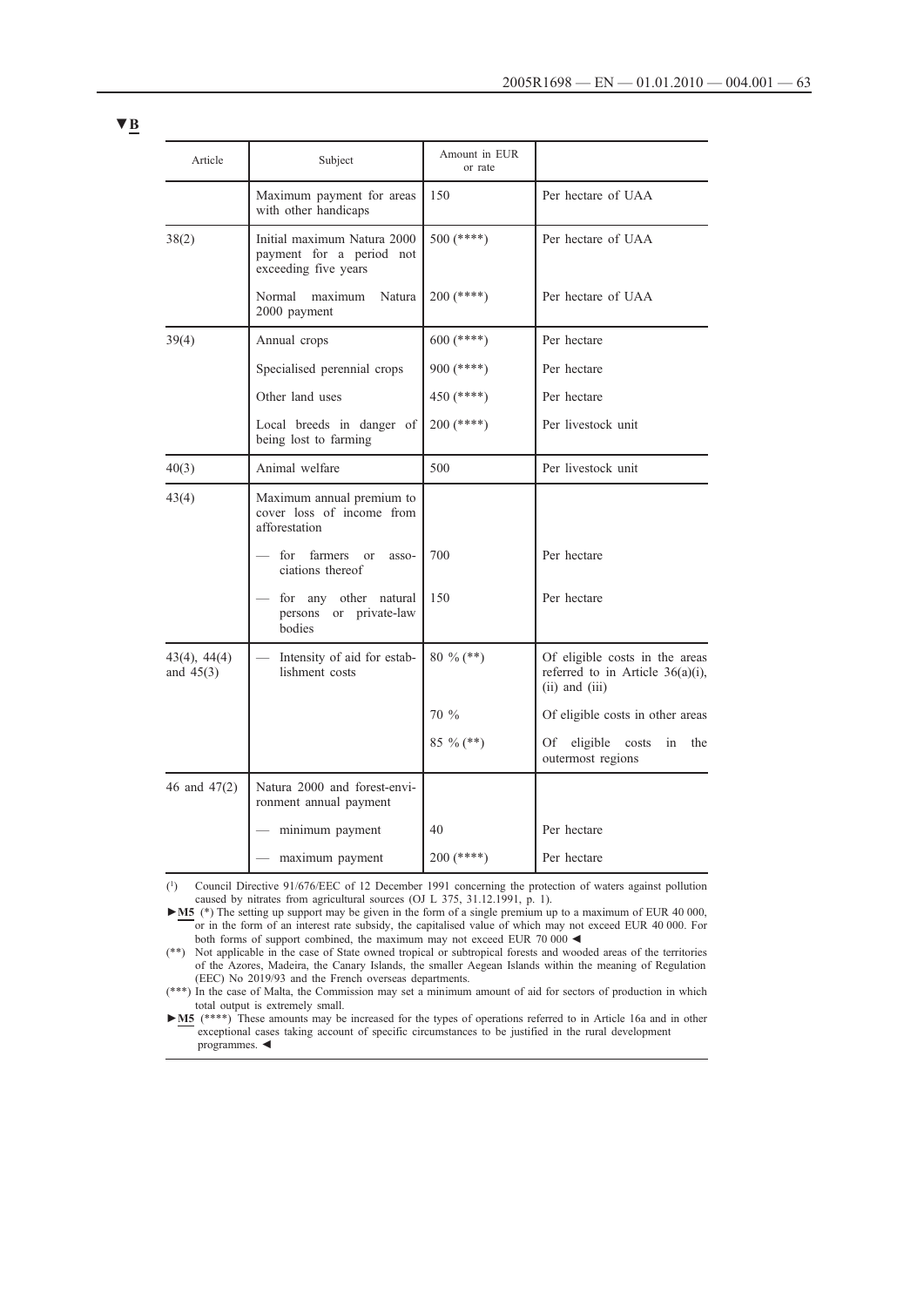## *ANNEX II*

#### **►M6 Indicative list with types of operations and potential effects related to priorities referred to in points (a) to (f) of Article 16a(1). ◄**

| Priority: Climate change adaptation and mitigation                                                                                                                    |                                                                                                                                                                                                                   |                                                                                                                                                                           |  |
|-----------------------------------------------------------------------------------------------------------------------------------------------------------------------|-------------------------------------------------------------------------------------------------------------------------------------------------------------------------------------------------------------------|---------------------------------------------------------------------------------------------------------------------------------------------------------------------------|--|
| Types of operations                                                                                                                                                   | Articles and measures                                                                                                                                                                                             | Potential effects                                                                                                                                                         |  |
| efficiency<br>nitrogen<br>Improve<br>of<br>fertiliser<br>use<br>(e.g.<br>reduced<br>use,<br>precision<br>agriculture),<br>equipment,<br>improvement of manure storage | Article 26: modernisation of<br>agricultural holdings<br>Article 39: agri-environment<br>payments                                                                                                                 | Reduction<br>of<br>methane<br>$(CH4)$ and nitrous oxide<br>$(N2O)$ emissions                                                                                              |  |
| Improvement of energy efficiency (e.g.<br>use of construction materials which<br>reduce heat loss)                                                                    | Article 26: modernisation of<br>agricultural holdings<br>Article 28: adding value to<br>agricultural<br>and<br>forestry<br>products<br>Article 29: cooperation for<br>new products, processes and<br>technologies | Reduction<br>of<br>carbon<br>dioxide $(CO2)$ emissions<br>by saving energy                                                                                                |  |
| Preventive<br>mechanisms<br>against<br>effects<br>of<br>climate-related<br>adverse<br>extreme events (e.g. setting up of<br>hail nets)                                | Article 26: modernisation of<br>agricultural holdings                                                                                                                                                             | Reduction of<br>negative<br>effects<br>from<br>extreme<br>weather events on agri-<br>cultural<br>production<br>potential                                                  |  |
| Soil management practices (e.g. tillage<br>methods, catch crops, diversified crop<br>rotations)                                                                       | Article 39: agri-environment<br>payments                                                                                                                                                                          | nitrous<br>Reduction<br>οf<br>oxide<br>$(N2O)$ ,<br>carbon<br>sequestration,<br>adaptation to the effects<br>of climate change on soil                                    |  |
| Land use change (e.g. conversion of<br>arable land to pastures, permanent<br>set-aside)                                                                               | Article 39: agri-environment<br>payments<br>Article 41: non-productive<br>investments                                                                                                                             | nitrous<br>Reduction<br>οf<br>oxide<br>$(N_2O),$<br>carbon<br>sequestration                                                                                               |  |
| Extensification of livestock<br>(e.g.<br>reduction of stocking density) and<br>grassland management                                                                   | Article 39: agri-environment<br>payments                                                                                                                                                                          | Reduction of methane<br>$(CH4)$ and nitrous oxide<br>(N <sub>2</sub> O)                                                                                                   |  |
| Afforestation, establishment of agro-<br>forestry systems                                                                                                             | Articles 43 and 45: first<br>afforestation of agricultural<br>and non-agricultural land<br>Article<br>44:<br>first<br>estab-<br>agro-forestry<br>of<br>lishment<br>systems on agricultural land                   | of<br>nitrous<br>Reduction<br>oxide<br>$(N_2O),$<br>carbon<br>sequestration                                                                                               |  |
| Flood prevention and management<br>measures (e.g. projects related to<br>coastal and interior flood protection)                                                       | Article 20: restoring agri-<br>cultural production potential<br>damaged by natural disaster<br>and introducing appropriate<br>prevention actions                                                                  | Reduction of the negative<br>effects of extreme weather<br>events related to climate<br>change<br>agricultural<br>on<br>production potential                              |  |
| Training and use of farm advisory<br>services in relation to climate change                                                                                           | 21:<br>vocational<br>Article<br>training<br>information<br>and<br>actions<br>Article 24: use of advisory<br>services<br>Article<br>58:<br>training<br>and<br>information                                          | Provision of training and<br>advice<br>to<br>farmers<br>to<br>reduce greenhouse gases<br>and to adapt to climate<br>change                                                |  |
| Prevention actions against forest fires<br>and climate-related natural disasters                                                                                      | Article 48: restoring forestry<br>potential<br>and<br>introducing<br>prevention actions                                                                                                                           | Carbon sequestration in<br>forests and avoidance of<br>carbon<br>dioxide $(CO_2)$<br>emissions, reduction<br>of<br>effects<br>negative<br>οf<br>climate change on forests |  |

# **▼M5**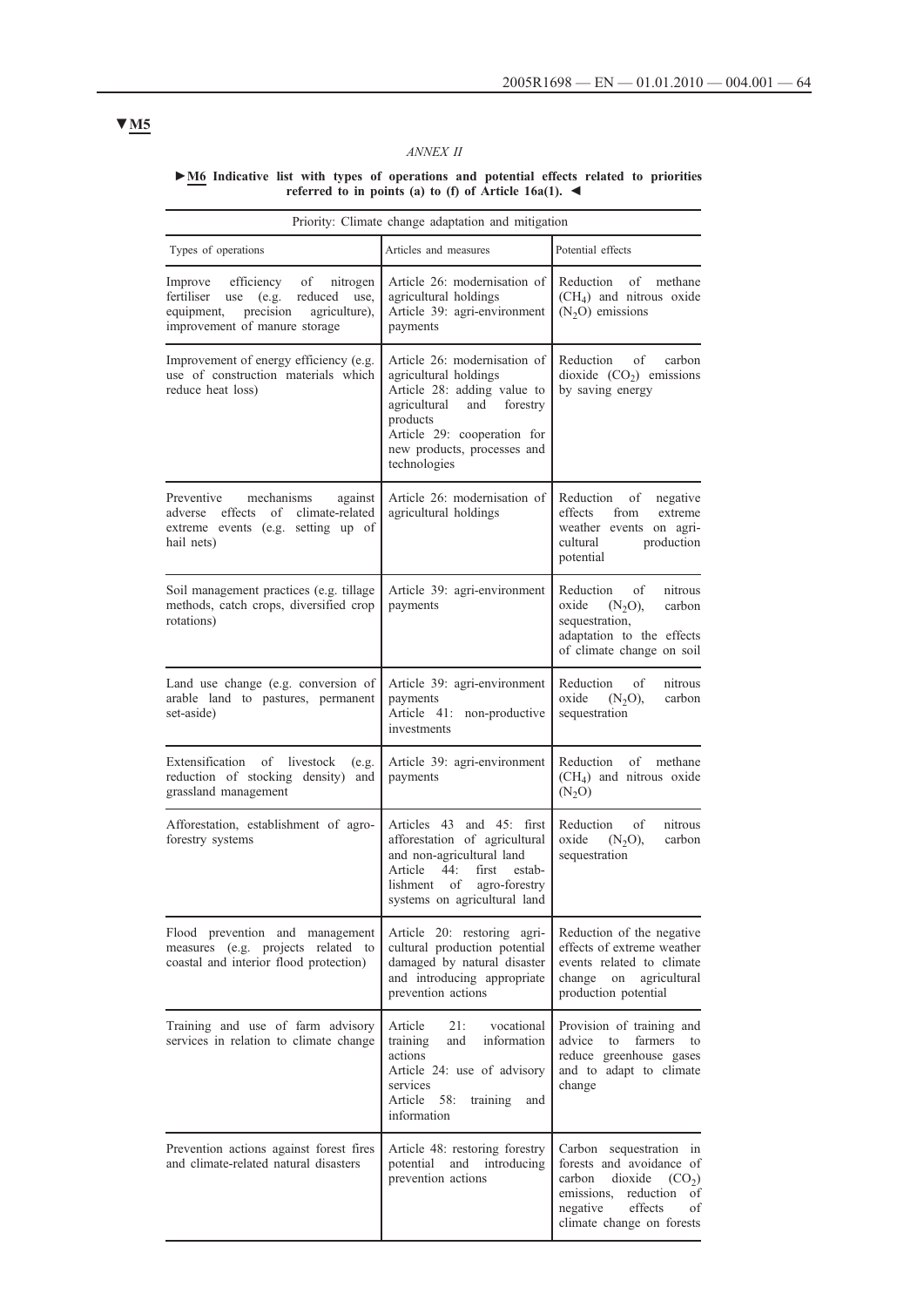# **▼M5**

| Types of operations                                                                                                                                                                                                       | Articles and measures                                                                                                                                                                                                                                                                                                                                                                                                                                               | Potential effects                                                                                                                                             |
|---------------------------------------------------------------------------------------------------------------------------------------------------------------------------------------------------------------------------|---------------------------------------------------------------------------------------------------------------------------------------------------------------------------------------------------------------------------------------------------------------------------------------------------------------------------------------------------------------------------------------------------------------------------------------------------------------------|---------------------------------------------------------------------------------------------------------------------------------------------------------------|
| Conversion to more resistant forest<br>stand types                                                                                                                                                                        | 47:<br>forest-environ-<br>Article<br>ment<br>Article 49: non-productive<br>investments                                                                                                                                                                                                                                                                                                                                                                              | Reduction of<br>negative<br>effects of climate change<br>on forests                                                                                           |
|                                                                                                                                                                                                                           | Priority: Renewable energies                                                                                                                                                                                                                                                                                                                                                                                                                                        |                                                                                                                                                               |
| Types of operations                                                                                                                                                                                                       | Articles and measures                                                                                                                                                                                                                                                                                                                                                                                                                                               | Potential effects                                                                                                                                             |
| Biogas production using organic waste<br>(on farm and local production)                                                                                                                                                   | Article 26: modernisation of<br>agricultural holdings<br>Article 53: diversification<br>non-agricultural<br>into<br>activities                                                                                                                                                                                                                                                                                                                                      | Substitution<br>οf<br>fossil<br>fuels,<br>reduction<br>οf<br>methane $(CH_4)$                                                                                 |
| Perennial energy crops (short rotation<br>coppice and herbaceous grasses)                                                                                                                                                 | Article 26: modernisation of<br>agricultural holdings                                                                                                                                                                                                                                                                                                                                                                                                               | Substitution<br>of fossil<br>fuels,<br>carbon<br>seques-<br>tration,<br>reduction<br>οf<br>nitrous oxide $(N_2O)$                                             |
| Processing<br>οf<br>agricultural/forest<br>biomass for renewable energy                                                                                                                                                   | Article 26: modernisation of<br>agricultural holdings<br>Article 28: adding value to<br>and<br>forestry<br>agricultural<br>products<br>Article 29: cooperation for<br>development<br>οf<br>new<br>products, processes and tech-<br>nologies in the agriculture<br>and food sector and in the<br>forestry sector<br>Article 53: diversification<br>non-agricultural<br>into<br>activities<br>Article 54:<br>support<br>for<br>business creation and devel-<br>opment | Substitution of fossil fuels                                                                                                                                  |
| Installations/infrastructure<br>for<br>renewable energy using biomass and<br>other renewable energy sources (solar<br>and wind power, geothermal)                                                                         | 53:<br>diversification<br>Article<br>non-agricultural<br>into<br>activities<br>Article<br>54:<br>support<br>for<br>business creation and devel-<br>opment<br>Article 56: basic services for<br>the economy and rural popu-<br>lation<br>Article<br>30:<br>infrastructure<br>related to the development<br>and adaptation of agriculture<br>and forestry                                                                                                             | Substitution of fossil fuels                                                                                                                                  |
| dissemination<br>Information<br>and<br>of<br>knowledge<br>related<br>to<br>renewable<br>energies                                                                                                                          | Article<br>21:<br>vocational<br>information<br>training<br>and<br>actions<br>Article<br>58:<br>training<br>and<br>information                                                                                                                                                                                                                                                                                                                                       | Raising<br>awareness<br>and<br>knowledge<br>and<br>thus,<br>indirectly, the efficiency<br>οf<br>other<br>operations<br>related<br>renewable<br>to<br>energies |
|                                                                                                                                                                                                                           | Priority: Water management                                                                                                                                                                                                                                                                                                                                                                                                                                          |                                                                                                                                                               |
| Types of operations                                                                                                                                                                                                       | Articles and measures                                                                                                                                                                                                                                                                                                                                                                                                                                               | Potential effects                                                                                                                                             |
| Water<br>technologies<br>saving<br>(e.g.<br>efficient irrigation systems)<br><i>(including)</i><br>storage<br>water<br>Water<br>overflow areas)<br>Water saving production techniques<br>(e.g. adapted cropping patterns) | Article 26: modernisation of<br>agricultural holdings<br>Article 30: infrastructure<br>Article 28: adding value to<br>agricultural<br>and<br>forestry<br>products<br>Article 39: agri-environment<br>payments                                                                                                                                                                                                                                                       | οf<br>the<br>Improvement<br>capacity<br>to<br>use<br>water<br>more efficiently and to<br>improve the capacity to<br>store water                               |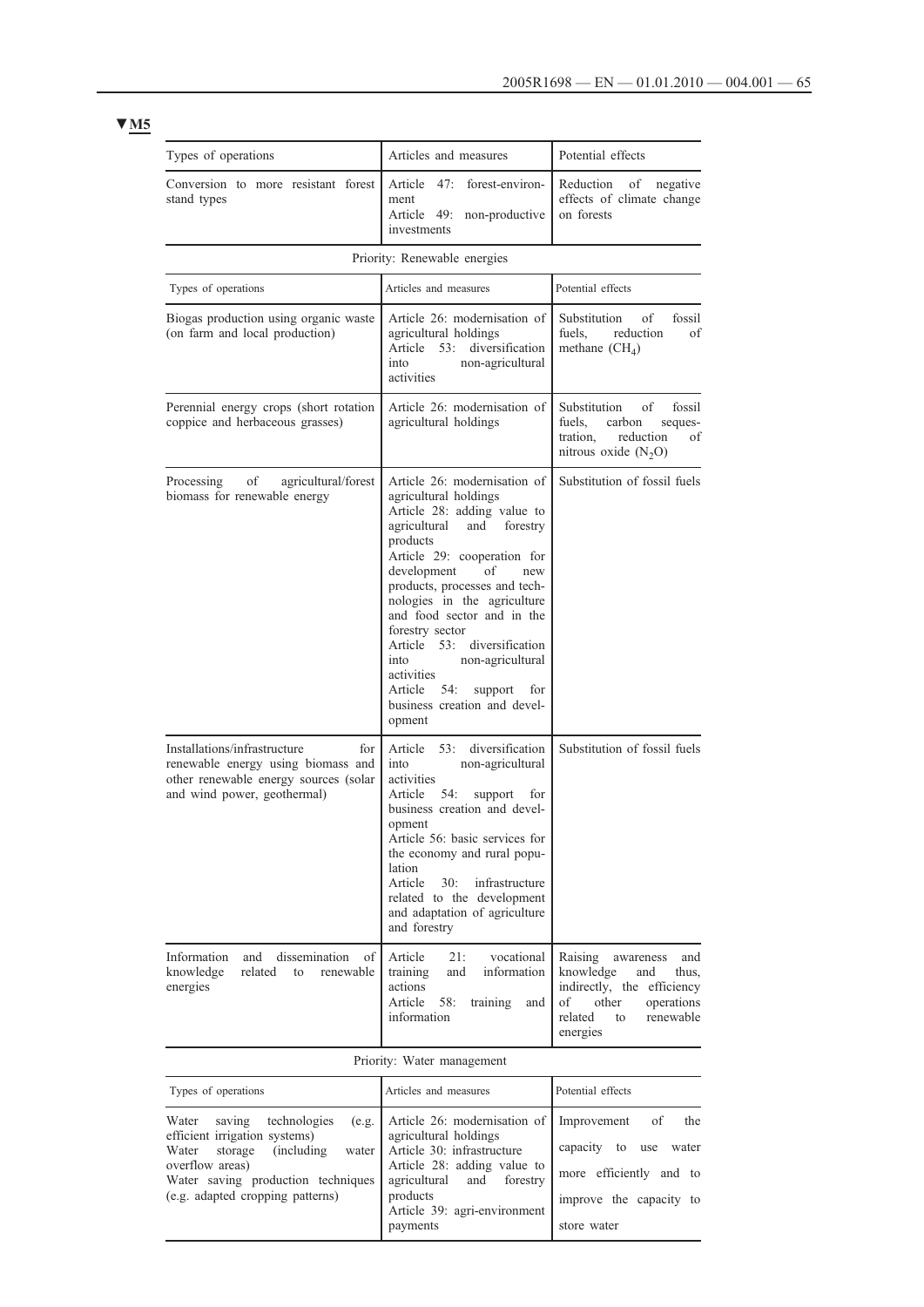| ł |  |
|---|--|
|   |  |

| Types of operations                                                                                                   | Articles and measures                                                                                                                    | Potential effects                                                                                                                      |
|-----------------------------------------------------------------------------------------------------------------------|------------------------------------------------------------------------------------------------------------------------------------------|----------------------------------------------------------------------------------------------------------------------------------------|
| Wetland restoration<br>Conversion of agricultural land into<br>swamps                                                 | Article 41: non-productive<br>investments<br>Article 39: agri-environment<br>payments<br>Article 38:<br>Natura<br>2000<br>payments       | Conservation<br>of<br>high-<br>bodies,<br>value<br>water<br>protection<br>and<br>improvement<br>οf<br>water<br>quality                 |
| Conversion of agricultural land into<br>forest/agro-forestry systems                                                  | Articles 43 and 45: first<br>afforestation of agricultural<br>land<br>non-agricultural<br>and<br>land                                    | Protection<br>and<br>improvement<br>οf<br>water<br>quality                                                                             |
| Installations for waste water treatment<br>on farms<br>and in processing<br>and<br>marketing                          | Article 26: modernisation of<br>agricultural holdings<br>Article 28: adding value to<br>agricultural<br>land<br>and<br>forestry products | Improvement<br>the<br>of<br>capacity to<br>use<br>water<br>more efficiently                                                            |
| Development of semi-natural water<br>bodies<br>Creation of natural banks<br>Meandering rivers                         | Article 39: agri-environment<br>payments<br>Article 57: conservation and<br>upgrading<br>of<br>the<br>rural<br>heritage                  | Conservation<br>high-<br>of<br>bodies,<br>value<br>water<br>protection<br>and<br>improvement<br>οf<br>water<br>quality                 |
| Soil management practices (e.g. catch<br>crops, organic farming, conversion of<br>arable land into permanent pasture) | Article 39: agri-environment<br>payments                                                                                                 | Contributing<br>the<br>to<br>reduction of losses<br>of<br>different<br>compounds<br>to<br>including<br>water,<br>phos-<br>phorus       |
| dissemination<br>Information<br>and<br>οf<br>knowledge<br>related<br>to<br>water<br>management                        | vocational<br>Article<br>21:<br>information<br>training<br>and<br>actions<br>Article<br>58:<br>training<br>and<br>information            | Raising<br>and<br>awareness<br>knowledge<br>and<br>thus.<br>indirectly, the efficiency<br>of operations related to<br>water management |

Priority: Biodiversity

| Types of operations                                                                                                                                                                                                                                                                                                                                                                                                                                           | Articles and measures                                                                                                                                                                                                                                                  | Potential effects                                                                                                                                                                                                |
|---------------------------------------------------------------------------------------------------------------------------------------------------------------------------------------------------------------------------------------------------------------------------------------------------------------------------------------------------------------------------------------------------------------------------------------------------------------|------------------------------------------------------------------------------------------------------------------------------------------------------------------------------------------------------------------------------------------------------------------------|------------------------------------------------------------------------------------------------------------------------------------------------------------------------------------------------------------------|
| application of fertilizer and<br>No the set of the set of the set of the set of the set of the set of the set of the set of the set of the set o<br>pesticides on high nature value agri-<br>cultural land<br>Extensive<br>forms of<br>livestock<br>management<br>Integrated and organic production                                                                                                                                                           | Article 39: agri-environment<br>payments                                                                                                                                                                                                                               | Conservation of species-<br>vegetation<br>rich<br>types,<br>protection<br>and<br>main-<br>tenance of grasslands                                                                                                  |
| Perennial field and riparian boundary<br>strips and biobeds<br>Setting up of management plans for<br>Natura 2000<br>Construction/management of biotopes/<br>habitats within and outside Natura<br>$2000$ sites<br>Land use change (extensive grassland)<br>management, conversion of arable<br>land to permanent pasture, long-term<br>set-aside)<br>Management of high nature value<br>perennials<br>of<br>Setting up and<br>preservation<br>meadow orchards | 38<br>46:<br>Articles<br>and<br>Natura 2000 payments<br>Article 39: agri-environment<br>payments<br>Article 41: non-productive<br>investments<br>Article 47: forest-environ-<br>ment payments<br>Article 57: conservation and<br>upgrading of the<br>rural<br>heritage | Protection of birds<br>and<br>other<br>wildlife<br>and<br>improvement of biotope<br>network, reducing entry<br>of harmful substances in<br>bordering habitats, conser-<br>vation of protected fauna<br>and flora |
| Conservation of genetic diversity                                                                                                                                                                                                                                                                                                                                                                                                                             | Article 39: agri-environment<br>payments                                                                                                                                                                                                                               | Conservation of genetic<br>diversity                                                                                                                                                                             |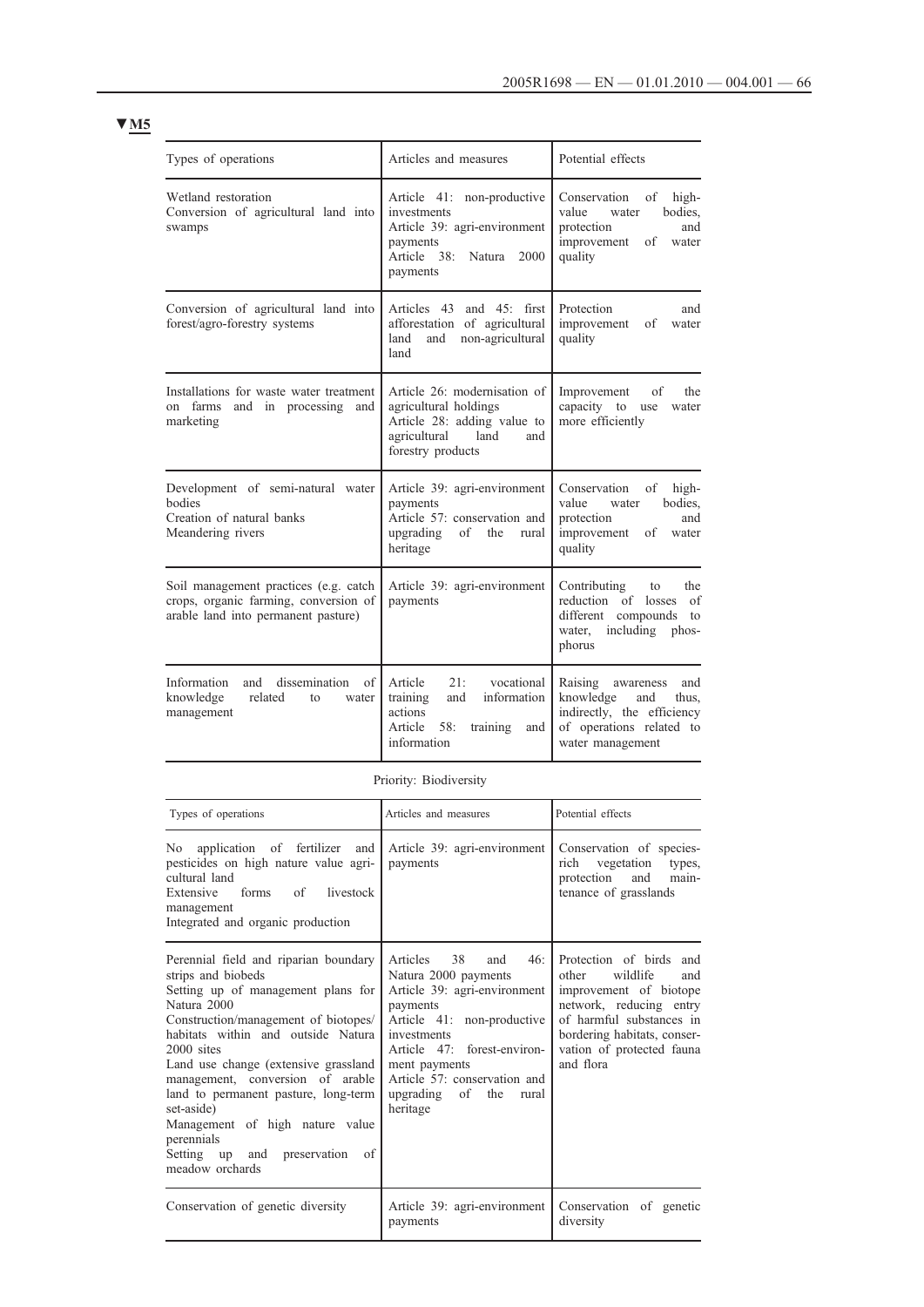# **▼M5**

| Types of operations                                                                                                                                                                                | Articles and measures                                                                                                         | Potential effects                                                                                                                  |
|----------------------------------------------------------------------------------------------------------------------------------------------------------------------------------------------------|-------------------------------------------------------------------------------------------------------------------------------|------------------------------------------------------------------------------------------------------------------------------------|
| of<br>Information<br>and<br>dissemination<br>knowledge related to biodiversity                                                                                                                     | 21:<br>vocational<br>Article<br>training<br>and<br>information<br>actions<br>Article<br>58:<br>training<br>and<br>information | Raising<br>and<br>awareness<br>knowledge<br>and<br>thus,<br>indirectly, the efficiency<br>of operations related to<br>biodiversity |
|                                                                                                                                                                                                    | Priority: Measures accompanying restructuring of the dairy sector                                                             |                                                                                                                                    |
| Types of operations                                                                                                                                                                                | Articles and measures                                                                                                         | Potential effects                                                                                                                  |
| Investment support related to dairy<br>production                                                                                                                                                  | Article 26: modernisation of<br>agricultural holdings                                                                         | of<br>the<br>Improvement<br>competitiveness<br>the<br>of<br>dairy sector                                                           |
| Improvements<br>in<br>processing<br>and<br>marketing related to dairy                                                                                                                              | Article 28: adding value to<br>agricultural<br>and<br>forestry<br>products                                                    | of<br>Improvement<br>the<br>competitiveness<br>the<br>οf<br>dairy sector                                                           |
| Innovation related to the dairy sector                                                                                                                                                             | Article 29: cooperation for<br>development<br>of<br>new<br>products, processes and tech-<br>nologies                          | of<br>the<br>Improvement<br>competitiveness<br>the<br>of<br>dairy sector                                                           |
| extensive<br>Grassland<br>premia<br>and<br>livestock<br>production,<br>organic<br>production related to dairy production,<br>permanent pasture premia in<br>less<br>favoured areas, grazing premia | Article 39: agri-environment<br>payments                                                                                      | of<br>Enhancement<br>the<br>positive<br>environmental<br>effects of the dairy sector                                               |
| Priority: Innovative approaches relevant to the priorities under Article $16a(1)(a)$ , (b), (c) and (d)                                                                                            |                                                                                                                               |                                                                                                                                    |
| Innovative<br>operations<br>to<br>address<br>climate change mitigation and adap-<br>tation measures                                                                                                | Article 29: cooperation for<br>development<br>of<br>new<br>products, processes and tech-<br>nologies                          | $\mathrm{of}$<br>Reduction<br><b>GHG</b><br>emissions and adaptation<br>of agriculture to climate<br>change                        |
| Innovative operations to support the<br>development of renewable energies                                                                                                                          | Article 29: cooperation for<br>development<br>of<br>new<br>products, processes and tech-<br>nologies                          | Substitution of fossil fuel<br>and reduction of GHG                                                                                |
| enhance<br>Innovative<br>operations<br>to<br>water management                                                                                                                                      | Article 29: cooperation for<br>development<br>οf<br>new<br>products, processes and tech-<br>nologies                          | of<br>Improvement<br>the<br>capacity to use<br>water<br>more efficiently and to<br>improve water quality                           |
| Innovative operations to support the<br>conservation of biodiversity                                                                                                                               | Article 29: cooperation for<br>development<br>new<br>of<br>products, processes and tech-<br>nologies                          | Halting the loss of biodi-<br>versity                                                                                              |